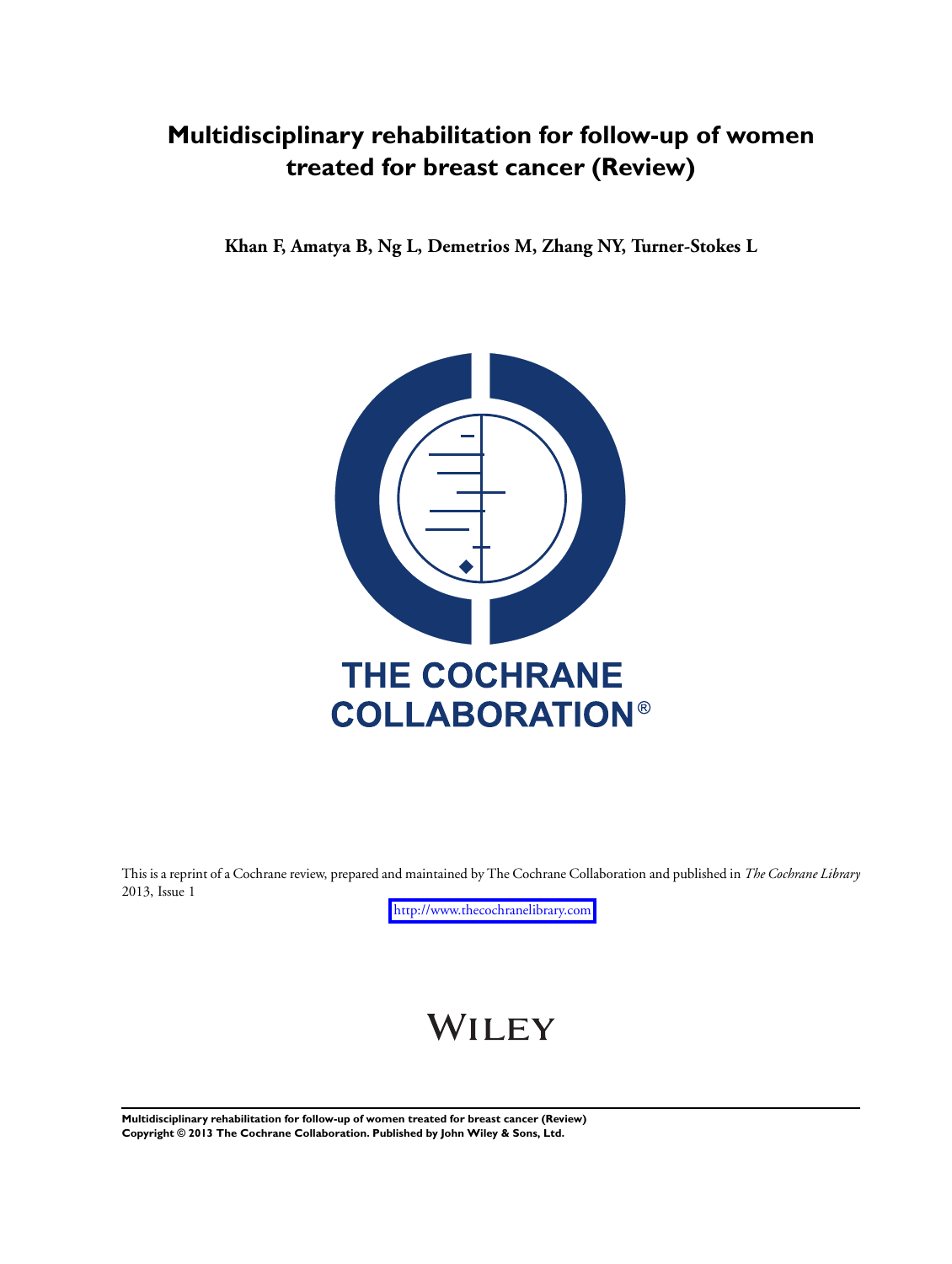# **TABLE OF CONTENTS**

| 11 |
|----|
| 13 |
| 14 |
| 14 |
| 19 |
| 24 |
| 24 |
| 24 |
| 29 |
| 29 |
| 29 |
| 29 |
| 30 |
| 30 |
|    |

**Multidisciplinary rehabilitation for follow-up of women treated for breast cancer (Review) i Copyright © 2013 The Cochrane Collaboration. Published by John Wiley & Sons, Ltd.**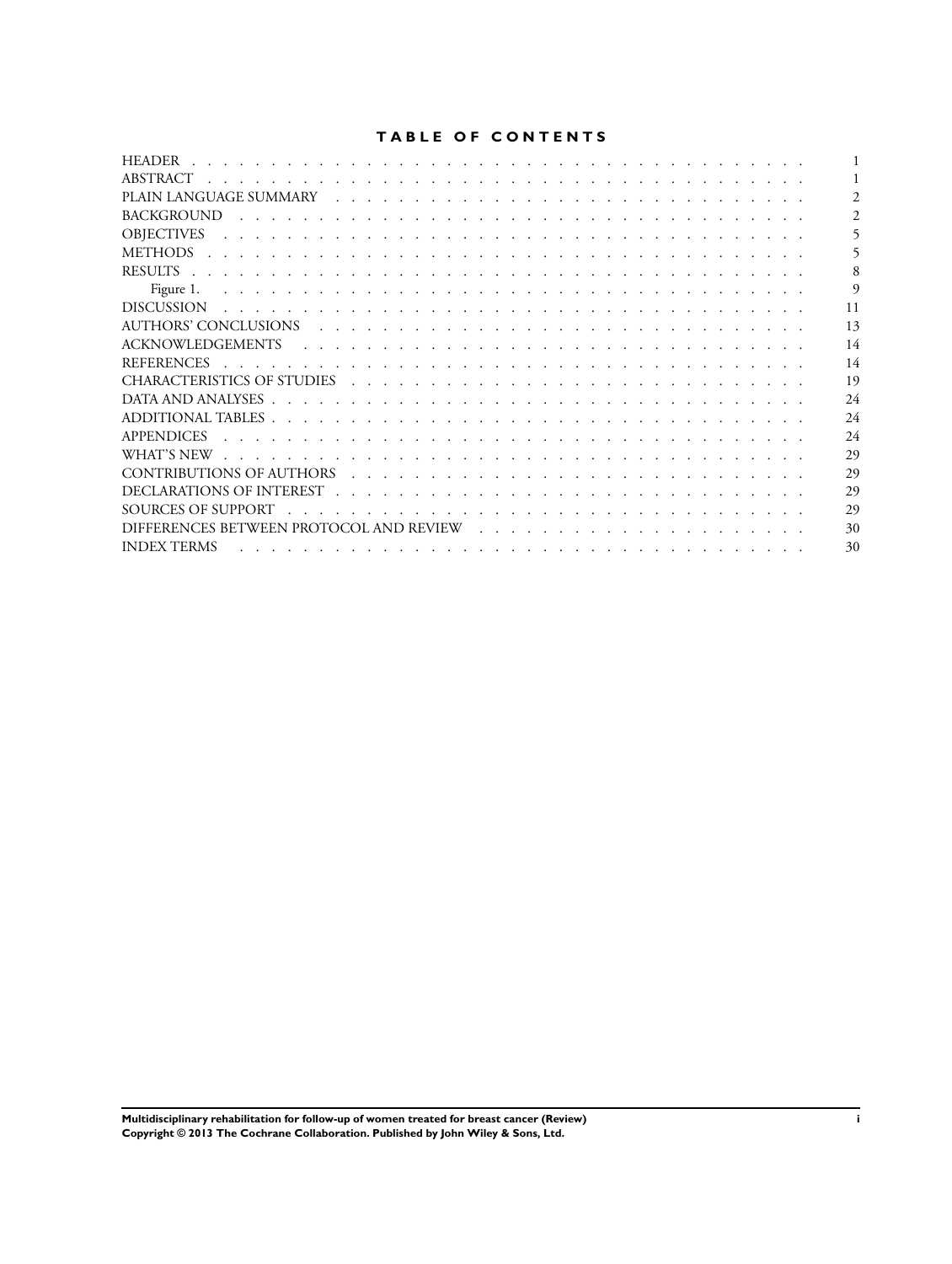**[Intervention Review]**

# **Multidisciplinary rehabilitation for follow-up of women treated for breast cancer**

Fary Khan<sup>1,2,3</sup>, Bhasker Amatya<sup>1</sup>, Louisa Ng<sup>1,3</sup>, Marina Demetrios<sup>1</sup>, Nina Y Zhang<sup>1</sup>, Lynne Turner-Stokes<sup>4</sup>

<sup>1</sup>Department of Rehabilitation Medicine, Royal Melbourne Hospital, Royal Park Campus, Melbourne, Australia. <sup>2</sup>School of Public Health and Preventive Medicine, Monash University, Melbourne, Australia. <sup>3</sup>Department of Medicine, Dentistry & Health Sciences, University of Melbourne, Melbourne, Australia. <sup>4</sup>Regional Rehabilitation Unit, King's College London and Northwick Park Hospital, Harrow, UK

Contact address: Fary Khan, [fary.khan@mh.org.au](mailto:fary.khan@mh.org.au).

**Editorial group:** Cochrane Breast Cancer Group. **Publication status and date:** Edited (no change to conclusions), published in Issue 1, 2013. **Review content assessed as up-to-date:** 7 December 2011.

**Citation:** Khan F, Amatya B, Ng L, Demetrios M, Zhang NY, Turner-Stokes L. Multidisciplinary rehabilitation for followup of women treated for breast cancer. *Cochrane Database of Systematic Reviews* 2012, Issue 12. Art. No.: CD009553. DOI: 10.1002/14651858.CD009553.pub2.

Copyright © 2013 The Cochrane Collaboration. Published by John Wiley & Sons, Ltd.

# **A B S T R A C T**

#### **Background**

Breast cancer is the most common malignancy in women worldwide. Multidisciplinary rehabilitation aims to improve outcomes for women but the evidence base for its effectiveness is yet to be established.

#### **Objectives**

To assess the effects of organised multidisciplinary rehabilitation during follow-up in women treated for breast cancer.

#### **Search methods**

We searched the Cochrane Breast Cancer Group Specialised Register, Cochrane Central Register of Controlled Trials (CENTRAL) (*The Cochrane Library*), MEDLINE, EMBASE, CINAHL, AMED, PEDro and LILACS in December 2011.

#### **Selection criteria**

Randomised and controlled clinical trials (RCTs, CCTs, respectively) that compared multidisciplinary rehabilitation with some form of control intervention (such as a lower level or different type of intervention, minimal intervention, waiting list controls or no treatment, interventions given in different settings).

# **Data collection and analysis**

The type of data retrieved did not allow for quantitative synthesis and therefore a narrative synthesis was provided. The methodological quality of the included studies was evaluated by three authors using the risk of bias tool.

#### **Main results**

Two RCTs, including 262 participants, met the inclusion criteria. Both trials scored poorly for methodological quality. There was 'low level' evidence that multidisciplinary rehabilitation produced short-term gains at the levels of impairment (that is range of shoulder movement), psychosocial adjustment and quality of life after breast cancer treatment (up to 12 months). No evidence was available for the longer-term functional outcomes for caregivers or the cost effectiveness of these programmes. It was not possible to suggest the most appropriate frequency and duration of therapy or choice of one type of intervention over another.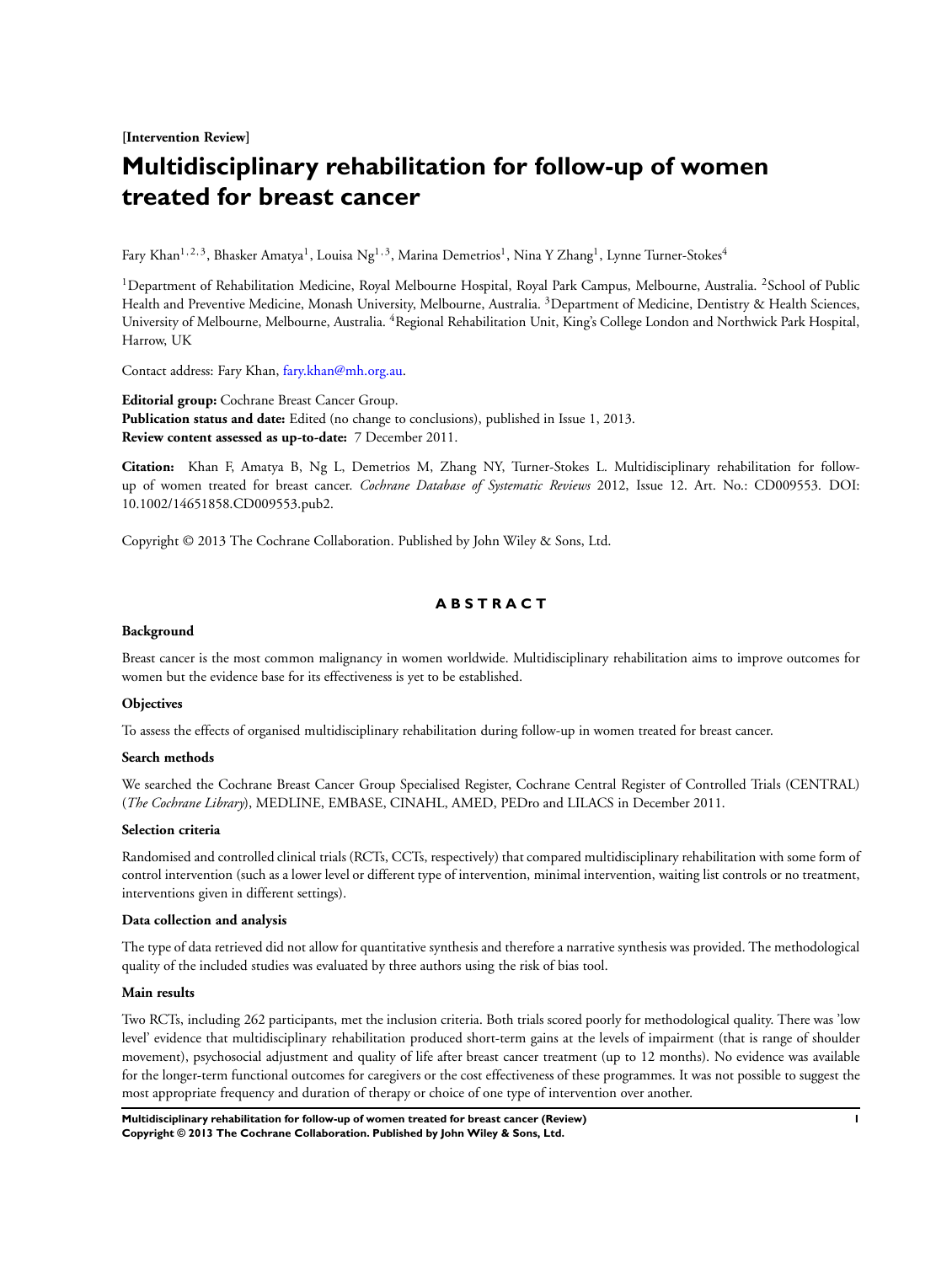#### <span id="page-3-0"></span>**Authors' conclusions**

There was 'low level' evidence that multidisciplinary rehabilitation can improve the outcomes of people with breast cancer in terms of functional ability, psychosocial adjustment and participation in social activities. There was no evidence available on functional gain at the level of activity. This review highlights the limitations of RCTs in rehabilitation settings and the need for high-quality trial-based research in this area. Regular evaluation and assessment of breast cancer survivors for rehabilitation is recommended.

# **P L A I N L A N G U A G E S U M M A R Y**

#### **Multidisciplinary rehabilitation for follow-up of women treated for breast cancer**

Breast cancer is the most common cancer in women worldwide. The majority of women diagnosed with breast cancer undergo treatment involving surgery and radiotherapy or chemotherapy, or both. With these major advances in breast cancer management, many patients still have to deal with short or long-term side effects and psychological distress related to the disease and treatment, which have a substantial impact on their quality of life. Multidisciplinary rehabilitation aims to improve outcomes for women but the evidence base for its effectiveness is yet to be established. Multidisciplinary rehabilitation programmes vary and include more than one intervention, usually selected from medical, exercise, education, and psychological counselling and support interventions. This review evaluated trials that assessed the effects of organised multidisciplinary rehabilitation during follow-up in women treated for breast cancer.

The review identified only two randomised controlled trials, involving 262 patients with breast cancer. The data from these studies provide low-grade evidence for multidisciplinary rehabilitation in producing short-term gains at the levels of impairment (range of shoulder movement), psychosocial adjustment and quality of life after breast cancer treatment. None of the studies reported the longerterm functional outcomes of such care, the impact on caregivers or cost effectiveness of these programmes.

Overall, the results of this review suggest that multidisciplinary rehabilitation is not harmful and may improve functional ability and quality of life in the short term. This review highlights the lack of robust trials in the field and the need for further high-quality trialbased research.

# **B A C K G R O U N D**

### **Description of the condition**

Breast cancer is the most common malignancy in women worldwide, comprising up to 16% of all cancers in women [\(WHO](#page-15-0) [2008](#page-15-0)). In 2004, approximately 520,000 women died of breast cancer in both developed and developing countries. The worldwide incidence of breast cancer, however, is on the rise [\(WHO](#page-15-0) [2008](#page-15-0)). The estimated incidence rates of breast cancer vary worldwide. The incidence rate in Australia is approximately 83 new cases per 100,000 women, which is lower than rates estimated for North American women (99 per 100,000) and New Zealand (92 per 100,000), but generally the same level is estimated for Western European and Northern European regions (85 and 83 per 100,000 women, respectively). The rates estimated for women in regions such as Southern Europe (62 per 100,000 women) and Central and Eastern Europe (43 per 100,000) are lower than those

in Australia ([WHO 2008](#page-15-0)). Many factors can account for these international variations in incidence rates, including differences in genetic susceptibility, reproductive patterns, lifestyle (diet and physical activity), obesity levels, screening intensity, use of hormonal contraceptives and hormone replacement therapy [\(CCS](#page-15-0) [2007](#page-15-0); [Hulka 2008\)](#page-15-0), environmental factors such as proximity to carcinogenic pollution ([Wolff 1995](#page-15-0)), as well as differences in diagnostic procedures and completeness of cancer registration. Owing to the ageing population, the number of women diagnosed with breast cancer is expected to increase in the future, globally. For example, in Australia, by 2015 the number of new breast cancer cases among women is projected to be 22% higher than in 2006, with an estimated 15,409 women expected to be newly diagnosed [\(AIHW 2009\)](#page-15-0). This equates to an estimated 42 women in Australia being diagnosed with breast cancer every day in 2015.

The projected increase in women diagnosed with breast cancer has implications for these women and their families, the wider community and the health system capacity to provide the services required [\(AIHW 2009](#page-15-0)).

**Multidisciplinary rehabilitation for follow-up of women treated for breast cancer (Review) 2 Copyright © 2013 The Cochrane Collaboration. Published by John Wiley & Sons, Ltd.**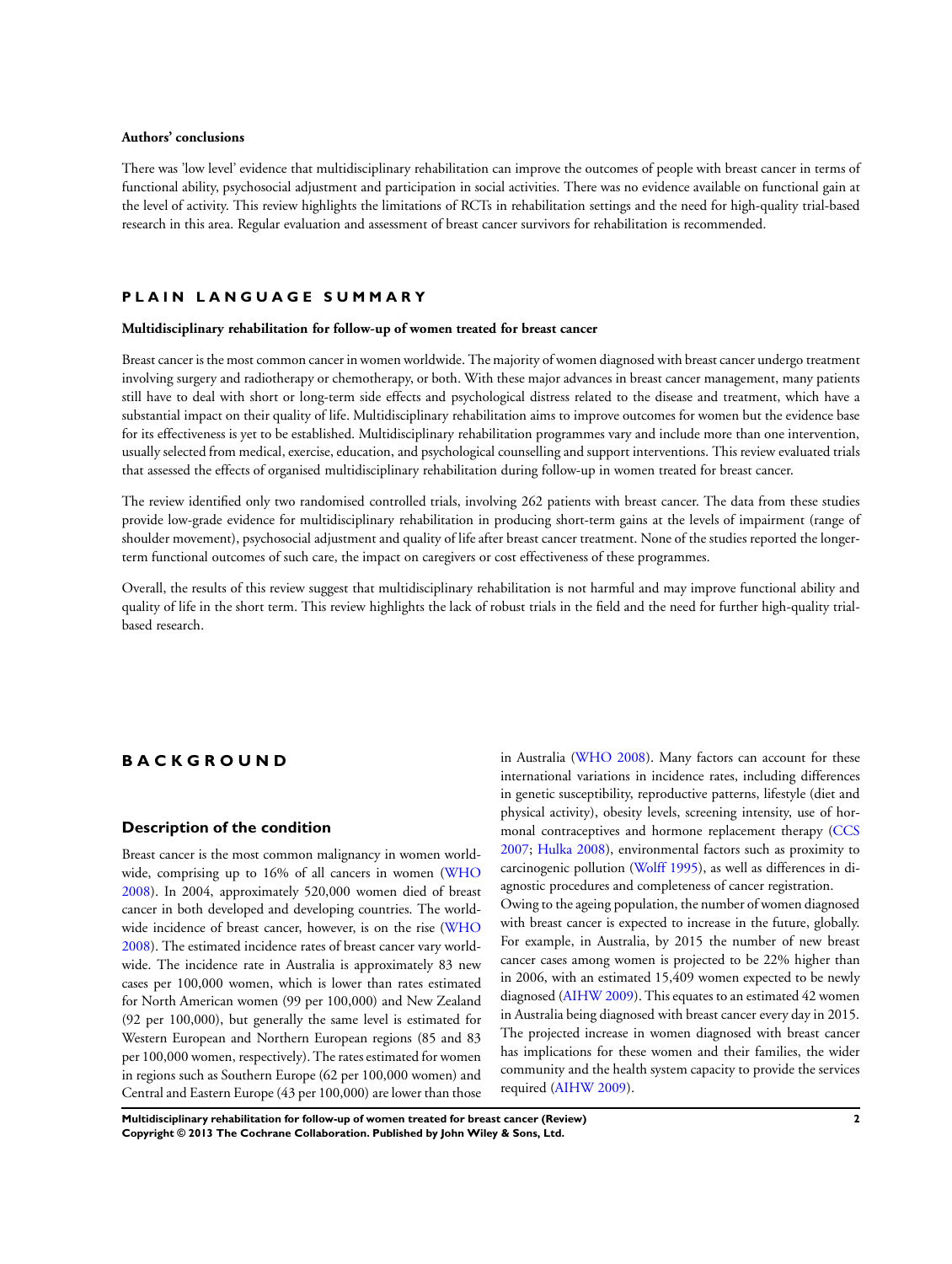Data on the breast cancer death rates for women from the Globocan database [\(Ferlay 2004\)](#page-15-0) report estimates for 2002 based on data two to five years earlier. The estimates suggest that age-standardised mortality rates for women with breast cancer were significantly lower in Australia (18 deaths per 100,000 women) than in New Zealand (25 per 100,000), Northern Europe (23 per 100,000), Western Europe (22 per 100,000) and Western Africa (20 per 100,000), whilst estimates for women in regions such as South America (15 per 100,000) and many Asian regions are lower. These differences in mortality rates may be due to factors including differences in incidence rates, features at diagnosis (for examplestage, histology), availability and quality of treatment ([CCS 2008\)](#page-15-0). The five-year relative survival rate for breast cancer varies from 80% in developed countries and 60% in middle-income countries to 40% in low-income countries, the latter indicating a lack of early detection, diagnosis and treatment programmes [\(Coleman 2008](#page-15-0)). Several risk factors for breast cancer have been documented ([IARC](#page-15-0) [2002](#page-15-0); [IARC 2008;](#page-15-0) [Lacey 2009\)](#page-15-0). These include familial history of breast cancer, exposure to endogenous oestrogens (early menarche, late age first childbirth, late menopause) and exogenous hormones (hormone replacement therapy, contraception). Approximately 21% of deaths from breast cancer worldwide are linked to modifiable risk factors (such as physical inactivity, obesity and alcohol use) ([Danaei 2005](#page-15-0)). The World Health Organization (WHO) promotes comprehensive breast cancer management and control by targeting prevention, early detection [\(WHO 2007](#page-15-0)), diagnosis and treatment [\(Yip 2009\)](#page-15-0), rehabilitation and palliative care [\(WHO 2008](#page-15-0)).

The majority of women diagnosed with breast cancer undergo multidisciplinary treatment involving surgical intervention and radiotherapy or chemotherapy, or both, based upon clinical presentation, tumour characteristics and stage (American Joint Committee on Cancer Staging, [AJCC 2002\)](#page-15-0). Besides these major advances in breast cancer management, many patients still have to deal with severe short or long-term side effects and psychological distress related to the disease and its treatment, which have a substantial impact on their quality of life (QoL). Common complications of surgical procedures can include wound breakdown, sepsis, seroma formation, pain (post-surgical pain, phantom pain, postmastectomy pain syndrome and musculoskeletal pain), decreased range of shoulder movement, lymphoedema and psychosocial dysfunction ([McDonald 2005\)](#page-15-0). The triad of fatigue, mood disorders and cognitive complaints are not uncommon in breast cancer survivors and need further evaluation ([Carpenter 1998](#page-15-0)). Radiotherapy can be associated with shoulder joint contractures, radiationinduced brachial plexopathy, upper-limb oedema, chest wall pain and wound breakdown; whilst chemotherapy is associated with short-term side effects (such as emesis, nausea, stomatitis, alopecia, myalgias, neuropathy, fatigue) and long-term side effects (such as menopause, weight gain, fatigue, cardiac dysfunction and cognitive dysfunction) ([Markes 2006](#page-15-0); [Pattridge 2001\)](#page-15-0). However, other studies report varying degrees of severity of these issues [\(Lee 2007;](#page-15-0)

[Lee 2008a;](#page-15-0) [Lee 2008b](#page-15-0)). Even anti-oestrogen therapy (for example tamoxifen) can cause problems, such as endometrial, visual and voice changes [\(NICE 2006\)](#page-15-0). A range of neuropsychological sequelae can occur in many women following treatment for breast cancer (such as anxiety, depression, sexual dysfunction and body dysmorphism, or both). As disease progresses various other concerns may arise, which include bone metastases, tumour infiltration causing plexopathy (acutely painful, involving lower brachial plexus trunks), radiation-induced plexopathy (paraesthesias that is less painful), or both ([Franklin 2007](#page-15-0); [Silver 2007](#page-15-0)).

Although patient mortality has reduced owing to improved education, screening and advanced therapy (surgery, radiotherapy and drug treatments), many breast cancer survivors may experience ongoing limitations in their everyday activities and restrictions in participation due to many factors. Moreover, a higher level of emotional distress was reported in women treated for breast cancer than in the general population [\(Spiegel 1997](#page-15-0)). Patients discharged to the community continue to improve over many months, however in this transition period various adjustment issues may surface, such as the patients' perceptions of self worth, self image and role reversal within the family. Families often struggle to cope with new demands associated with increased care needs, inability to drive and return to work, financial constraints, marital stress and general limitation in women's participation in social activities. Ongoing monitoring, education and counselling of the patient (and family) are important. There are significant costs and socioeconomic implications, with an increased demand for health care and social and vocational services, and caregiver burden. At present, there are few studies that address long-term outcomes in breast cancer survivors or that compare different treatment methods in these women. Further research is needed to understand the long-term needs, the psychosocial impact, and 'ageing' with disabilities for women who have been treated for breast cancer.

### **Description of the intervention**

For this review, multidisciplinary rehabilitation was defined as the coordinated delivery of an intervention by two or more disciplines (that is, physiotherapy, occupational therapy, social work, psychology and other allied healthcare disciplines, and nursing) that is referred by a medical specialist (surgeon, oncologist, rehabilitation physician). Multidisciplinary rehabilitation is designed to be patient-centred, time-limited and functionally oriented, and aims to maximise activity and participation (social integration) using a bio-psychosocial model.

Rehabilitation is defined as "a problem-solving educational process aimed at reducing disability and handicap (participation in social activities) experienced by someone as a result of disease or injury" [\(Wade 1992\)](#page-15-0).

Women after breast cancer treatment can present to rehabilitation settings with a range of difficulties which may be physical, emotional, psychosocial or environmental. Multidisciplinary re-

**Multidisciplinary rehabilitation for follow-up of women treated for breast cancer (Review) 3 Copyright © 2013 The Cochrane Collaboration. Published by John Wiley & Sons, Ltd.**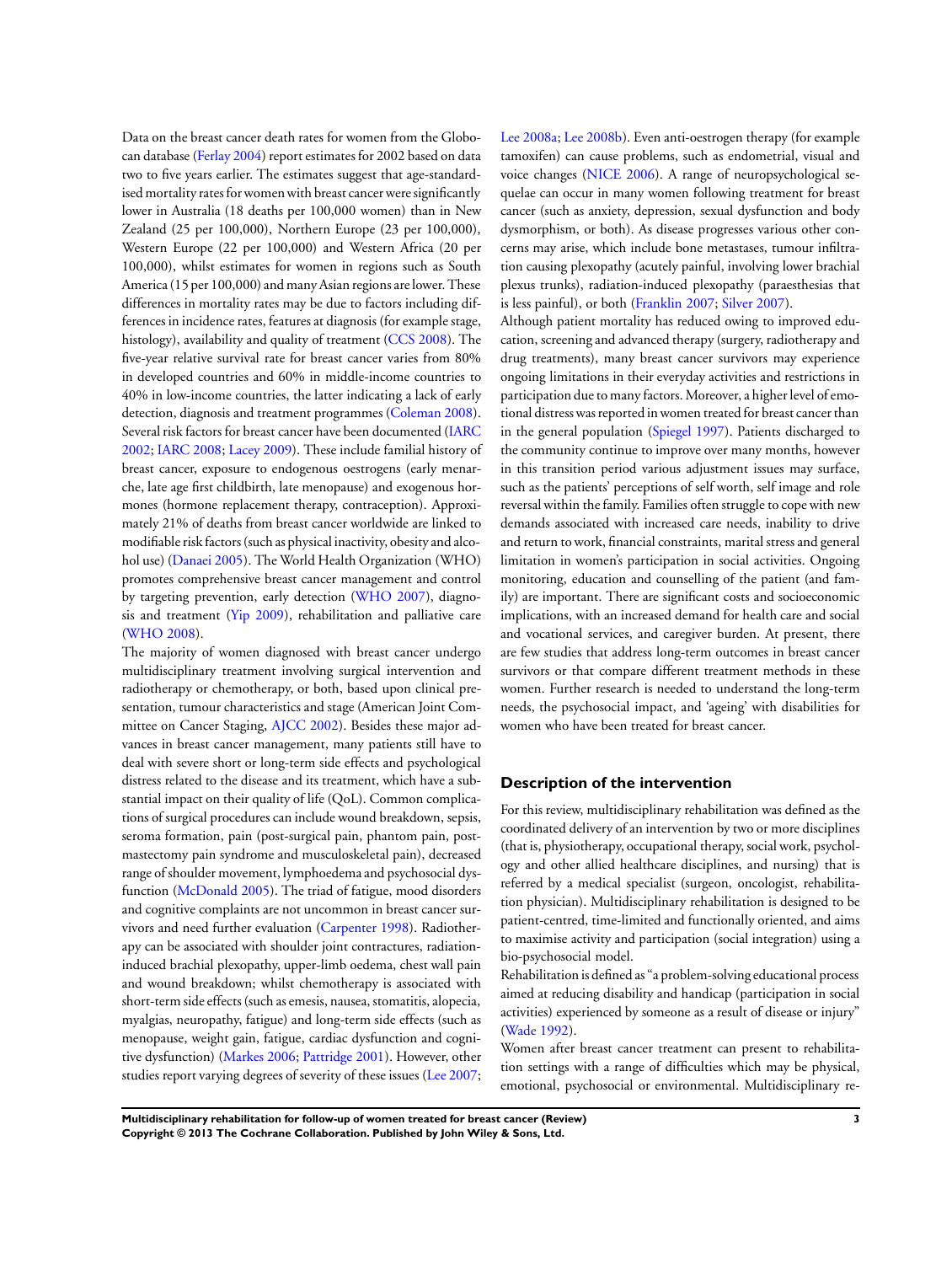habilitation encompasses the framework and common language for describing the impact of disease at different levels, advocated by WHO, using the International Classification of Functioning, Disability and Health (ICF) [\(WHO 2001\)](#page-15-0). For example, in women after breast cancer treatment:

• 'impairments' are problems with body (anatomical) structures or function (physiological, such as lymphoedema, pain, decreased range of shoulder movement);

• 'activity limitation' (disability) is a difficulty faced by a person in executing everyday tasks (mobility or self-care);

• 'restriction in participation' relates to problems experienced by a person which limit involvement in societal participation and life situations (that is, employment, family life, social reintegration);

• 'contextual factors' are:

◦ 'environmental', which make up the physical, social and attitudinal environment in which a person lives their life (construction the same as above), and

◦ 'personal' (such as gender, race, coping style, social and educational background), which may affect the person's experience of living with their condition.

The ICF provides a framework to account for contextual factors when measuring disability and participation. For example, lymphoedema (incidence 10% to 30%) [\(Kligman 2004](#page-15-0)) or post-mastectomy pain (incidence 4% to 27%) may lead to difficulty lifting, carrying or reaching due to axillary scarring and oedema and neck or shoulder pain ([Silver 2007\)](#page-15-0), impacting mobility and self-care. These disabilities can have a cumulative effect over time and cause considerable distress to the cancer survivors and their families, and reduce their QoL [\(Gordon 2005](#page-15-0)). These can limit participation, which means they may have an impact on returning to work, driving, family and intimate relationships.

The rehabilitation intervention for women with breast cancer includes all time periods, that is, the early post-operative period, whilst going through all adjuvant therapies since the definitive treatment, and late phases of care.

### **How the intervention might work**

Multidisciplinary rehabilitation for women after breast cancer treatment can utilise various categories within the structured framework outlined by the ICF for targeted intervention and therapy. The framework provides clinicians with specific categories within relevant domains as interventions, for example, 'activity and participation' (which relate to mobility, self-care, domestic life etc) and environmental factors (transport and access to places, relationships and attitudes etc).

A number of systematic reviews have been conducted to support uni-disciplinary rehabilitation input for women with breast cancer. These include exercise therapy to reduce upper-limb dysfunction (that is, to improve range of shoulder movement) due

to breast cancer treatment [\(McNeely 2010\)](#page-15-0); exercise on treatment-related physical changes during adjuvant treatment ([Markes](#page-15-0) [2006](#page-15-0)); and physical therapy in managing lymphoedema [\(Preston](#page-15-0) [2004](#page-15-0)). There is strong evidence that exercise enhances physiological and functional outcomes and improves QoL in breast cancer survivors [\(Markes 2006](#page-15-0); [McNeely 2010\)](#page-15-0) and other cancer survivors (MacVicar 1986; MacVicar 1989). The optimum timing for physical exercises of the upper limbs after surgery in breast cancer survivors is unclear, however treatment initiated at six weeks postoperatively had similar outcomes to programmes that commenced at six months [\(Laurideson 2005](#page-15-0)). Therapy is aimed at increasing upper extremity strength and joint range of motion (especially the shoulder joint), decreasing pain and managing lymphoedema. Women after breast cancer treatment may also have a number of sources of pain (such as adhesive capsulitis, brachial plexopathy, fibrosis, complex regional pain, phantom breast pain). Post-mastectomy pain (rate 4% to 27%) is unrelated to the type of surgery or the usual risk factors [\(Stevens 1995\)](#page-15-0). Treatment of pain should be similar to treatment of other chronic pain conditions in rehabilitation, addressing physical and emotional issues as well as using a cognitive behavioural approach. Psychological interventions that involve both group and individual therapy (psychotherapy, cognitive behaviour training) in women with metastatic breast cancer are not supported by existing evidence ([Edwards 2008](#page-15-0)). The multidisciplinary rehabilitation focus is on reviewing treatment regimens (surgical, radiotherapy, chemotherapy), minimising complications (seromas), managing pain and promoting exercise to maximise function. Multidisciplinary rehabilitation has been found to be effective in neurological conditions such as multiple sclerosis [\(Khan 2011\)](#page-15-0) and acquired brain injury [\(Turner Stokes 2005](#page-15-0)); and in musculoskeletal populations such as in persons following hip and knee arthroplasty procedures [\(Khan 2008\)](#page-15-0).

### **Why it is important to do this review**

There are no systematic reviews for multidisciplinary rehabilitation in breast cancer survivors to date. Other reasons for doing this review include the following.

The management of breast cancer has transformed the condition from a 'death sentence' to that of a 'chronic' disease. The emphasis has shifted to a greater awareness of functional and participatory issues in these patients [\(Franklin 2007](#page-15-0)). New models of cancer rehabilitation aim to preserve and promote function during all disease and treatment phases. These phases include I. staging, pre-treatment; II. primary treatment; III. after treatment; IV. recurrence; and V. end of life ([Gerber 2005](#page-15-0)). This multidisciplinary model identifies symptoms and functional deficits that occur most frequently at each stage, establishing a framework for provision of rehabilitative care over time. The identified symptoms and functional deficits assist in establishing cancer rehabilitation programmes and highlight the rehabilitative interventions that can be introduced into clinical settings [\(Reitman 2004\)](#page-15-0).

**Multidisciplinary rehabilitation for follow-up of women treated for breast cancer (Review) 4 Copyright © 2013 The Cochrane Collaboration. Published by John Wiley & Sons, Ltd.**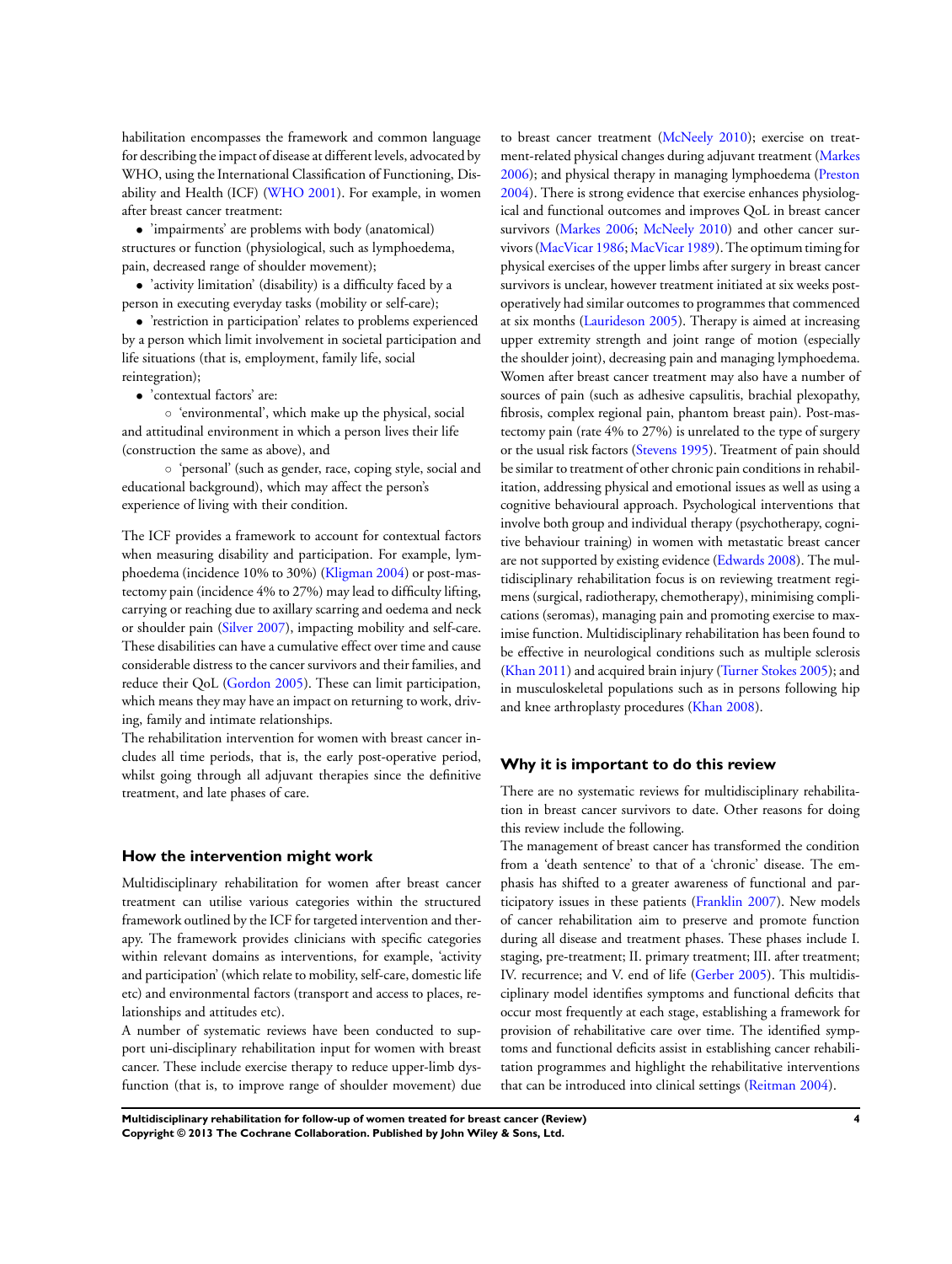Therefore, a systematic review on this topic is required to summarise the best available evidence to date. This review aimed to identify the existing evidence for multidisciplinary rehabilitation care in women after breast cancer treatment and gaps in current knowledge. As expected, the number of studies identified for this review are limited, therefore issues for future expansion of the evidence base by traditional research and other methods are discussed.

# **O B J E C T I V E S**

To assess the effects of multidisciplinary rehabilitation in persons after breast cancer treatment, and specifically to explore the following areas.

• Does organised multidisciplinary rehabilitation achieve better outcomes than the absence of such services in women after breast cancer treatment and for their caregivers?

• Which types of programmes are effective and in which setting?

• Does a greater intensity (time and expertise, or both) of rehabilitation lead to greater gains?

• Which specific outcomes are influenced (survival, dependency, social integration, mood, quality of life)?

• Are there demonstrable cost benefits for multidisciplinary rehabilitation in breast cancer survivors?

# **M E T H O D S**

## **Criteria for considering studies for this review**

#### **Types of studies**

We included all randomised controlled trials (RCTs) and clinical controlled trials (CCTs), which included quasi-randomised and quasi-experimental designs with comparative controls (controlled before-and-after studies), that assessed the effectiveness of organised multidisciplinary rehabilitation for women treated for breast cancer with either routinely available local services or lower levels of intervention (such as medical or nursing care only).

We included studies that compared multidisciplinary rehabilitation in different settings or at different levels of intensity.

#### **Types of participants**

• Adult women 18 years and older

• Confirmed diagnosis of breast cancer, regardless of time of onset or disease stage

• Surgical removal of breast tumour: lumpectomy, local wide excision, modified radical mastectomy, radical mastectomy

• Axillary lymph node dissection (AND) or sentinel node biopsy or dissection (SNB)

No studies were identified that involved participants with other types of cancers or other diagnoses where data were specifically provided for women with breast cancer.

### **Types of interventions**

Multidisciplinary rehabilitation was defined as any intervention delivered by two or more disciplines (for example nursing, physiotherapy (PT), occupational therapy (OT), dietetics and nutrition, social work (SW), psychology or neuropsychology) and referred by a medical specialist (surgeon, oncologist, rehabilitation physician). The aim of multidisciplinary rehabilitation was to maximise activity and participation as defined by the ICF ([WHO 2001\)](#page-15-0).

Multidisciplinary rehabilitation interventions and programmes have no definite classification and can be broadly described in terms of settings and content [\(Turner Stokes 2011](#page-15-0)).

In this review, multidisciplinary rehabilitation settings may include:

• inpatient settings, where care is delivered 24 hours a day in a hospital ward or specialist rehabilitation unit;

• ambulatory and outpatient settings, which may be within a hospital or in the community;

• home-based settings, which are set within the patient's own home and local community.

Multidisciplinary rehabilitation varies in its content, intensity and frequency of therapy, and these are often tailored to the needs of an individual patient. The common terms used in the literature regarding programme content include:

- physical rehabilitation;
- cognitive and behavioural therapy;
- vocational and recreational rehabilitation;
- psychological and counselling input.

However, the actual content of any two programmes within the same category may vary greatly, and similar programmes may have been given different labels ([Turner Stokes 2011\)](#page-15-0).

We considered for inclusion in this review all studies that stated or implied multidisciplinary rehabilitation, provided they satisfied the definitions above, and compared them to some form of control condition. Control conditions included:

• lower level or different types of intervention, such as

- 'routinely available local services' (e.g., medical and nursing care);
	- minimal intervention (such as 'information only');
	- waiting list controls or no treatment;

**Multidisciplinary rehabilitation for follow-up of women treated for breast cancer (Review) 5 Copyright © 2013 The Cochrane Collaboration. Published by John Wiley & Sons, Ltd.**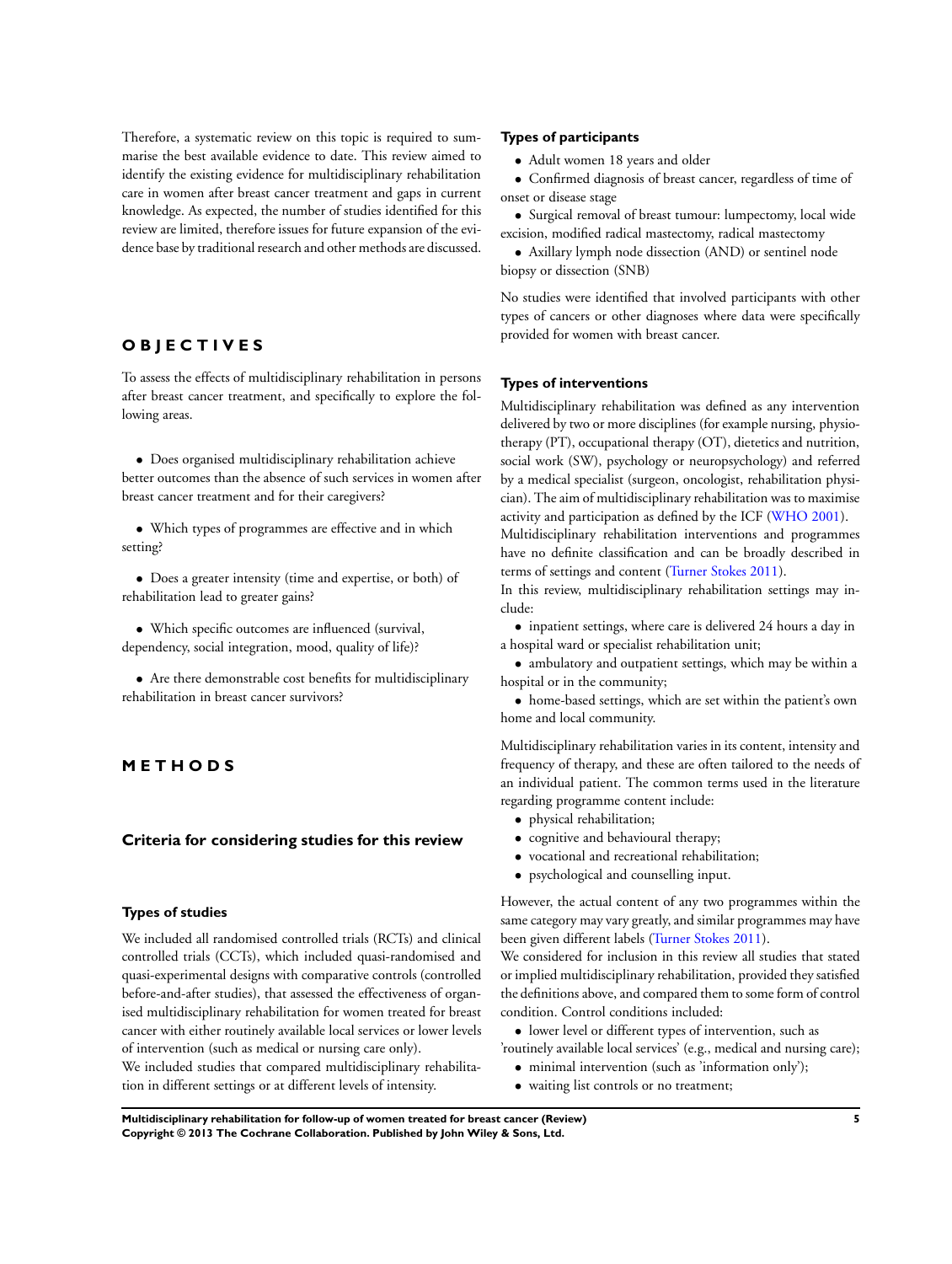• interventions given in different settings and a lower intensity of the intervention.

We categorised the multidisciplinary rehabilitation interventions for analysis based on:

- the type of multidisciplinary rehabilitation received;
- the intensity of multidisciplinary rehabilitation; and
- the time from definitive treatment to commencement of

the multidisciplinary rehabilitation programme (see [Subgroup](#page-3-0) [analysis and investigation of heterogeneity](#page-3-0) section for more details).

We excluded those studies that assessed the effect of therapy from a single discipline (for example, physiotherapy only) or any unidisciplinary intervention or modality (for example, physical exercise, gym, stretching programme).

### **Types of outcome measures**

#### **Primary outcomes**

Primary outcomes aimed to reflect the burden of disease on patients and their caregivers and on the services provided for them. They were categorised according to the ICF [\(WHO 2001](#page-15-0)) into:

• impairment or disability (limitation in activity), or both, e.g., limitation in range of shoulder movement, arm weakness, lymphoedema, pain measured by validated tools such as the Functional Independence Measure (FIM) [\(Granger 1998](#page-15-0)), Barthel index (BI) [\(Mahoney 1965\)](#page-15-0), Functional Assessment of Cancer Therapy-Breast Cancer (FACT-B) [\(Brady 1997\)](#page-15-0), Cancer Rehabilitation Evaluation System-Short Form (CARES-SF) [\(Ganz 1992;](#page-15-0) [Schag 1991\)](#page-15-0), Cancer Survivor Unmet Needs (CaSUN) measure [\(Hodgkinson 2007a\)](#page-15-0) and Perceived Impact of Problem Profile (PIPP) [\(Pallant 2006](#page-15-0));

• restriction in participation (environmental or personal context), e.g., QoL using the SF-36 ([Ware 1993](#page-15-0)) or European Organization for Research and Treatment Quality of Life Questionnaire (EORTC-QLQ) ([Aaronson 1993](#page-15-0)), fatigue (Fatigue Impact Scale) ([Fisk 1994](#page-15-0)), carer burden (Caregiver Strain Index) ([Robinson 1983\)](#page-15-0), The Cancer Survivors' Partners Unmet Needs (CaSPUN; [Hodgkinson 2007b](#page-15-0)), psychological (Depression Anxiety Stress Scale) [\(Lovibond 1995\)](#page-15-0) and vocational outcomes (Work Instability Scale) ([Gilworth 2003](#page-15-0)) and patient satisfaction measures.

#### **Secondary outcomes**

# These included:

- outcomes that reflected service utilisation, such as

• the duration of hospital stay in both the acute and subacute settings.

• readmission,

- cost of care,
- extent of services used at the time of discharge;

- any adverse events that may have resulted from the intervention, defined as those events that were life-threatening or required prolonged hospitalisation.

#### **Search methods for identification of studies**

[See: Breast Cancer Group](http://www.mrw.interscience.wiley.com/cochrane/clabout/articles/BREASTCA/frame.html) methods used in reviews.

We considered articles in all languages with a view to translate the articles, if necessary.

#### **Electronic searches**

We searched the following sources.

(a) The Cochrane Breast Cancer Group Specialised Register. Details of the search strategies used by the Group for the identification of studies and the procedure used to code references are outlined in the Group's module ([www.mrw.interscience.wiley.com/cochrane/](http://www.mrw.interscience.wiley.com/cochrane/clabout/articles/BREASTCA/frame.html) [clabout/articles/BREASTCA/frame.html](http://www.mrw.interscience.wiley.com/cochrane/clabout/articles/BREASTCA/frame.html)). We extracted and considered trials coded with the key words 'breast cancer', 'advanced breast cancer', 'early breast cancer', 'locally advanced breast cancer', 'breast cancer history', 'palliative care', 'psychosocial intervention/supportive care', 'exercise', 'diet', 'follow up', 'multidisciplinary care', 'ambulatory care', 'rehabilitation', 'physical therapy modalities', 'home care services', 'interdisciplinary care', 'integrated care', 'multimodal care', 'cognitive therapy', 'behaviour therapy' and 'counselling' for inclusion in the review.

(b) MEDLINE (via PubMed) (from January 2008 to December 2011). See [Appendix 1.](#page-25-0)

(c) EMBASE (via Ovid) (from January 2008 to December 2011). See [Appendix 2](#page-27-0).

(d) CINAHL (from January 2008 to December 2011). See [Appendix 3.](#page-27-0)

(e) AMED (January 1985 to December 2011). See [Appendix 4](#page-28-0).

(f) PEDro (January 1985 to December 2011). See [Appendix 5.](#page-29-0)

(g) Cochrane Central Register of Controlled Trials (CENTRAL) (*The Cochrane Library*, current issue). See [Appendix 6](#page-29-0).

(h) LILACS (January 1982 to December 2011). See [Appendix 7](#page-29-0). (i) WHO International Clinical Trials Registry Platform (ICTRP) search portal (<http://apps.who.int/trialsearch/Default.aspx>) for all prospectively registered and ongoing trials (7 December 2011). See [Appendix 8](#page-30-0).

#### **Searching other resources**

We checked the bibliographies of identified trials and contacted their authors and known experts in the field seeking published and unpublished trials. We handsearched the most relevant journals (Breast Cancer Research and Treatment, Breast Cancer, Breast Cancer Research, Supportive Care in Cancer, Journal of Cancer

**Multidisciplinary rehabilitation for follow-up of women treated for breast cancer (Review) 6 Copyright © 2013 The Cochrane Collaboration. Published by John Wiley & Sons, Ltd.**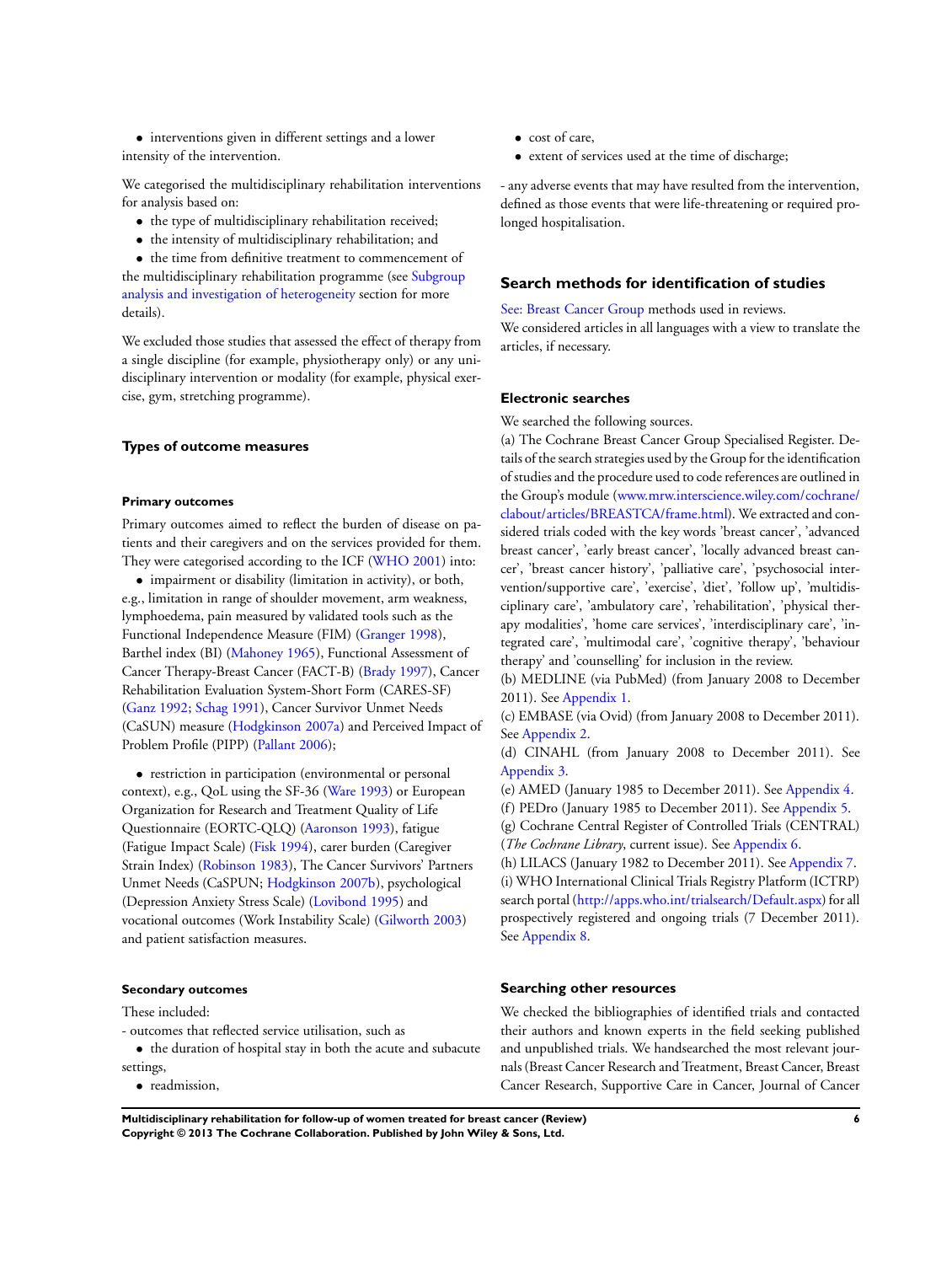Therapy, American Journal of Clinical Oncology: Cancer Clinical Trials, Annals of Cancer Research and Therapy, Journal of Surgical Oncology, Journal of Oncology, European Journal of Cancer and Clinical Oncology, Journal of the Cancer Institute, Physical Therapy, Archives of Physical Medicine and Rehabilitation, Clinical Rehabilitation).

We also undertook an expanded search by using the related articles feature (via PubMed), searching key authors (via Web of Science) and searching SIGLE (System for Information on Grey Literature in Europe).

# **Data collection and analysis**

# **Selection of studies**

Three authors (FK, BA, LN) independently screened and shortlisted all abstracts and titles of studies identified by the search strategy for appropriateness based on the selection criteria. Authors (FK, BA, LN) independently evaluated each study from the shortlist of potentially appropriate studies for inclusion or exclusion. The full text of the article was obtained, when necessary, for further assessment to determine if the trial met the inclusion or exclusion criteria. When no consensus was met about the possible inclusion or exclusion of any individual study, we made a final consensus decision by discussion amongst all the authors. If there was still no consensus, we had planned to submit the full article to the editorial board for arbitration. However, these further steps were not necessary. Authors were not masked to the name(s) of the author(s), institution(s) or publication source at any level of the review.

We included only trials with sufficient details about the multidisciplinary rehabilitation programme. We had intended to contact the trialists of the eligible studies to seek further information about the method of randomisation or the complete description of the multidisciplinary rehabilitation interventions if necessary, however this was not required.

#### **Data extraction and management**

Three authors (BA, MD, NZ) independently extracted the data from each study that met the inclusion criteria. We summarised all studies that met the inclusion criteria in the 'Characteristics of included studies' table provided in the Review Manager 5 software developed by The Cochrane Collaboration ([RevMan 5](#page-15-0)) to include details on design, participants, interventions and outcomes. We included the following information:

- publication details;
- study design, study setting, inclusion and exclusion criteria, method of allocation, risk of bias;
- patient population, e.g., age, type of surgical procedure, type of tumour;
- details of the intervention;
- outcome measures;

• withdrawals, length and method of follow-up and the number of participants followed up.

### **Assessment of risk of bias in included studies**

We used the GRADE approach to grading the quality of evidence, as described in Chapter 12 of the *Cochrane Handbook for Systematic Reviews of Interventions* ([Higgins 2011](#page-15-0)). The GRADE approach is applicable to all types of studies. The four levels of quality using the GRADE approach and the five factors that impact the quality level of the included studies are shown in [Table 1](#page-25-0) and [Table 2.](#page-25-0)

Three authors (BA, NZ, MD) independently assessed the methodological quality of the included studies using the Cochrane Collaboration 'Risk of bias' tool (Chapter 8.5) [\(Higgins 2011\)](#page-15-0). We assessed the sequence generation; allocation concealment; blinding of participants, therapists and outcome assessors; incomplete outcome data and selective outcome reporting. A judgement of 'low' indicated a low risk of bias, 'yes' indicated a high risk of bias, and 'unclear' indicated either unclear or unknown risk of bias. See [Table 1.](#page-25-0)

We considered studies to be of high methodological quality if the risk of bias for all domains was low. We termed these studies 'highquality studies'. We rated studies to be of low methodological quality if there were unclear or high risk of bias for one or more domains and termed them 'low-quality studies' (see [Table 2\)](#page-25-0). Any disagreement or lack of consensus was resolved by a fourth author  $(FK)$ .

#### **Measures of treatment effect**

It was not possible to obtain measures of treatment effect or to pool the data using meta-analysis owing to insufficient data, the type of data available, and the diversity of methods used in the studies. If studies had been available, we would have calculated risk ratios (RR) with 95% CIs for dichotomous data and differences in means or standardised differences in means (SMD) with 95% confidence intervals (CIs) for continuous data. We would also have calculated for each outcome of interest, summary estimates of treatment effect (with 95% CIs for each comparison). As data aggregation was not possible, we have presented the results of individual studies in the [Characteristics of included studies](#page-20-0) table and described the results in the discussion section.

#### **Dealing with missing data**

We would have attempted to contact the primary authors of potentially eligible studies to provide clarification of the data if necessary, however, this was not required.

In addition, we excluded studies with fatal flaws (for instance, withdrawals by more than 40% of the patients or nearly total non-

**Multidisciplinary rehabilitation for follow-up of women treated for breast cancer (Review) 7 Copyright © 2013 The Cochrane Collaboration. Published by John Wiley & Sons, Ltd.**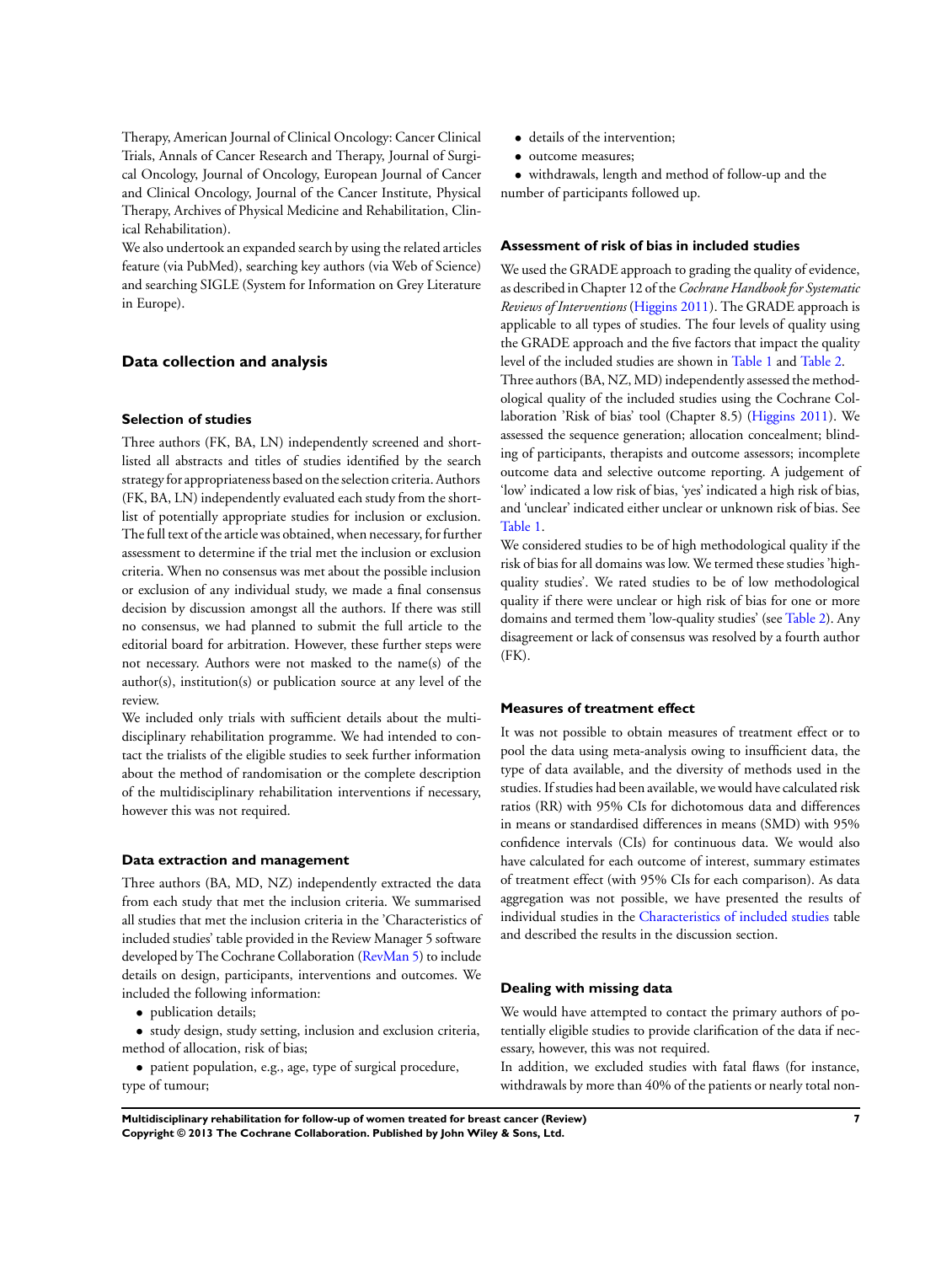adherence to the protocol or very poor or non-adjusted comparability in the baseline criteria).

# **Assessment of heterogeneity**

We followed statistical analysis method as described in the *Cochrane Handbook for Systematic Reviews of Interventions* ([Higgins](#page-15-0) [2011](#page-15-0)). However, it was not possible to conduct a comprehensive quantitative analysis owing to the variability of methods used and the type of available data reported in each study.

#### **Assessment of reporting biases**

Publication bias ([Egger 1998\)](#page-15-0) was minimised by sourcing unpublished data. We would have contacted authors for the full data set or the reason for not publishing the data, however, this was not required in this review.

# **Data synthesis**

As mentioned above, we were unable to conduct a quantitative analysis owing to lack of studies identified, clinical heterogeneity and the variation in methods and available data in included studies. If sufficient studies had been available, we would have attempted a quantitative analysis provided there was clinical homogeneity and the data in each study allowed for such an analysis. We would also have calculated a weighted treatment effect across trials using the Cochrane statistical package Review Manager 5 (Revman 5) and expressed the results as risk ratios (RRs) and risk differences (RDs) with 95% confidence intervals (CIs) for dichotomous outcomes and mean differences (MDs) and 95% CIs for continuous outcomes. We would have initially used a fixed-effect model and Chi  $2$  tests for heterogeneity to assess outcome data for compatibility with the assumption of a uniform risk ratio  $(P > 0.10)$ . In the presence of significant heterogeneity ( $P < 0.10$ ), random-effects model meta-analysis would have been used instead.

We have highlighted the strength of study findings, discussed gaps in current literature and identified future research directions in the [Discussion](http://onlinelibrary.wiley.com/doi/10.1002/14651858.CD008505.pub2/full#CD008505-sec1-0005#CD008505-sec1-0005) section.

#### **Subgroup analysis and investigation of heterogeneity**

We were unable to perform subgroup analysis for the following subgroups owing to the lack of available data:

• type of surgery (breast conserving versus mastectomy), axillary dissection, chemotherapy or radiotherapy, or both. The participants in the included studies were post-surgical in a subacute setting and had completed chemotherapy or radiotherapy, or both;

• age (< 50 years of age versus > 50 years of age). All participants in the eligible studies were > 49 years (except 2 women in one study [\(Hartmann 2007](#page-15-0)) and details were not provided);

• type of rehabilitation programme (inpatient, ambulatory care) and intensity of treatment (high-intensity, low-intensity multidisciplinary rehabilitation). The two included studies were conducted in an inpatient rehabilitation setting and compared high-intensity rehabilitation with a control group (a lowintensity group and a wait-list group);

• time from definitive treatment (surgery, radiotherapy and chemotherapy) to commencement of multidisciplinary rehabilitation (acute: < six weeks, intermediate: six weeks to six months, and longer-term: > six months). All participants in the included studies were in the later phase after completing treatment for breast cancer (12 and 24 months later). Those in the acute stage after treatment (six weeks or less following surgery or definitive treatment) could therefore not be compared to participants randomised or recruited in the convalescent stages after breast cancer treatment (more than six weeks following definitive breast cancer treatment) to commencement of multidisciplinary rehabilitation.

Factors that contributed to a heterogeneous set of studies included: the type and intensity of multidisciplinary rehabilitation care, the primary outcome, and the duration of patient follow-up.

### **Sensitivity analysis**

No sensitivity analysis was performed. If studies had been available, and heterogeneity existed across trials, sensitivity analyses would have been conducted by omitting trials with a high risk of bias.

# **R E S U L T S**

# **Description of studies**

See:[Characteristics of included studies;](#page-20-0)[Characteristics of excluded](#page-23-0) [studies.](#page-23-0)

See: [Characteristics of included studies](#page-20-0) and [Characteristics of](#page-23-0) [excluded studies.](#page-23-0)

# **Results of the search**

The electronic and manual searches yielded a total of 789 titles. Of these, 30 passed the first screening review and were selected for closer scrutiny (see [Figure 1](#page-10-0) for the study flow chart).

**Multidisciplinary rehabilitation for follow-up of women treated for breast cancer (Review) 8 Copyright © 2013 The Cochrane Collaboration. Published by John Wiley & Sons, Ltd.**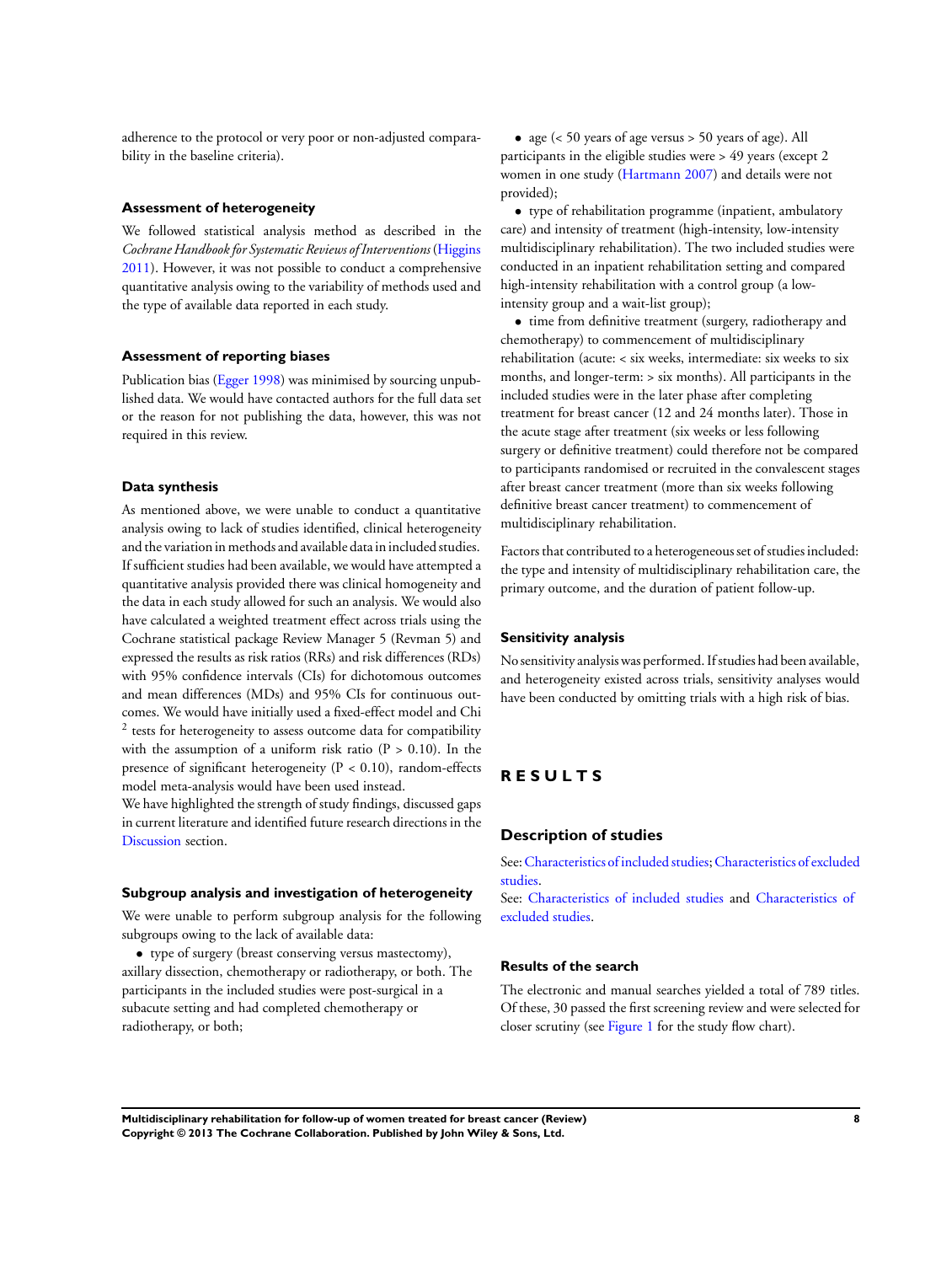<span id="page-10-0"></span>

**Figure 1. Study flow diagram.**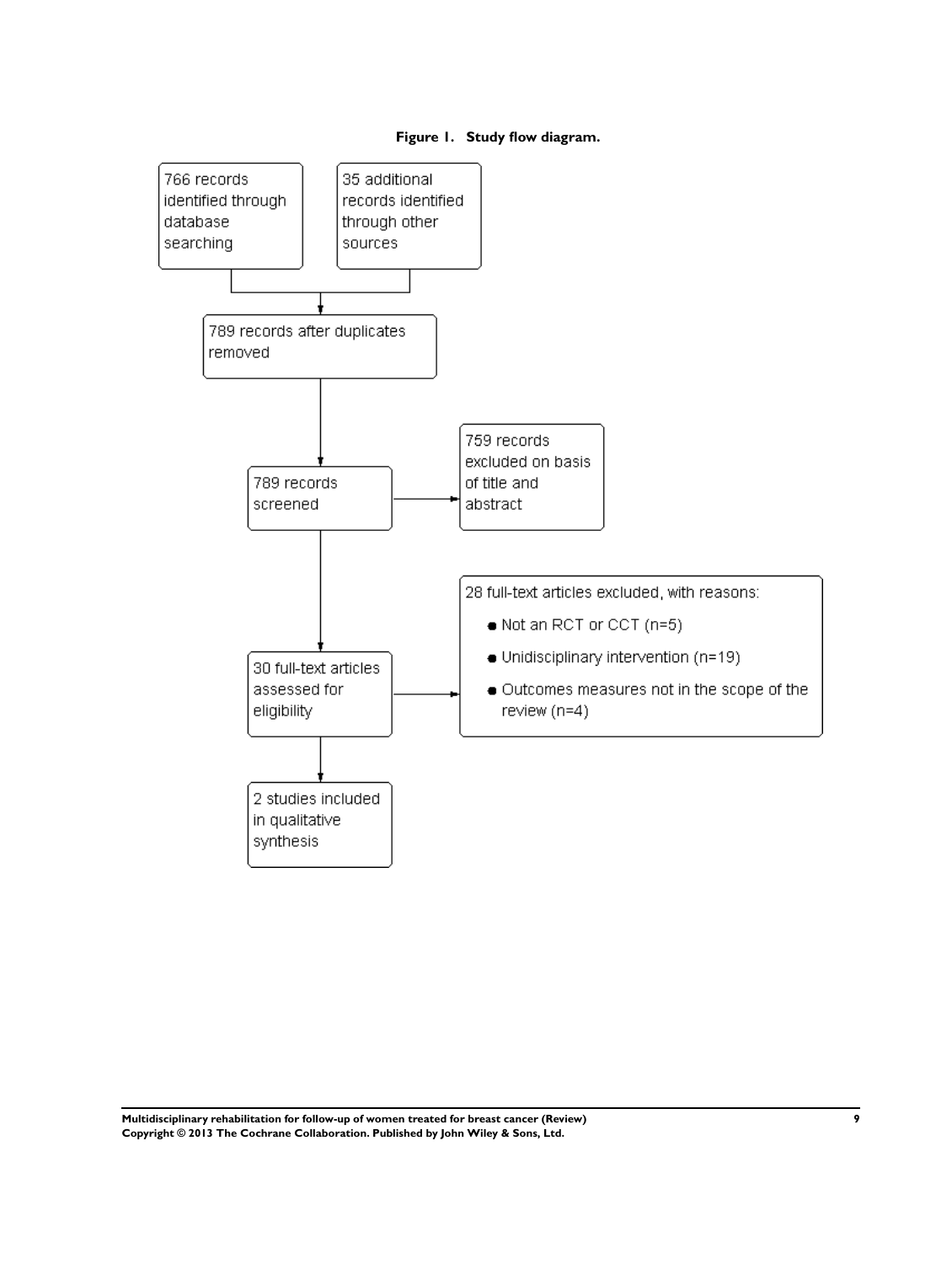#### **Included studies**

Two RCTs ([Cho 2006;](#page-15-0) [Hartmann 2007\)](#page-15-0) involving a total of 262 participants fulfilled the inclusion criteria for this review (see [Characteristics of included studies](#page-20-0) table). Both trials compared higher-intensity models of rehabilitation with control groups, which were either a lower-intensity rehabilitation group [\(Hartmann 2007\)](#page-15-0) or a wait-list control [\(Cho 2006](#page-15-0)). The included studies were conducted in two different countries: Germany and South Korea. The multidisciplinary rehabilitation interventions in both studies consisted of physical activity and psycho-educational interventions. Both studies assessed QoL as one of their primary outcomes. Impairment, in the form of range of shoulder movement of the affected arm, was addressed in one study ([Cho 2006](#page-15-0)).

#### **Ongoing studies**

One RCT was identified evaluating a multidisciplinary ambulatory rehabilitation programme for women following definitive breast cancer (BC) treatment, however the study has just commenced recruitment and no data are available at this stage. (This study is being conducted by the Author group of this review.)

#### **Excluded studies**

We excluded 28 studies (and abstracts) for the reasons shown in the [Characteristics of excluded studies](#page-23-0) table. The primary reasons for exclusion were:

- not an RCT or CCT  $(n = 5)$ ;
- $\bullet$  uni-disciplinary intervention (n = 19);
- outcome measures not within the scope of this review  $(n =$ 4).

## **Risk of bias in included studies**

See: [Characteristics of included studies](#page-20-0) table.

In general, the methodological quality of the two trials on multidisciplinary rehabilitation for follow-up of women treated for breast cancer appeared to be poor. Both trials [\(Cho 2006;](#page-15-0) [Hartmann](#page-15-0) [2007](#page-15-0)) had substantial flaws in their methodological design with a high risk of bias related to their randomisation procedure; blinding of patients, therapists and outcome assessors; reporting of cointerventions; and outcome analysis.

The randomisation procedure was unclear in Hartman et al [\(Hartmann 2007\)](#page-15-0). The study was initially designed as an RCT but was redefined midway through the study as a prospective exploratory feasibility study due to 'missing knowledge'. The RCT by Cho et al [\(Cho 2006](#page-15-0)) showed methodological issues in a small convenience sample of women with breast cancer, limited to a single Korean facility. Similarity of baseline characteristics was satis-

factory in Cho et al ([Cho 2006\)](#page-15-0) but in Hartmann et al [\(Hartmann](#page-15-0) [2007](#page-15-0)) the participants in the intervention group were more impaired in social function compared to the control group participants (67 versus 74.8,  $P = 0.073$ ). There was no mention of concealed allocation or blinding of patients, therapists and outcome assessors in either studies. Owing to the nature of the intervention, blinding of the patients and therapists is usually not possible. A feasible alternative is to evaluate expectations for the rehabilitation response in the intervention and control groups, in advance, among both patients and therapists [\(Karjalainen 2003](#page-15-0)). Both studies failed to report avoidance of co-interventions or their equal distribution throughout the study groups. Reporting of co-interventions could have helped judgement of their division among study groups and whether they affected the outcome. Outcome measurements used in [Cho 2006](#page-15-0) were not validated in the breast cancer population. Both studies were under powered with inadequate sample size. The duration of follow-up was unclear in [Cho](#page-15-0) [2006](#page-15-0). The dropout rates were moderate (15%) in both studies. However, in [Hartmann 2007](#page-15-0) 5% withdrew consent with no reasons provided while [Cho 2006](#page-15-0) did not report the time points of dropouts.

### **Effects of interventions**

#### **Participant characteristics**

The participants of the included studies in this review included 262 women (223 completers) with breast cancer. These women had confirmed diagnosis of breast cancer and had undergone mastectomies followed by chemotherapy or radiotherapy, or both.The details of the surgical procedure and adjuvant treatments were not provided. All participants were recruited in the subacute stage at least 12 months after completion of their definitive breast cancer treatment. All women were older than 49 years except for two women who were less than 35 years old in the study by Hartmann et al ([Hartmann 2007\)](#page-15-0); see [Characteristics of included studies](#page-20-0).

#### **Intervention characteristics**

The type and structure of the multidisciplinary rehabilitation intervention used in the two studies varied.

Hartmann et al ([Hartmann 2007](#page-15-0)) compared a 'step-by-step' model with a 'single burst' model (both inpatient rehabilitation) to determine whether a more prolonged intervention delivered over a period of several months could produce a more sustained improvement in QoL at one year. Their active arm consisted of an initial three-week inpatient multidisciplinary rehabilitation programme

**Multidisciplinary rehabilitation for follow-up of women treated for breast cancer (Review) 10 Copyright © 2013 The Cochrane Collaboration. Published by John Wiley & Sons, Ltd.**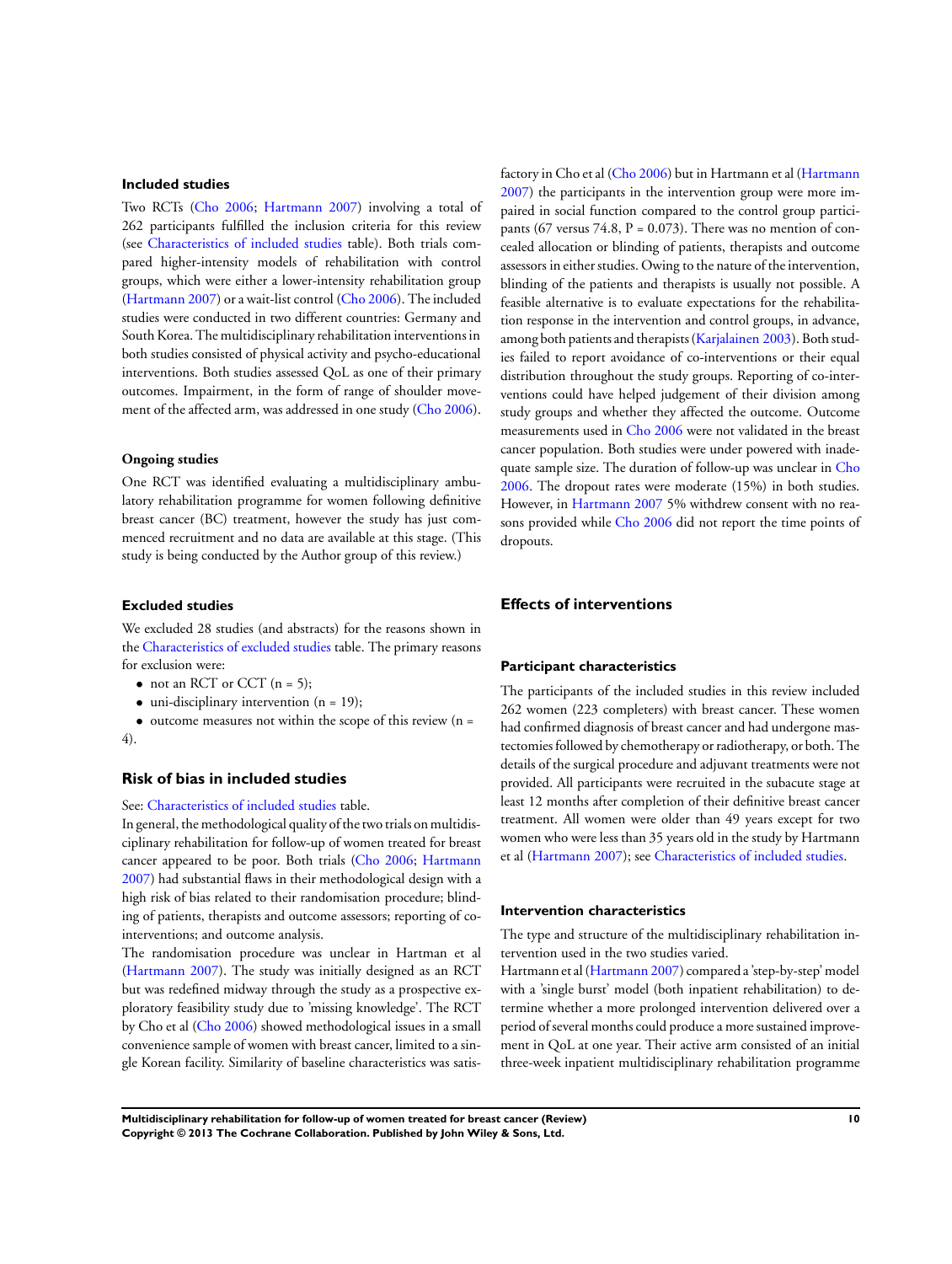(incorporating medical input, psychology and physiotherapy) followed by two subsequent inpatient breaks of one week at four and eight months. The control group received only one episode of a four-week 'step-by-step' inpatient multidisciplinary rehabilitation programme.

Cho et al ([Cho 2006\)](#page-15-0) reported an ambulatory multidisciplinary intervention including a group-based programme at a tertiary care centre in Korea (three episodes per week for 10 weeks) together with a home-based exercise programme. The intervention included: psychology-based education; exercise; peer support group activity; medical, dietician and image consultant input; and a fitness instructor. The control group were participants allocated to the wait-list with no treatment (they were offered treatment poststudy).

Neither study provided details of the type of rehabilitation modalities used (stretching, gym, task reacquisition) or the actual duration or intensity of specific therapy interventions.

#### **Study characteristics**

### **Effectiveness of multidisciplinary rehabilitation on impairment**

Hartmann et al ([Hartmann 2007](#page-15-0)) did not report changes in the level of impairment.

Cho et al ([Cho 2006\)](#page-15-0) reported increased range of shoulder movement of the affected shoulder joint in the intervention group (11.5  $\pm$  7.8%) compared with the control group (1.3  $\pm$  4.8%) (P < 0.001). The differences in improvement in shoulder extension, abduction, external rotation and internal rotation after the intervention were significant in the intervention group compared with the controls ( $P < 0.001$ ,  $P = 0.011$ ,  $P = 0.006$ ,  $P < 0.001$ , respectively). Shoulder flexion significantly improved in both the intervention (from 90.7% pre-test to 95.0% post-test,  $P = 0.003$ ) and control groups (from  $91.2\%$  to  $94.8\%$ ,  $P = 0.004$ ). The difference between groups was not statistically significant  $(P = 0.667)$ .

# **Effectiveness of multidisciplinary rehabilitation on disability (activity)**

Hartmann et al ([Hartmann 2007](#page-15-0)) reported no changes (mean) in physical function between the treatment and control groups (1.5 versus 1.2, P = 0.743). Cho et al [\(Cho 2006\)](#page-15-0) did not report changes at the level of disability.

# **Effectiveness of multidisciplinary rehabilitation on psychosocial outcomes and QoL**

Both included studies addressed psychological outcomes and QoL. In the study by Hartmann et al [\(Hartmann 2007\)](#page-15-0) the treatment group showed improved QoL, emotional and cognitive function after four weeks of receiving therapy compared with the control group. However, this was not statistically significant (general QoL (gOoL) 16 versus 12.6,  $P = 0.098$ ; emotional function 30.7 versus 23.7, P = 0.066; cognitive function 11 versus 4.5, P = 0.127). In a subgroup analysis of patients with impaired cognitive function at baseline, the authors reported a significant difference between groups in QoL. The authors reported that at the 12-month followup, the intervention group improved their cognitive function by 2.3 points, whereas it decreased in the control group by -5.5 (P = 0.010). They concluded that although not generally superior to conventional inpatient rehabilitation programmes, the 'step-bystep' programme had marked benefits for patients with cognitive impairment.

Cho et al ([Cho 2006\)](#page-15-0) reported that after the rehabilitation programme, psychosocial adjustment improved in the intervention group by  $2.9 \pm 6.3$  points while it decreased in the control group by  $3.0 \pm 6.3$  points (P < 0.001). Similarly, QoL improved in the intervention group by  $0.9 \pm 1.3$  points while it decreased in the control group by  $0.1 \pm 1.0$  points (P = 0.002). The authors indicated that an alleviation of physical symptoms or impaired function might have contributed to the enhancement in QoL in the intervention group.

#### **Study quality**

Both studies [\(Cho 2006](#page-15-0); [Hartmann 2007\)](#page-15-0) were of poor methodological design with high risk of bias (see [Characteristics of](#page-20-0) [included studies](#page-20-0) table). These studies provide 'low level' evidence for inpatient and ambulatory multidisciplinary rehabilitation programmes in producing short-term gains (up to 12 months) at the levels of impairment (range of shoulder movement) [\(Cho 2006](#page-15-0)), psychosocial adjustment (emotional and cognitive function) ([Cho](#page-15-0) [2006](#page-15-0); [Hartmann 2007\)](#page-15-0) and participation (improved QoL) ([Cho](#page-15-0) [2006](#page-15-0); [Hartmann 2007\)](#page-15-0) for patients after breast cancer treatment compared with controls.

# **D I S C U S S I O N**

#### **Summary of main results**

Two RCTs [\(Cho 2006](#page-15-0); [Hartmann 2007](#page-15-0)) fulfilled the inclusion criteria for this review to address the effects of multidisciplinary rehabilitation in women after breast cancer treatment. There was 'low level' evidence that inpatient and ambulatory multidisciplinary rehabilitation programmes can produce short-term gains (up to 12 months) in terms of impairment, psychosocial adjustment and participation in social activities for patients after breast cancer treatment. There was no evidence available on functional gain at the level of activity, longer-term outcomes on caregivers or the cost effectiveness of these programmes. It was not possible to suggest the most appropriate frequency and duration of therapy or the

**Multidisciplinary rehabilitation for follow-up of women treated for breast cancer (Review) 11 Copyright © 2013 The Cochrane Collaboration. Published by John Wiley & Sons, Ltd.**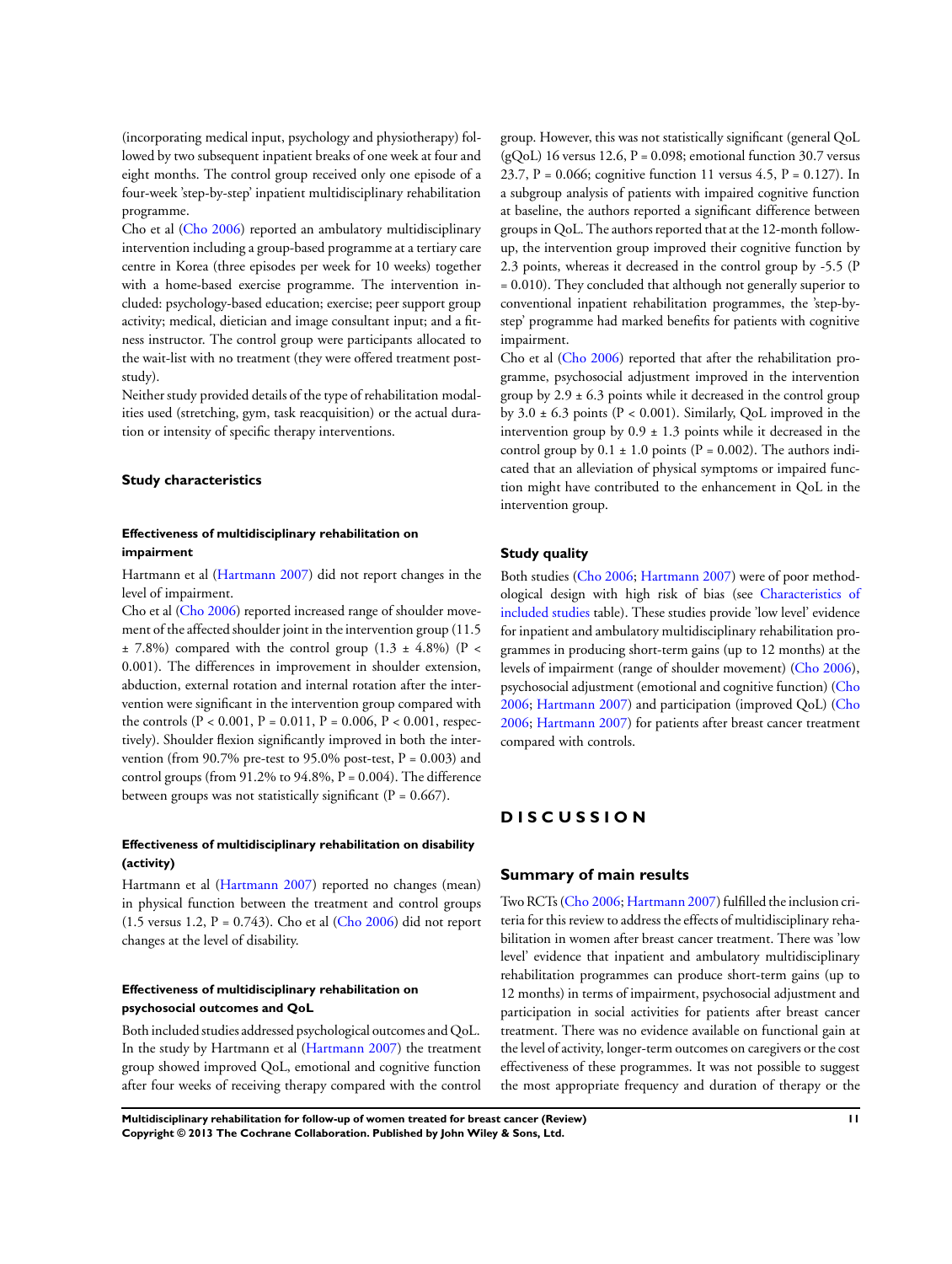choice of one type of intervention over another [\(Characteristics of](#page-20-0) [included studies](#page-20-0)).

A limited number of robust studies were expected in this field owing to the difficulties in trial design in multidisciplinary rehabilitation settings; hence issues for future expansion of the evidence base by traditional research and other methods are also discussed below.

# **Overall completeness and applicability of evidence**

This review highlighted a number of limitations in breast cancer rehabilitation studies. The two RCTs identified were methodologically weak and therefore it was not possible to address some of the questions posed in the original objectives outlined in the protocol. Within these studies there were problems that confounded comparisons or the assimilation of data. These were as follows:

• minimal information regarding the content of multidisciplinary rehabilitation programmes (i.e., modalities, duration and intensity of therapy, and the spectrum of care targeted);

• diversity of outcome measures, which varied from functional ability, to 'handicap' (participation) and QoL;

• lack of longer-term follow-up (more than 12 months), lack of availability of longitudinal data;

• no information on the cost effectiveness of rehabilitative care;

• recognition of neuropsychological sequelae (mood, affect , work-related issues) as barriers to societal reintegration but no studies addressed participatory issues after breast cancer treatment;

• minimal data on caregivers' perspectives or their involvement in the multidisciplinary programmes.

The two studies, therefore, contributed in a very limited way to the synthesis of the evidence for multidisciplinary rehabilitation for women following breast cancer treatment. In addition, it was neither possible to determine conclusively which type of programme could be effective, and in which setting, nor whether a greater intensity (time or expertise, or both) or 'dose' of rehabilitation would lead to greater gains. Further studies are needed to suggest an optimum number, duration and intensity of treatment sessions, and also to identify other factors that may affect outcomes. It was not possible to determine which specific outcomes are influenced (dependency, social integration, mood) by multidisciplinary rehabilitation.

Multidisciplinary rehabilitation is a complex intervention, which is defined as 'complex' when the active ingredient in the intervention is not easily identifiable ([MRC 2000\)](#page-15-0). The outcome measures used in the breast cancer population need to reflect the complex constructs of multidisciplinary rehabilitation and focus on impairments, disability and restriction in participation, as advocated by the WHO ICF ([WHO 2001\)](#page-15-0). Generic measures used in breast cancer (and other cancer populations) in general rehabilitation settings (for example the Functional Independence Measure (FIM) or Barthel Index (B)I) may not be sufficiently sensitive to capture the relevant gains following intervention, and have floor or ceiling effects. In particular, QoL is difficult to measure given the many factors that influence it. Breast cancer specific measures can be comprehensive and varied ([Campbell 2010;](#page-15-0) [Hodgkinson](#page-15-0) [2007a;](#page-15-0) [Schag 1991;](#page-15-0) [te Velde 1996\)](#page-15-0). For example, the Cancer Rehabilitation Evaluation System-Short Form (CARES-SF) ([Schag](#page-15-0) [1991](#page-15-0)) provides information about day to day problems and rehabilitation needs of these persons. With improved mortality rates following breast cancer treatment, more research is needed to gain consensus on a suitable battery of measures to capture changes in physical ability (at the level of impairment and disability) as well as the longer-term outcomes relating to psychosocial adjustment and QoL.

# **Quality of the evidence**

In this review, our aim was to determine the effects of multidisciplinary rehabilitation for follow-up of women treated for breast cancer. The data synthesised from the two studies ([Cho](#page-15-0) [2006](#page-15-0); [Hartmann 2007\)](#page-15-0) provided 'low level' evidence for inpatient and ambulatory multidisciplinary rehabilitation programmes compared with controls in improving impairment and QoL in the short-term (up to 12 months) following rehabilitation. Both included studies were of poor methodological design with high risk of bias. Neither study provided detailed information on the specific type, duration, intensity and modality used in the rehabilitation therapy programme.

Drawing clinical conclusions about the magnitude and duration of the effectiveness of interventions for this indication was hampered by the limited number of studies and lack of high-quality studies that compared multidisciplinary rehabilitation to control interventions. However, the two included studies support multidisciplinary rehabilitation for women following breast cancer treatment.

#### **Potential biases in the review process**

The conclusions from this review are limited by the fact that there is only a small number of studies of poor methodological quality and with diverse approaches to multidisciplinary rehabilitation, as described above. In addition, the authors recognise a number of limitations in the methods of the review itself and the completeness of the retrieved literature.

1. There may have been a degree of selection bias from the literature search [\(van Tulder 2003\)](#page-15-0) given that our search strategy principally encompassed the cited literature, despite the extended

**Multidisciplinary rehabilitation for follow-up of women treated for breast cancer (Review) 12 Copyright © 2013 The Cochrane Collaboration. Published by John Wiley & Sons, Ltd.**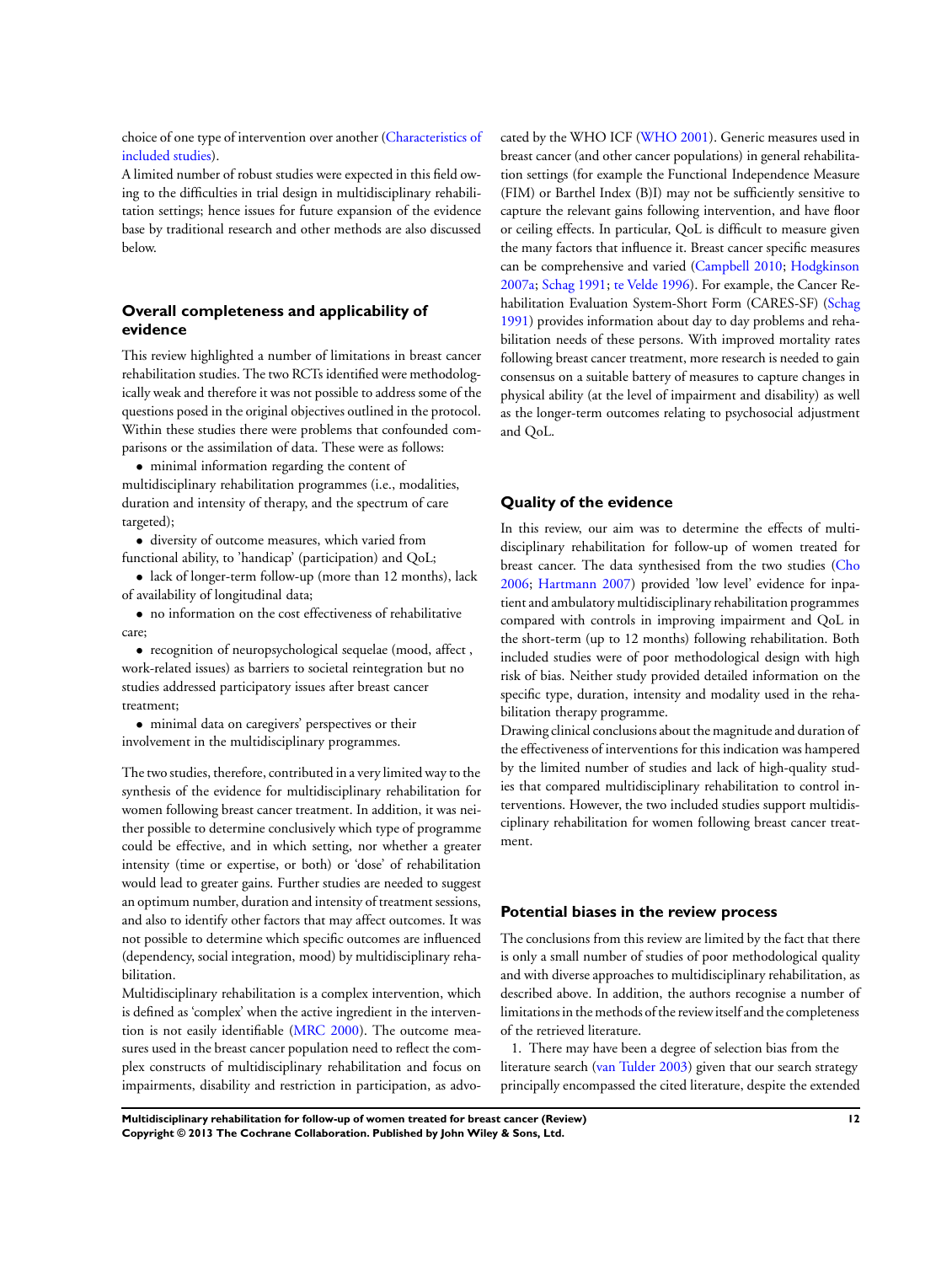range of terms that were used to capture the widest possible selection of the relevant literature.

2. Publication bias is well described in that trials with positive results tend to be published in favour of those with negative findings [\(Egger 1998](#page-15-0)). We cannot exclude the possibility that there have been negative trials that have not reached the published literature.

3. Similarly, although our search strategy included searching of reference lists within the relevant papers for other possible articles missed in our electronic searches, reference bias [\(Goetzsche 1987\)](#page-15-0) is a further possible confounder in that authors too tend not to report findings that do not support their case for promoting the intervention in question.

We therefore welcome contact from any readers who are aware of important high-quality studies that would meet the criteria for this review but are so far not included.

# **Agreements and disagreements with other studies or reviews**

The findings of this review highlight the existing gaps in the literature and emphasise the importance of finding some support for multidisciplinary rehabilitation for women after breast cancer treatment. These findings are consistent with existing guidelines [\(NBCC 2001](#page-15-0); [NCCC 2009\)](#page-15-0).

# **A U T H O R S ' C O N C L U S I O N S**

### **Implications for practice**

Although conclusive trial-based evidence of the effectiveness of multidisciplinary rehabilitation for persons treated for breast cancer is currently lacking, the place for breast cancer rehabilitation is established at a clinical level. Treating clinicians generally accept the need to refer these patients early for physical interventions (lymphoedema programmes, improved range of shoulder movement) and for pain management. However, this review provides 'low level' evidence to support a broader multidisciplinary approach to optimise their function and psychosocial adjustment and to enhance participation and QoL. Those who require counselling or cognitive or behaviour therapy should also be screened for consideration for rehabilitation. To improve function and participation for these patients, more evidence is needed for specific modalities and therapies offered to build evidence-based practices in rehabilitation.

#### **Implications for research**

In breast cancer rehabilitation research there is a need for:

• well-designed research methods using both randomised and clinical controlled trials, and also using 'clinical practice trials' where data are routinely gathered without disrupting the natural milieu of treatment;

• information about specific rehabilitation modalities and interventions to improve evidence-based practices, the type, setting, intensity and duration of intervention;

• incorporation of patient (and caregiver) perspectives in rehabilitation programmes;

• more sensitive and appropriate outcome measurements that include various participatory domains relevant to this population (e.g., return to work);

• longitudinal data (functional and psychological), and ageing with disabilities over time;

• a consensus on a 'core set' of outcome measures in breast cancer trials using the WHO ICF domains.

The many challenges in rehabilitation for traditional research designs include: heterogeneous patient populations, interdependent components and contexts, multifaceted and multilayered treatments involving organisational restructure, individual interventions and ethical considerations [\(Khan 2010](#page-15-0); [Khan 2011](#page-15-0)). Some women following breast cancer treatment can present with diverse clinical presentations with varying levels of disability, requiring an individualised approach. Although RCTs are the gold standard for high level evidence, they are not always appropriate to answer all questions that need to be answered ([Khan 2010a\)](#page-15-0). Other alternatives include clinical practice trials that acquire prospective and retrospective data without disrupting the natural milieu of treatment ([Gassaway 2005\)](#page-15-0). Routine data obtained can give information about models and outcomes of rehabilitative care, what type of patients can benefit most, what intensity of rehabilitation input is required, and care pathways assessment [\(DeJong 2005;](#page-15-0) [Gassaway 2005\)](#page-15-0). This approach has been used in patients with chronic neurological disabilities ([Khan 2010a\)](#page-15-0).

Breast cancer registries exist in many countries and mainly contain survival, medical and treatment outcome data. However, subacute data in post-acute settings providing information about residual disability and restriction in participation after breast cancer treatment are not routinely available. This includes rehabilitation intervention and palliative care input, especially over a longer time. Furthermore, perspectives of patients or caregivers, or both, in multidisciplinary programmes, which is vital to facilitate communication and agreement amongst treating clinicians with respect to the clinical approach, may not always be incorporated in multidisciplinary care programmes. Ongoing development of a standard disability framework, such as the ICF 'core set' for breast cancer (lists of ICF categories selected by experts for targeted management which need to be addressed in multidisciplinary settings) [\(Brach](#page-15-0)

**Multidisciplinary rehabilitation for follow-up of women treated for breast cancer (Review) 13 Copyright © 2013 The Cochrane Collaboration. Published by John Wiley & Sons, Ltd.**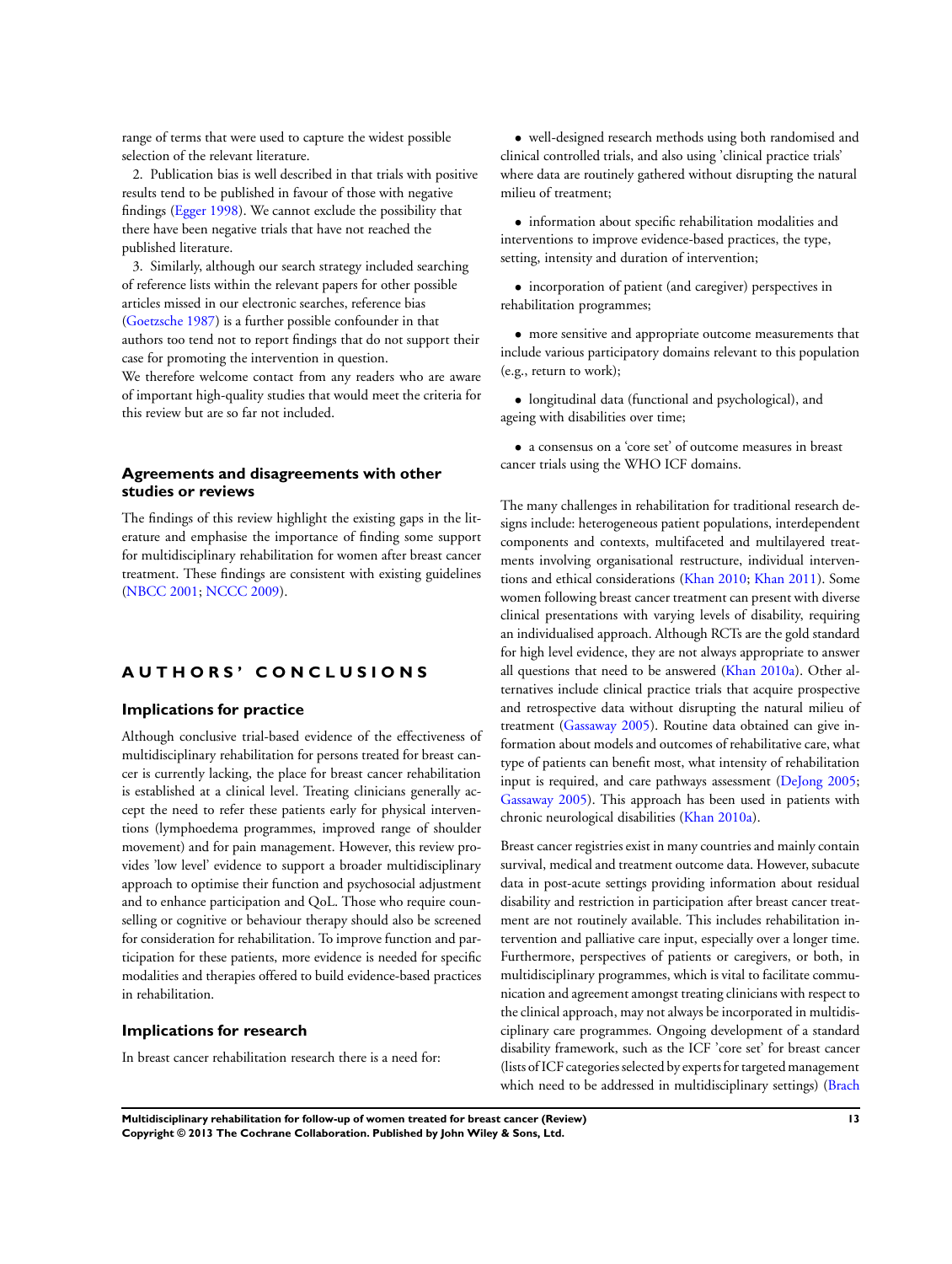<span id="page-15-0"></span>2004), can provide an opportunity to improve clinical agreement and communication amongst multidisciplinary teams.

# **A C K N O W L E D G E M E N T S**

We thank MelinaWillson and the Editorial Board of the Cochrane Breast Cancer Group for their support and assistance.

# **R E F E R E N C E S**

#### **References to studies included in this review**

#### **Cho 2006** *{published data only}*

Cho OH, Yoo YS, Kim NC. Efficacy of comprehensive group rehabilitation for women with early breast cancer in South Korea. *Nursing & Health Sciences* 2006;**8**(3):140–6.

# **Hartmann 2007** *{published data only}*

Hartmann U, Muche R, Reuss-Borst M. Effects of step-bystep inpatient rehabilitation programme on quality of life in breast cancer patients: a prospective randomised study. *Onkologie* 2007;**30**:117–82.

# **References to studies excluded from this review**

#### **Bennett 2007** *{published data only}*

Bennett P, Phelps C, Brain K, Hood K, Gray J. A randomized controlled trial of a brief self-help coping intervention designed to reduce distress when awaiting genetic risk information. *Journal of Psychosomatic Research* 2007;**63**(1):59–64.

### **Braden 1998** *{published data only}*

Braden CJ, Mishel MH, Longman AJ. Self-Help Intervention Project. Women receiving breast cancer treatment. *Cancer Practice* 1998;**6**(2):87–98.

### **Budin 2008** *{published data only}*

Budin WC, Hoskins CN, Haber J, Sherman DW, Maislin G, Cater JR, et al.Breast cancer: education, counseling, and adjustment among patients and partners: a randomized clinical trial. Nursing Research. *Nursing Research* 2008;**57** (3):199–213.

#### **Campbell 2005** *{published data only}*

Campbell A, Mutrie N, White F, McGuire F, Kearney N. A pilot study of a supervised group exercise programme as a rehabilitation treatment for women with breast cancer receiving adjuvant treatment. *European Journal of Oncology Nursing* 2005;**9**(1):56–63.

#### **Demark-Wahenefried 2003** *{published data only}*

Demark-Wahnefried W, Morey MC, Clipp EC, Pieper CF, Snyder DC, Sloane R, et al.Leading the Way in Exercise and Diet (Project LEAD):intervening to improve function among older breast and prostate cancer survivors. *Controlled Clinical Trials* 2003;**24**:206–23.

#### **Demark-Wahnefried 2006** *{published data only}*

Demark-Wahnefried W, Clipp EC, Morey MC, Pieper CF, Sloane R, Snyder DC, et al.Lifestyle intervention development study to improve physical function in older adults with cancer: outcomes from Project LEAD. *Journal of Clinical Oncology* 2006;**24**(21):3465–73.

# **Demark-Wahnefried 2007** *{published data only}*

Demark-Wahnefried W, Clipp EC, Lipkus IM, Lobach D, Snyder DC, Sloane R, et al.Main outcomes of the FRESH START trial: a sequentially tailored, diet and exercise mailed print intervention among breast and prostate cancer survivors. *Journal of Clinical Oncology* 2007;**15**(19): 2709–18.

#### **Duijts 2009** *{published data only}*

Duijts SF, Oldenburg HS, van Beurden M, Aaronson NK. Cognitive behavioral therapy and physical exercise for climacteric symptoms in breast cancer patients experiencing treatment-induced menopause: design of a multicenter trial. *BMC Womens Health* 2009;**9**:15.

#### **Gordon 2005** *{published data only}*

Gordon LG, Battistutta D, Scuffham P, Tweeddale M, Newman B. The impact of rehabilitation support services on health-related quality of life for women with breast cancer. *Breast Cancer Research and Treatment* 2005;**93**(3): 217–26.

#### **Heim2007** *{published data only}*

Heim ME, van der Malsburg MLE, Niklas A. Randomized controlled trial of a structured training program in breast cancer patients with tumor-related chronic fatigue. *Onkologie* 2007;**30**(8-9):429–34.

### **Kaltsatou 2011** *{published data only}*

Kaltsatou A, Mameletzi D, Douka S. Physical and psychological benefits of a 24-week traditional dance program in breast cancer survivors. *Journal of Bodywork and Movement Therapies* 2011;**15**(2):162–7.

#### **Kilgour 2008** *{published data only}*

Kilgour RD, Jones DH, Keyserlingk JR. Effectiveness of a self-administered, home-based exercise rehabilitation program for women following a modified radical mastectomy and axillary node dissection: a preliminary study. *Breast Cancer Research and Treatment* 2008;**109**(2): 285–95.

**Multidisciplinary rehabilitation for follow-up of women treated for breast cancer (Review) 14 Copyright © 2013 The Cochrane Collaboration. Published by John Wiley & Sons, Ltd.**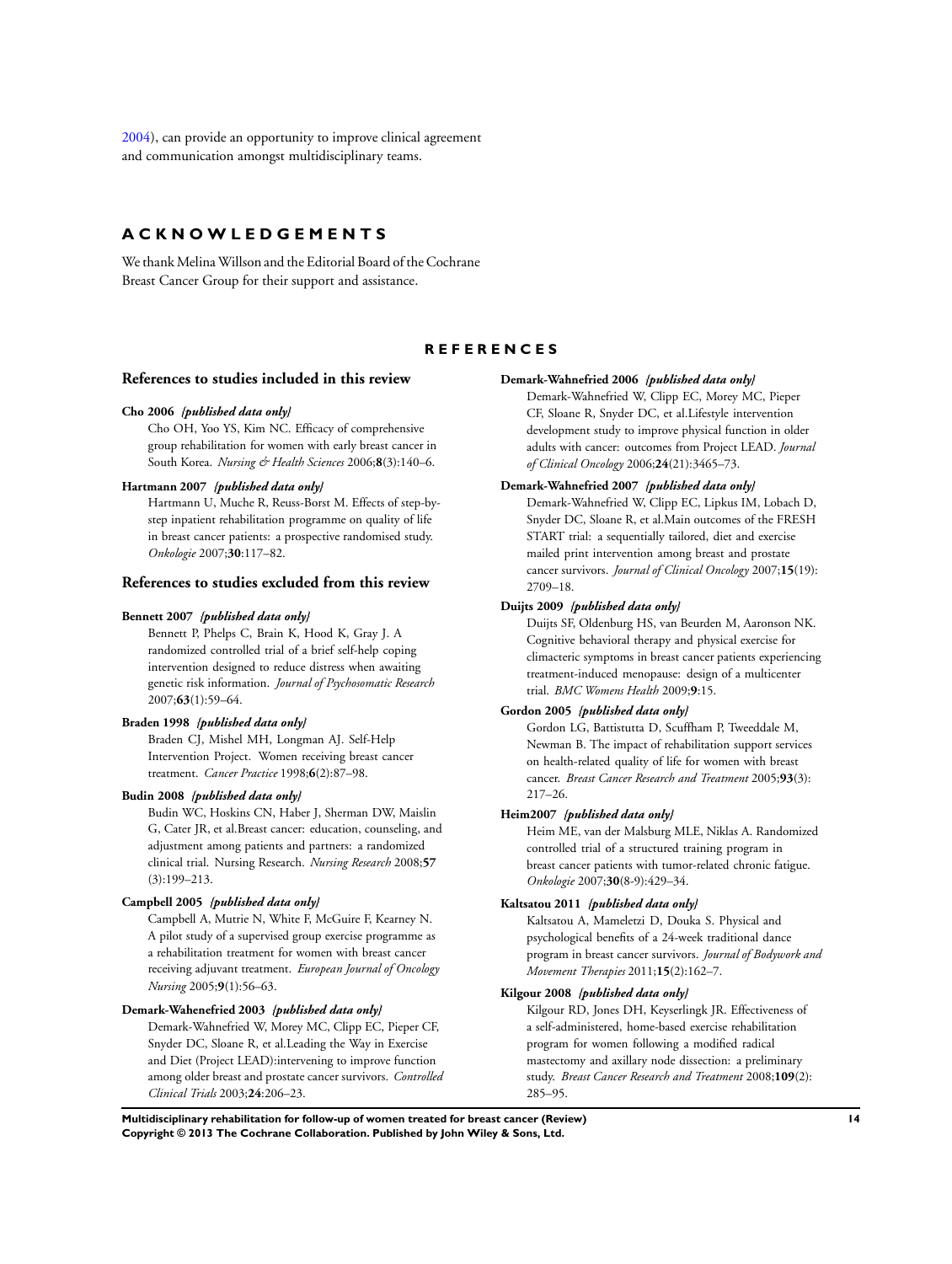#### **Koinberg 2006** *{published data only}*

Koinberg I, Langius-Eklof A, Holmberg L, Fridlund B. The usefulness of a multidisciplinary educational programme after breast cancer surgery: a prospective and comparative study. *European Journal of Oncology Nursing* 2006;**10**: 273–82.

#### **Lev 2001** *{published data only}*

Lev EL, Daley KM, Conner NE, Reith M, Fernandez C, Owen SV. An intervention to increase quality of life and self-care self-efficacy and decrease symptoms in breast cancer patients. *Scholarly Inquiry for Nursing Practice* 2001;**15**(3): 277–94.

#### **McClure 2010** *{published data only}*

McClure MK, McClure RJ, Day R, Brufsky AM. Randomized controlled trial of the Breast Cancer Recovery Program for women with breast cancer-related lymphedema. *American Journal of Occupational Therapy* 2010;**64**(1): 59–72.

#### **Milne 2008a** *{published data only}*

Milne HM, Wallman KE, Gordon S, Courneya KS. Impact of a combined resistance and aerobic exercise program on motivational variables in breast cancer survivors: a randomized controlled trial. *Annals of Behavioral Medicine* 2008;**36**(2):158–66.

#### **Milne 2008b** *{published data only}*

Milne HM, Wallman KE, Gordon S, Courneya KS. Effects of a combined aerobic and resistance exercise program in breast cancer survivors: a randomized controlled trial. *Breast Cancer Research and Treatment* 2008;**108**(2):279–88.

### **Mock 1994** *{published data only}*

Mock V, Burke MB, Sheehan P, Creaton EM, Winningham ML, McKenney-Tedder S, et al.A nursing rehabilitation program for women with breast cancer receiving adjuvant chemotherapy. *Oncology Nursing Forum* 1984;**21**(5): 899–907.

#### **Na 1999** *{published data only}*

Na YM, Lee JS, Park JS, Kang SW, Lee HD, Koo JY. Early rehabilitation program in postmasectomy patients: a prospective clinical trial. *Yonsei Medical Journal* 1999;**40**(1): 1–8.

#### **Pinoto e Silva 2008** *{published data only}*

Pinto e Silva MP, Sarian LO, Morais SS, Pace do Amaral MT, Freire de Oliveira MM, Derchain S. Implications of a postoperative rehabilitation program on quality of life in women with primary breast cancer treated with sentinel lymph node biopsy or complete axillary lymph node dissection. *Annals of Surgical Oncology* 2008;**15**(12): 3324–9.

#### **Sandel 2005** *{published data only}*

Sandel SL, Judge JO, Landry N, Faria L, Ouellette R, Majczak M. Dance and movement program improves quality-of-life measures in breast cancer survivors. *Cancer Nursing* 2005;**28**(4):301–9.

#### **Schnur 2009** *{published data only}*

Schnur JB, David D, Kangas M, Green S, Bovbjerg DH, Montgomery GH. A randomized trial of a cognitivebehavioral therapy and hypnosis intervention on positive and negative affect during breast cancer radiotherapy. *Journal of Clinical Psychology* 2009;**65**(4):443–55.

#### **Strauss-Blasche 2005** *{published data only}*

Strauss-Blasche G, Gnad E, Ekmekcioglu C, Hladschik B, Marktl W. Combined inpatient rehabilitation and spa therapy for breast cancer patients: effects on quality of life and CA 15-3. *Cancer Nursing* 2005;**28**(5):390–8.

### **Todd 2008** *{published data only}*

Todd J, Scally A, Dodwell D, Horgan K, Topping A. A randomised controlled trial of two programmes of shoulder exercise following axillary node dissection for invasive breast cancer. *Physiotherapy* 2008;**94**(4):265–73.

#### **Velthuis 2010** *{published data only}*

Velthuis MJ, May AM, Koppejan-Rensenbrink RA, Gijsen BC, van Breda E, de Wit GA, et al.Physical Activity during Cancer Treatment (PACT) Study: design of a randomised clinical trial. *BMC Cancer* 2010;**10**:272.

#### **Wengstrom 1999** *{published data only}*

Wengström Y, Häggmark C, Strander H, Forsberg C. Effects of a nursing intervention on subjective distress, side effects and quality of life of breast cancer patients receiving curative radiation therapy - a randomized study. *Acta Oncologica* 1999;**38**(6):763–70.

### **Wingate 1989** *{published data only}*

Wingate L, Croghan I, Natarajan N, Michalek AM, Jordan C. Rehabilitation of the mastectomy patient: a randomized, blind, prospective study. *Archives of Physical Medicine and Rehabilitation* 1989;**70**(1):21–4.

### **Wonghongkul 2008** *{published data only}*

Wonghongkul T, Sawasdisingha P, Aree P, Thummathai K, Tungpunkom P, Muttarak M. Effect of educative supportive program on quality of life in breast cancer survivors. *Thai Journal of Nursing Research* 2008;**12**(3): 179–93.

# **Additional references**

#### **Aaronson 1993**

Aaronson NK, Ahmedzai S, Bergman B, Bullinger M, Cull A, Duez NJ, et al.The European organization for research and treatment of cancer QLQ-C30: a quality-oflife instrument for use in international clinical trials in oncology. *Journal of National Cancer Institute* 1993;**85**(5): 356–76.

#### **AIHW 2009**

Australian Institute of Health and Welfare (AIHW). Breast cancer in Australia: an overview. National Breast and Ovarian Cancer Centre, Cancer Series no 50. Cat no CAN 46, Canberra, Australia 2009.

# **AJCC 2002**

American Joint Committee on Cancer (AJCC). Breast. *AJCC Cancer Staging Manual*. 6th Edition. New York: Springer, 2002:171–80.

**Multidisciplinary rehabilitation for follow-up of women treated for breast cancer (Review) 15 Copyright © 2013 The Cochrane Collaboration. Published by John Wiley & Sons, Ltd.**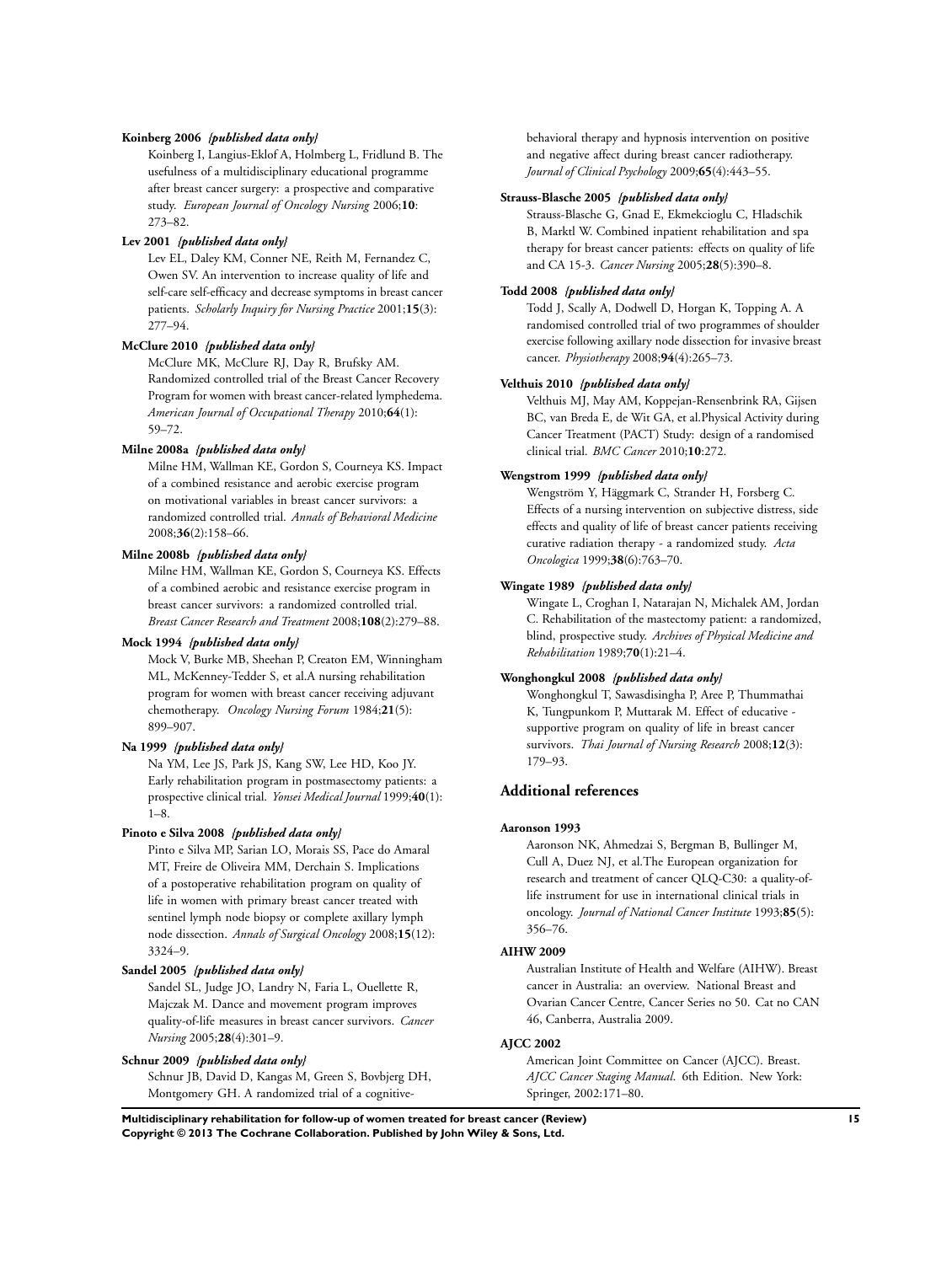#### **Brach 2004**

Brach M, Cieza A, Stucki G, Fussl M, Cole A, Ellerin B, et al.ICF Core Sets for breast cancer. *Journal of Rehabilitation Medicine* 2004;**44 Suppl**:121–7.

#### **Brady 1997**

Brady MJ, Cella DF, Mo F, Bonomi AE, Tulsky DS, Lloyd SR, et al.Reliability and validity of the functional assessment of cancer therapy-Breast Quality of Life instrument. *Journal of Clinical Oncology* 1997;**15**(3):974–86.

### **Campbell 2010**

Campbell HS, Sanson-Fisher R, Turner D, Hayward L, Wang XS, Taylor-Brown J. Psychometric properties of cancer survivors' unmet needs survey. *Supportive Care in Cancer* 2010;**19**(2):221–30.

# **Carpenter 1998**

Carpenter JS, Andrykowski MA, Sloan P, Cunningham L, Cordova MJ, Studts JL, et al.Post mastectomy/post lumpectomy pain in breast cancer survivors. *Journal of Clinical Epidemiology* 1998;**51**:1285–92.

#### **CCS 2007**

CCS (Canadian Cancer Society) & NCIC (National Cancer Institute of Canada). Canadian cancer statistics 2007. Toronto, Canada: CCS 2007.

### **CCS 2008**

CCS (Canadian Cancer Society) & NCIC (National Cancer Institute of Canada). Canadian cancer statistics 2008. Toronto, Canada: CCS 2008.

### **Coleman 2008**

Coleman MP, Quaresma M, Berrino F, Lutz JM, De Angelis R, Capocaccia R, et al.Cancer survival in five continents: a worldwide population-based study (CONCORD). *Lancet Oncology* 2008;**9**:730–56.

#### **Danaei 2005**

Danaei G, Vander Hoorn S, Lopez AD, Murray CJ, Ezzati M. Causes of cancer in the world: comparative risk assessment of nine behavioural and environmental risk factors. *Lancet* 2005;**366**:1784–93.

#### **DeJong 2005**

DeJong G, Horn SD, Conroy B, Nichols D, Healton EB. Opening the black box of post-stroke rehabilitation: stroke rehabilitation patients, processes, and outcomes. *Archives of Physical Medicine and Rehabilitation* 2005;**86**(12 Suppl 2): S1–7.

# **Edwards 2008**

Edwards AGK, Hulbert-Williams N, Neal RD. Psychological interventions for women with metastatic breast cancer. *Cochrane Database of Systematic Reviews* 2008, Issue 3. [DOI: 10.1002/14651858.CD004253]

### **Egger 1998**

Egger M, Smith GD. Bias in location and selection of studies. *BMJ* 1998;**316**(7124):61–6.

#### **Ferlay 2004**

Ferlay J, Bray F, Pisani P, Parkin DM. GLOBOCAN 2002: cancer incidence, mortality and prevalence worldwide.

IARC CancerBase no. 5 version 2.0, Lyon, France: IARCPress 2004.

#### **Fisk 1994**

Fisk JD, Ritvo PG, Ross L, Haase DA, Marrie TJ, Schlech WF. Measuring the functional impact of fatigue: initial validation of the fatigue impact scale. *Clinical Infectious Disease* 1994;**18**(Suppl 1):S79–83.

### **Franklin 2007**

Franklin DJ. Cancer rehabilitation: challenges, approaches and new directions. *Physical Medicine and Rehabilitation Clinics of North America* 2007;**18**:899–924.

#### **Ganz 1992**

Ganz PA, Schag CA, Lee TJ, Sims MS. The CARES: a generic measure of health related quality of life for patients with cancer. *Quality of Life Research* 1992;**1**:19–29.

#### **Gassaway 2005**

Gassaway J, Horn SD, DeJong G, Smout RJ, Clark C, James R. Applying the clinical practice improvement approach to stroke rehabilitation: methods used and baseline results. *Archives of Physical Medicine and Rehabilitation* 2005;**86**(12 Suppl 2):S16–33.

### **Gerber 2005**

Gerber LH, Vargo MM, Smith RG. Rehabilitation of the cancer patient. In: Devita V, Hellman S, Rosenberg S editor(s). *Cancer: Principles and Practice of Oncology*. 7th Edition. Philadelphia: Lippincott, Williams and Wilkins, 2005:2719–46.

#### **Gilworth 2003**

Gilworth G, Chamberlain MA, Harvey A. Development of a work instability scale for rheumatoid arthritis. *Arthritis and Rheumatism* 2003;**49**:349–54.

#### **Goetzsche 1987**

Goetzsche PC. Reference bias in reports of drug trials. *BMJ* 1987;**295**:654–6.

### **Granger 1998**

Granger CV. The emerging science of functional assessment: our tool for outcomes analysis. *Archives of Physical Medicine and Rehabilitation* 1998;**79**:235–40.

# **Higgins 2011**

Higgins JPT, Green S (editors). Cochrane Handbook for Systematic Reviews of Interventions Version 5.1.0 [updated March 2011]. The Cochrane Collaboration 2011; Vol. Available from: www.cochrane–handbook.org.

### **Hodgkinson 2007a**

Hodgkinson K, Butow P, Hunt G, Pendlebury S, Hobbs K, Wain G. Breast cancer survivors supportive care needs 2-10 years after diagnosis. *Supportive Care in Cancer* 2007;**15**: 515–23.

#### **Hodgkinson 2007b**

Hodgkinson K, Butow P, Hobbs KM, Hunt G, Lo SK, Wain G. Assessing unmet supportive care needs in partners of cancer survivors: the development and evaluation of the Cancer Survivors' Partners Unmet Needs measure (CaSPUN). *Psycho-Oncology* 2007;**16**:805–13.

**Multidisciplinary rehabilitation for follow-up of women treated for breast cancer (Review) 16 Copyright © 2013 The Cochrane Collaboration. Published by John Wiley & Sons, Ltd.**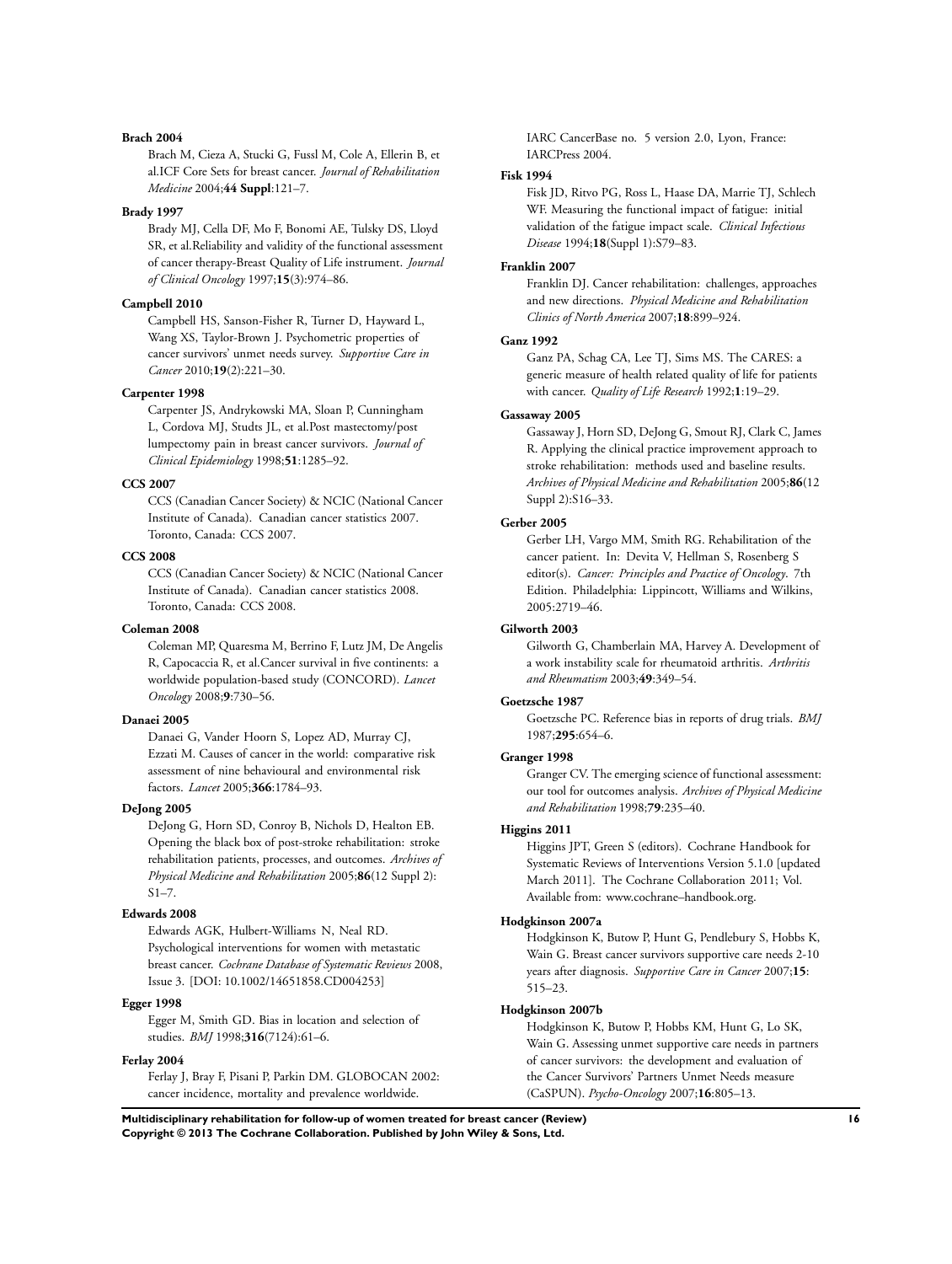#### **Hulka 2008**

Hulka BS, Moorman PG. Breast cancer: hormones and other risk factors. *Maturitas* 2008;**61**(1-2):203–13.

#### **IARC 2002**

International Agency for Research on Cancer (IARC). Breast cancer screening. IARC Handbooks for Cancer Prevention 2002; Vol. Volume 7, IARC, Lyon.

#### **IARC 2008**

International Agency for Research on Cancer (IARC). World Cancer Report. IARC 2008; Vol. Lyon.

#### **Karjalainen 2003**

Karjalainen KA, Malmivaara A, van Tulder MW, Roine R, Jauhiainen M, Hurri H, et al.Multidisciplinary biopsychosocial rehabilitation for subacute low-back pain among working age adults. *Cochrane Database of Systematic Reviews* 2003, Issue 2. [DOI: 10.1002/ 14651858.CD002193]

#### **Khan 2008**

Khan F, Ng L, Gonzalez S, Hale T, Turner-Stokes L. Multidisciplinary rehabilitation programmes following joint replacement at the hip and knee in chronic arthropathy. *Cochrane Database of Systematic Reviews* 2008, Issue 2. [DOI: 10.1002/14651858.CD004957]

#### **Khan 2010**

Khan F, Ng L, Amatya B, Brand C, Turner-Stokes L. Multidisciplinary care for Guillain-Barre Syndrome. *Cochrane Database of Systematic Reviews* 2010, Issue 2. [DOI: 10.1002/14651858.CD008505.pub2]

#### **Khan 2010a**

Khan F, Pallant JF, Zhang N, Turner stokes L. Clinical Practice Improvement approach in multiple sclerosis: a pilot study. *International Journal Rehabilitation Research* 2010;**33** (3):238–47.

#### **Khan 2011**

Khan F, Turner-Stokes L, Ng L, Kilpatrick T, Amatya B. Multidisciplinary rehabilitation for adults with multiple sclerosis. *Cochrane Database of Systematic Reviews* 2011, Issue 2. [DOI: 10.1002/14651858.CD006036.pub2]

### **Kligman 2004**

Kligman L, Wong RKS, Johnstone M, Laetsch NS. The treatment of lymphoedema related to breast cancer: a systematic review and evidence summary. *Supportive Care in Cancer* 2004;**12**:421–31.

### **Lacey 2009**

Lacey JV Jr, Kreimer AR, Buys SS, Marcus PM, Chang S, Leitzmann MF, et al.Breast cancer epidemiology according to recognized breast cancer risk factors in the Prostate, Lung, Colorectal and Ovarian (PLCO) Cancer Screening Trial Cohort. *BMC Cancer* 2009;**9**:84.

# **Laurideson 2005**

Laurideson MC, Christianson P, Hessov IB. The effects of physiotherapy on shoulder function in patients surgically treated for breast cancer: a randomized study. *Acta Oncologica* 2005;**44**:449–57.

#### **Lee 2007**

Lee TS, Kilbreath SL, Refshauge KM, Pendlebury SC, Beith JM, Lee MJ. Pectoral stretching program for women undergoing radiotherapy for breast cancer. *Breast Cancer Research and Treatment* 2007;**102**(3):313–21.

# **Lee 2008a**

Lee TS, Kilbreath SL, Refshauge KM, Herbert RD, Beith JM. Prognosis of the upper limb following surgery and radiation for breast cancer. *Breast Cancer Research and Treatment* 2008;**110**(1):19–37.

# **Lee 2008b**

Lee TS, Kilbreath SL, Refshauge KM, Pendlebury SC, Beith JM, Lee MJ. Quality of life of women treated with radiotherapy for breast cancer. *Supportive Care in Cancer* 2008;**16**(4):399–405.

# **Lovibond 1995**

Lovibond SH, Lovibond PF. Manual for the Depression Anxiety Stress Scales (DASS). Psychology Foundation of Australia 1995; Sydney, Australia.

#### **MacVicar 1986**

MacVicar MG, Winningham ML. Promoting functional capacity of cancer patients. *Cancer Bulletin* 1986;**38**:235–9.

### **MacVicar 1989**

MacVicar MG, Winningham ML, Nickel JL. Effects of aerobic interval training on cancer patients functional capacity. *Nursing Research* 1989;**38**:348–51.

#### **Mahoney 1965**

Mahoney FI, Barthel D. Functional evaluation: the Barthel Index. *Maryland State Medical Journal* 1965;**14**:56–61.

#### **Markes 2006**

Markes M, Brockow T, Resch KL. Exercise for women receiving adjuvant therapy for breast cancer. *Cochrane Database of Systematic Reviews* 2006, Issue 4. [DOI: 10.1002/14651858.CD005001]

#### **McDonald 2005**

MacDonald L, Bruce J, Scott NW, Smith WC, Chambers WA. Long term follow-up of breast cancer survivors with post mastectomy pain syndrome. *British Journal of Cancer* 2005;**92**(2):225–30.

### **McNeely 2010**

McNeely ML, Campbell K, Opsina M, Rowe BH, Dabbs K, Klassen TP, et al.Exercise interventions for upper-limb dysfunction due to breast cancer treatment. *Cochrane Database of Systematic Reviews* 2010, Issue 6. [DOI: 10.1002/14651858.CD005211]

#### **MRC 2000**

Medical Research Council. *A framework for development and evaluation of RCTs for complex interventions to improve health*. London: MRC, 2000.

# **NBCC 2001**

National Breast Cancer Centre. Clinical practice guidelines for the management of early breast cancer. NHMRC 2001; Vol. Second edition:available from: http:// www.nhmrc.gov.au/˙files˙nhmrc/publications/attachments/ cp74.pdf?q=publications/synopses/˙files/cp74.pdf.

**Multidisciplinary rehabilitation for follow-up of women treated for breast cancer (Review) 17 Copyright © 2013 The Cochrane Collaboration. Published by John Wiley & Sons, Ltd.**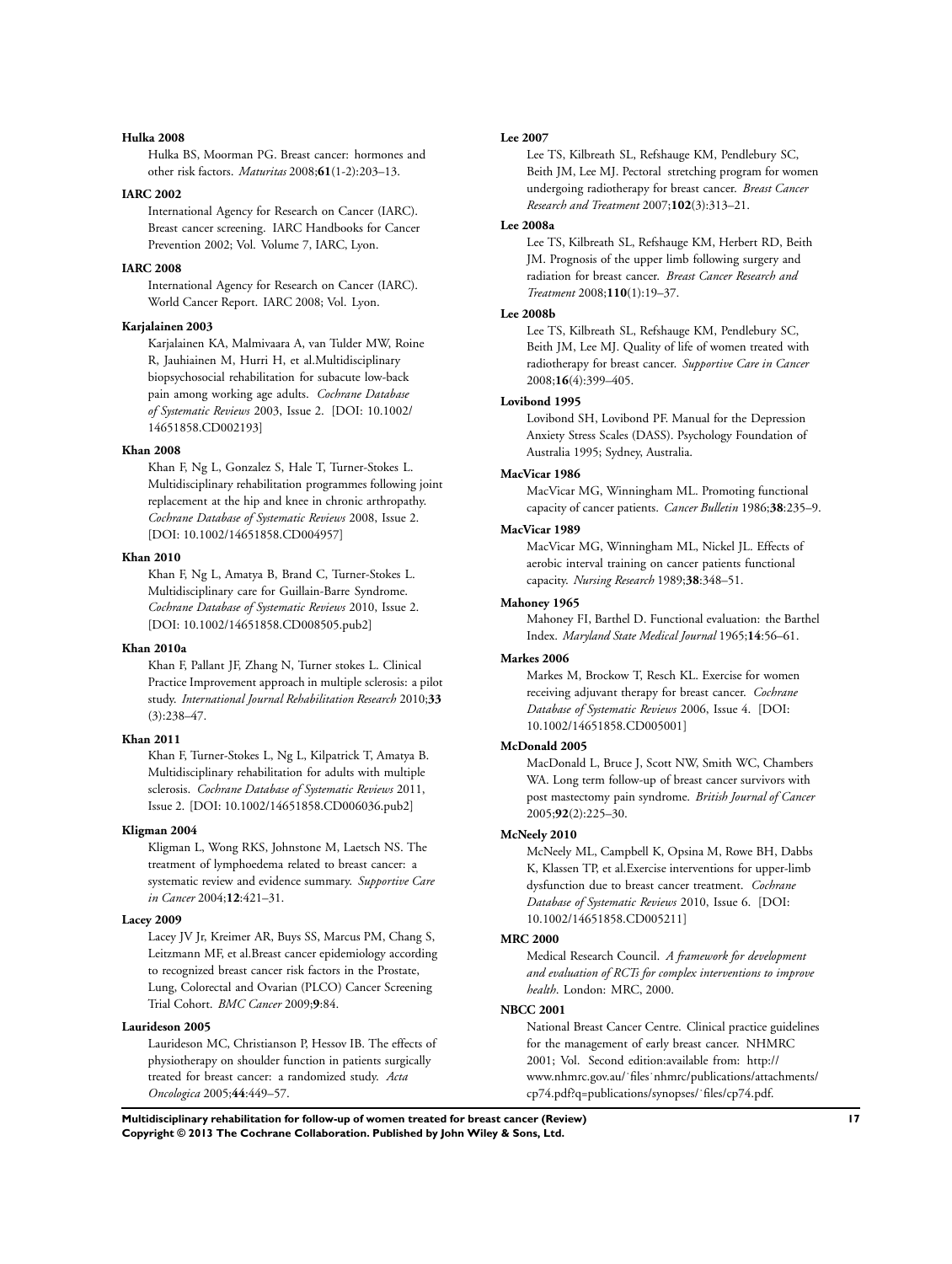#### **NCCC 2009**

National Collaborating Centre for Cancer. Advanced breast cancer: diagnosis and treatment. NCCC, Wales 2009:available from: http://guidance.nice.org.uk/CG81/ Guidance/pdf/English.

#### **NICE 2006**

National Institute for Health and Clinical Excellence (NICE). NICE technology appraisal guidance 112: Hormonal therapies for the adjuvant treatment of early oestrogen-receptor-positive breast cancer. NICE, London 2006; Vol. available from: http://guidance.nice.org.uk/ TA112/Guidance/pdf/English.

#### **Pallant 2006**

Pallant JF, Misajon R, Bennett E, Manderson L. Measuring the impact and distress of health problems from the individual's perspective: development of the Perceived Impact of Problem Profile (PIPP). *Health and Quality of Life Outcomes* 2006;**4**(1):36.

### **Pattridge 2001**

Pattridge AH, Burstein HJ, Winer EP. Side effects of chemotherapy and combined chemohormonal therapy in women with early-stage breast cancer. *Journal of the National Cancer Institute* 2001;**30**:135–42.

#### **Preston 2004**

Preston NJ, Seers K, Mortimer PS. Physical therapies for reducing controlling lymphoedema of the limbs. *Cochrane Database of Systematic Reviews* 2004, Issue 4. [DOI: 10.1002/14651858.CD003141]

# **Reitman 2004**

Reitman JS, Dijkstra PU, Debreczeni R, Geertzen JHB, Robinson DPH, de Vries J. Impairments, disabilities and health related quality of life after treatment for breast cancer: a follow up study 2.7 years after surgery. *Disability and Rehabilitation* 2004;**26**:78–84.

#### **RevMan 5**

The Nordic Cochrane Centre, The Cochrane Collaboration. Review Manager (RevMan). 5.1. Copenhagen: The Nordic Cochrane Centre, The Cochrane Collaboration, 2011.

#### **Robinson 1983**

Robinson BC. Validation of a Caregiver Strain Index (CSI). *Journal of Gerontology* 1983;**38**(3):344–8.

#### **Schag 1991**

Schag CA, Ganz PA, Heinrich RL. Cancer rehabilitation evaluation system-short form (CARES-SF). *Cancer* 1991; **68**:1406–13.

#### **Silver 2007**

Silver JK. Rehabilitation in women with breast cancer. *Physical Medicine and Rehabilitation Clinics of North America* 2007;**18**:521–37.

# **Spiegel 1997**

Spiegel D. Psychosocial aspects of breast cancer treatment. *Seminars in Oncology* 1997;**24 Suppl 1**:1–47.

### **Stevens 1995**

Stevens PE, Dibble SL, Miaskowski C. Prevalence, characteristics, and impact of postmastectomy pain syndrome: an investigation of women's experiences. *Pain* 1995;**61**(1):61–8.

### **te Velde 1996**

te Velde A, Sprangers MA, Aaronson NK. Feasibility, psychometric performance, and stability across modes of administration of the CARES-SF. *Annals of Oncology* 1996; **7**:381–90.

### **Turner Stokes 2005**

Turner Stokes L, Disler P, Nair A, Wade DT. Multidisciplinary rehabilitation for acquired brain injury in adults of working age. *Cochrane Database of Systematic Reviews* 2005, Issue 3. [DOI: 10.1002/ 14651858.CD004170]

#### **Turner Stokes 2011**

Turner Stokes L, Nair A, Sedki I, Disler PB, Wade DT. Multidisciplinary rehabilitation for acquired brain injury in adults of working age. *Cochrane Database of Systematic Reviews* 2011, Issue 1. [DOI: 10.1002/ 14651858.CD004170]

#### **van Tulder 2003**

van Tulder MW, Furlan A, Bombardier C, Bouter L. Updated method guidelines for systematic reviews in the Cochrane Collaboration Back Review Group. *Spine* 2003; **28**(12):1290–9.

#### **Wade 1992**

Wade DT. *Measurement in Neurological Rehabilitation*. Oxford: Oxford University Press, 1992.

### **Ware 1993**

Ware JE, Snow KK, Kosinski M, Gandek B. *SF-36 health survey: manual and interpretation guide*. Boston, Massachusetts: The Health Institute, New England Medical Center, 1993.

# **WHO 2001**

World Health Organization (WHO). *International Classification of Functioning Disability and Health (ICF)*. Geneva: WHO, 2001.

#### **WHO 2007**

World Health Organization (WHO). *Cancer control: knowledge into action. WHO guide for effective programmes: early detection*. Geneva: WHO, 2007.

#### **WHO 2008**

World Health Organization (WHO). *The global burden of disease: 2004 update*. Geneva: WHO, 2008.

#### **Wolff 1995**

Wolff MS, Toniolo PG. Environmental organochlorine exposure as a potential etiologic factor in breast cancer. *Environmental Health Perspectives* 1995;**103 Suppl 7**:141–5.

#### **Yip 2009**

Yip C, Smith RA, Anderson BO, Miller AB, Thomas DB, Ang ES, et al.Guideline implementation for breast healthcare in low-and middle-income countries: early detection resource allocation. *Cancer* 2009;**113**:2244–56. ∗ *Indicates the major publication for the study*

**Multidisciplinary rehabilitation for follow-up of women treated for breast cancer (Review) 18 Copyright © 2013 The Cochrane Collaboration. Published by John Wiley & Sons, Ltd.**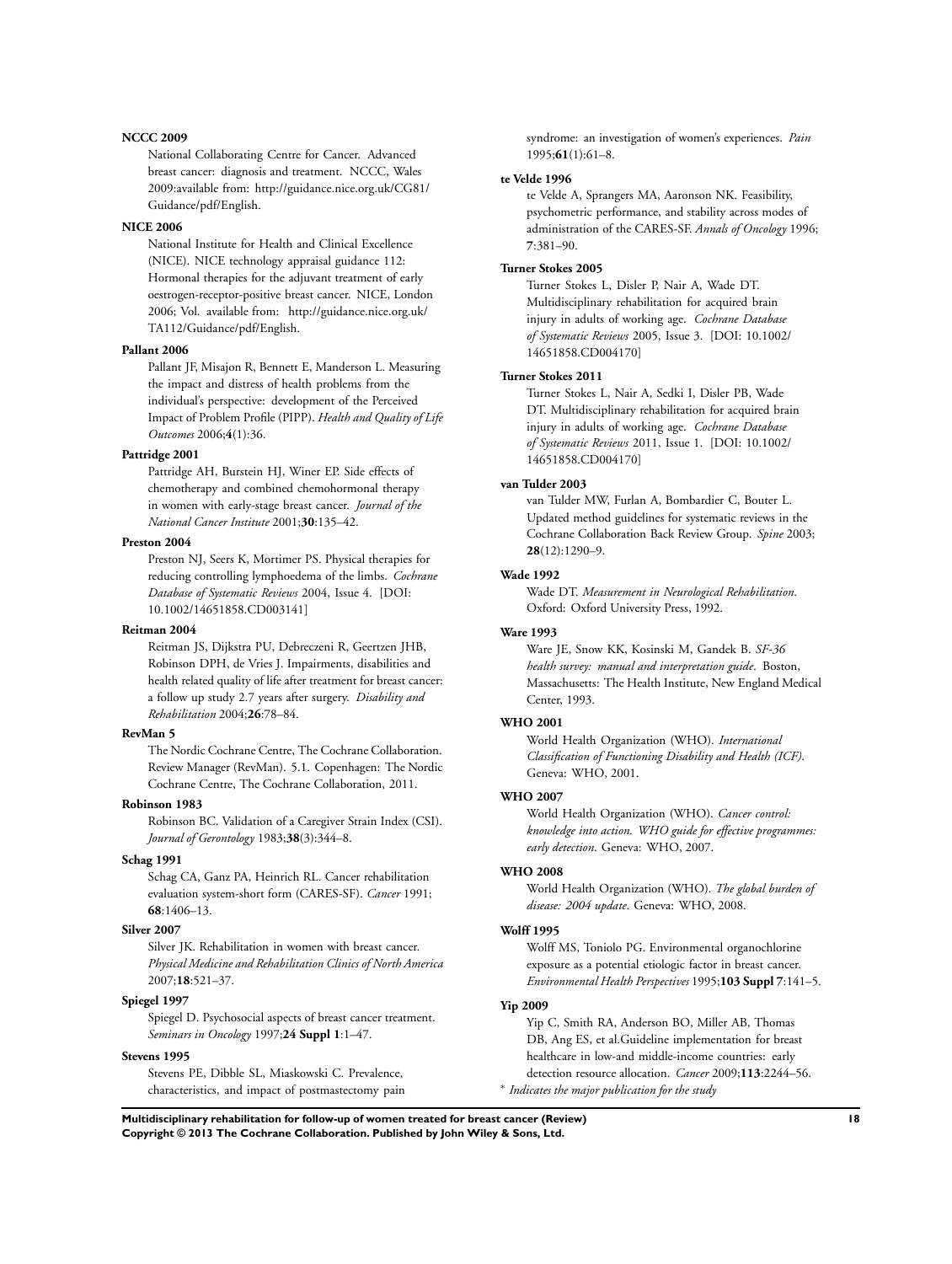# <span id="page-20-0"></span>**CHARACTERISTICS OF STUDIES**

# **Characteristics of included studies** *[ordered by study ID]*

# **Cho 2006**

| Methods       | Randomised Controlled Trial                                                                                                                                                                                                                                                                                                               |
|---------------|-------------------------------------------------------------------------------------------------------------------------------------------------------------------------------------------------------------------------------------------------------------------------------------------------------------------------------------------|
| Participants  | South Korea. $N = 65$ : treatment group = 34 and control = 31                                                                                                                                                                                                                                                                             |
| Interventions | Treatment group - ambulatory multidisciplinary rehabilitation programme (psychology<br>based education, exercise, peer- support group activity, medical input, dietician, image<br>consultant, fitness instructor) for 3 episodes/sessions per week for 10 weeks<br>Control group - wait-list no treatment (offered treatment post study) |
| Outcomes      | Range of shoulder movement, Psychological Adjustment Scale, and a local quality-of-<br>life measure                                                                                                                                                                                                                                       |
| <b>Notes</b>  | No report of adverse events                                                                                                                                                                                                                                                                                                               |

# *Risk of bias*

| <b>Bias</b>                                                 | Authors' judgement | Support for judgement                                                                                                                                                                                                                                                                                                                                                                                                                                                                                                                                          |
|-------------------------------------------------------------|--------------------|----------------------------------------------------------------------------------------------------------------------------------------------------------------------------------------------------------------------------------------------------------------------------------------------------------------------------------------------------------------------------------------------------------------------------------------------------------------------------------------------------------------------------------------------------------------|
| Random sequence generation (selection Unclear risk<br>bias) |                    | Participants randomly allocated to treatment or control<br>group                                                                                                                                                                                                                                                                                                                                                                                                                                                                                               |
| Allocation concealment (selection bias)                     | High risk          | No allocation concealment                                                                                                                                                                                                                                                                                                                                                                                                                                                                                                                                      |
| Incomplete outcome data (attrition bias)<br>All outcomes    | Unclear risk       | Overall 10 participants (15%) dropped out (6 in in-<br>tervention, 4 in control group). Percentage of dropouts<br>reported but not time points                                                                                                                                                                                                                                                                                                                                                                                                                 |
| Selective reporting (reporting bias)                        | Low risk           | All pre-specified (primary and secondary) outcomes re-<br>ported                                                                                                                                                                                                                                                                                                                                                                                                                                                                                               |
| Other bias                                                  | Unclear risk       | Potential source of bias related to the study design<br>No long-term follow-up<br>Small sample size, not representative of all South Korean<br>people - single hospital<br>10 week time point - no clear relationship to end of<br>rehabilitation programme given<br>Outcome measurement used not validated in breast can-<br>cer population<br>Clinical and statistical significance for psychosocial ad-<br>justment and range of shoulder movement outcome<br>measures not specified<br>Control group- a convenience sample unmatched to<br>treatment group |

**Multidisciplinary rehabilitation for follow-up of women treated for breast cancer (Review) 19 Copyright © 2013 The Cochrane Collaboration. Published by John Wiley & Sons, Ltd.**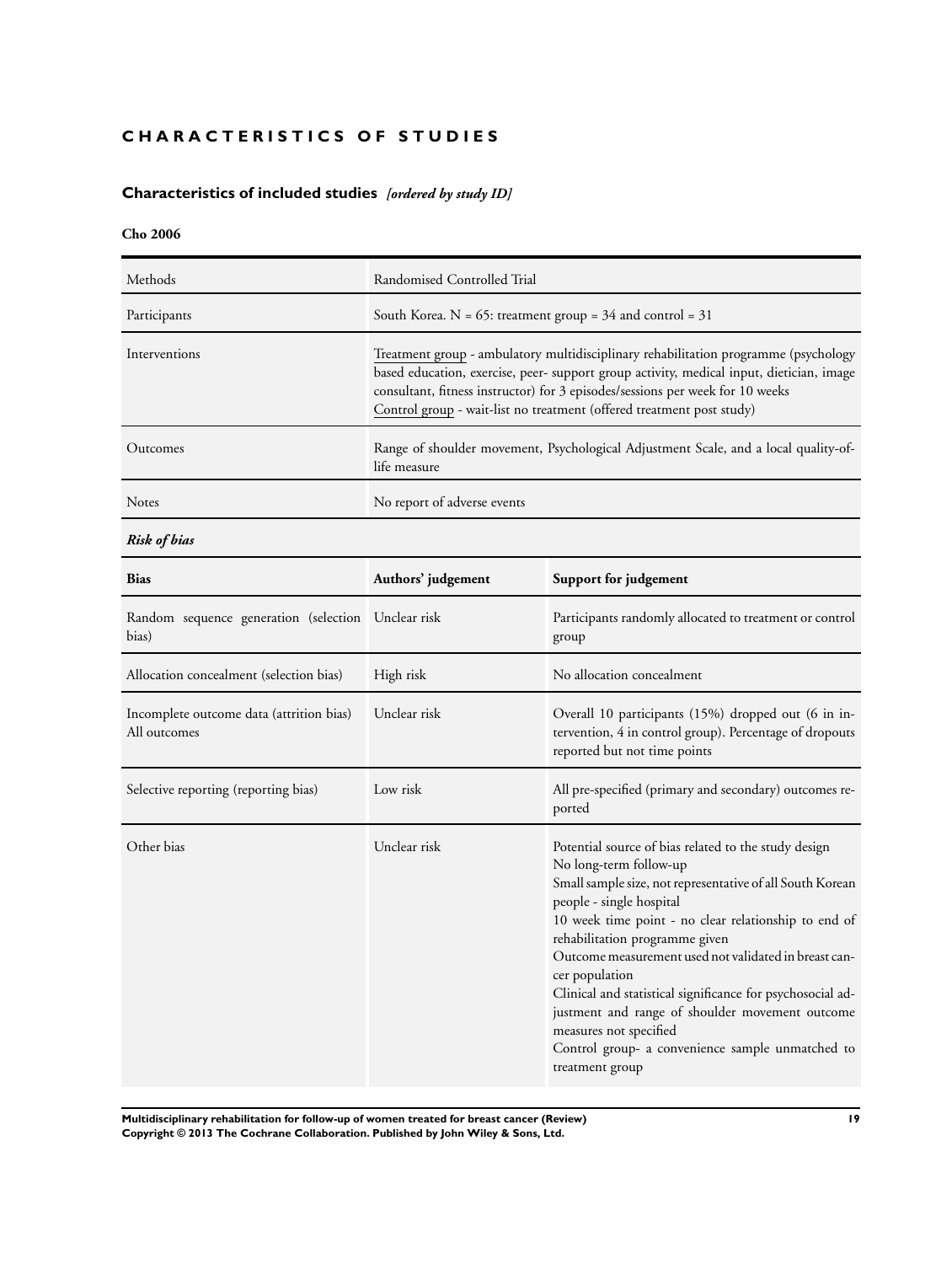# **Cho 2006** (*Continued)*

| Blinding of participants and personnel High risk<br>No blinding of participants and treating personnel<br>(performance bias)<br>All outcomes<br>Blinding of outcome assessment (detection High risk<br>No blinding of outcome assessors<br>bias)<br>All outcomes<br>Randomised Controlled Trial (RCT). Designed as prospective RCT, but reclassified<br>Methods<br>'midway' as an 'explorative feasibility' study because of missing knowledge about effects<br>Germany. N = 197: treatment group = 98, control group= 99<br>Participants<br>Interventions<br>Treatment group - received 3 week step-by-step inpatient and outpatient multidisci-<br>plinary rehabilitation programme (physician input, psychology, physiotherapy), plus at<br>4 & 8 months later - a one week rehabilitation programme each time<br>Control group - only a 4 week step-by-step inpatient and outpatient multidisciplinary<br>rehabilitation programme |  | follow-up duration unclear |
|----------------------------------------------------------------------------------------------------------------------------------------------------------------------------------------------------------------------------------------------------------------------------------------------------------------------------------------------------------------------------------------------------------------------------------------------------------------------------------------------------------------------------------------------------------------------------------------------------------------------------------------------------------------------------------------------------------------------------------------------------------------------------------------------------------------------------------------------------------------------------------------------------------------------------------------|--|----------------------------|
| Hartmann 2007                                                                                                                                                                                                                                                                                                                                                                                                                                                                                                                                                                                                                                                                                                                                                                                                                                                                                                                          |  |                            |
|                                                                                                                                                                                                                                                                                                                                                                                                                                                                                                                                                                                                                                                                                                                                                                                                                                                                                                                                        |  |                            |
|                                                                                                                                                                                                                                                                                                                                                                                                                                                                                                                                                                                                                                                                                                                                                                                                                                                                                                                                        |  |                            |
|                                                                                                                                                                                                                                                                                                                                                                                                                                                                                                                                                                                                                                                                                                                                                                                                                                                                                                                                        |  |                            |
|                                                                                                                                                                                                                                                                                                                                                                                                                                                                                                                                                                                                                                                                                                                                                                                                                                                                                                                                        |  |                            |
|                                                                                                                                                                                                                                                                                                                                                                                                                                                                                                                                                                                                                                                                                                                                                                                                                                                                                                                                        |  |                            |
| Quality Of Life - Questionnaires (QLQ-C30) of the European Organisation for Research<br>Outcomes<br>and Treatment of Cancer (EORTC) for QoL                                                                                                                                                                                                                                                                                                                                                                                                                                                                                                                                                                                                                                                                                                                                                                                            |  |                            |
| Length of follow-up 12 months. T0-beginning, T1-end of 3 or 4 week multidisciplinary<br><b>Notes</b><br>rehabilitation programme, T2-12 months<br>Breakdown of those treated as inpatients versus outpatients not specified<br>No reports of adverse events                                                                                                                                                                                                                                                                                                                                                                                                                                                                                                                                                                                                                                                                            |  |                            |

# *Risk of bias*

| <b>Bias</b>                                                 | Authors' judgement | Support for judgement                                                                                                                                                                                                                                         |
|-------------------------------------------------------------|--------------------|---------------------------------------------------------------------------------------------------------------------------------------------------------------------------------------------------------------------------------------------------------------|
| Random sequence generation (selection Unclear risk<br>bias) |                    | Study design unclear: Participants ran-<br>domly allocated to treatment or control<br>group; randomisation procedures not spec-<br>ified                                                                                                                      |
| Allocation concealment (selection bias)                     | High risk          | No information on allocation concealment                                                                                                                                                                                                                      |
| Incomplete outcome data (attrition bias)<br>All outcomes    | High risk          | Overall, 29 (14.7%) dropouts (treatment<br>group = 15, control = $14$ ): in 19 cases ex-<br>clusion criteria became evident, 10 with-<br>drew consent with no reason<br>Analyses performed as intention to treat.<br>However, patient numbers did not add up, |

**Multidisciplinary rehabilitation for follow-up of women treated for breast cancer (Review) 20 Copyright © 2013 The Cochrane Collaboration. Published by John Wiley & Sons, Ltd.**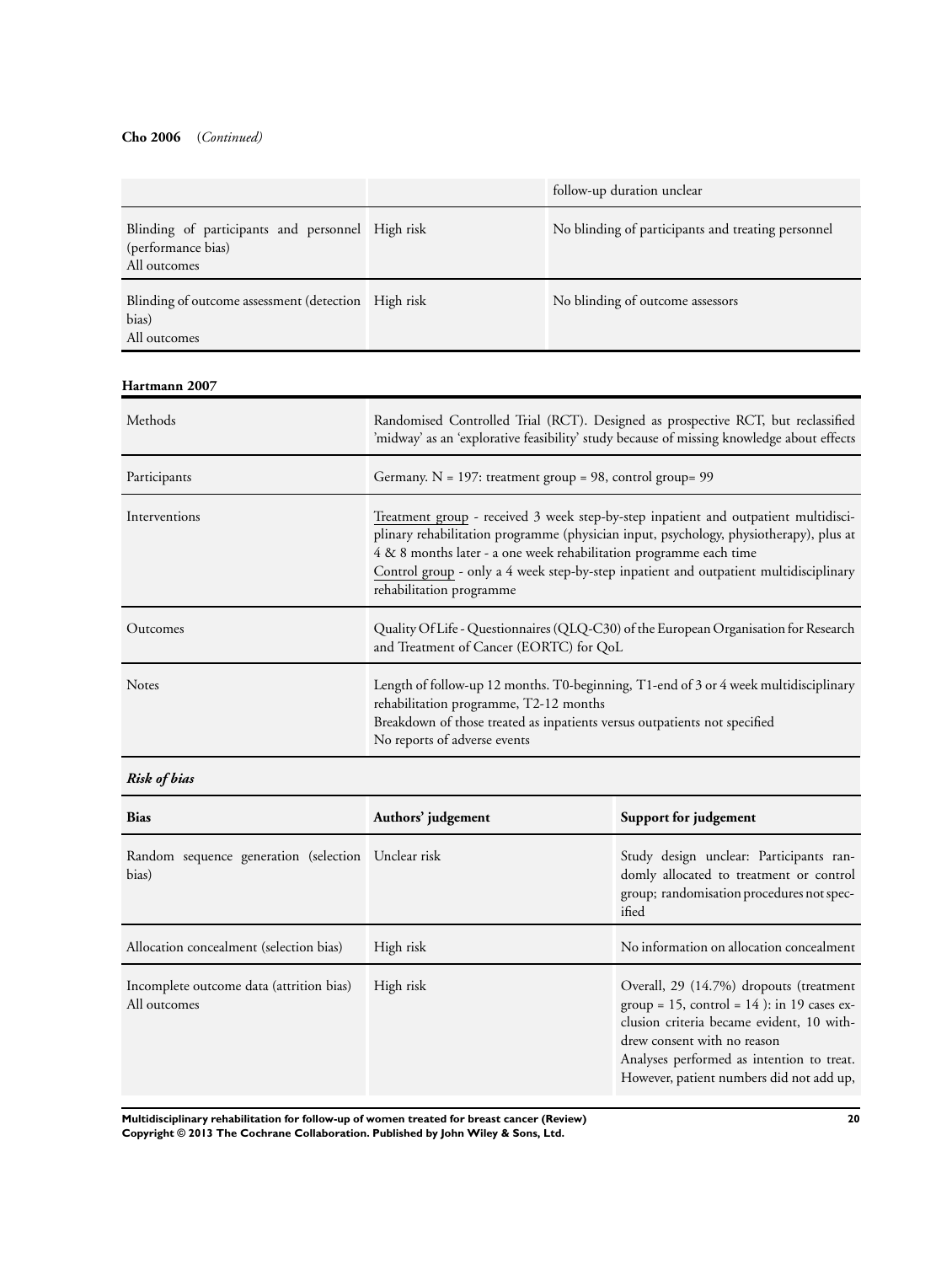# **Hartmann 2007** (*Continued)*

|                                                                                        |              | and dropouts overlap with excluded pa-<br>tients<br>No demographic differences between drop-<br>outs and others, or between dropouts across<br>treatment groups<br>Percentage of dropouts reported but not<br>time points                                                                                                                                                                                                                                                                                                                                                                                                                                                                                                                                       |
|----------------------------------------------------------------------------------------|--------------|-----------------------------------------------------------------------------------------------------------------------------------------------------------------------------------------------------------------------------------------------------------------------------------------------------------------------------------------------------------------------------------------------------------------------------------------------------------------------------------------------------------------------------------------------------------------------------------------------------------------------------------------------------------------------------------------------------------------------------------------------------------------|
| Selective reporting (reporting bias)                                                   | Unclear risk | Selective reporting<br>Unclear if compliance was taken into ac-<br>count for the subgroup analysis<br>Some domains of QoL not analysed at all<br>time points even though reasons given as<br>'not appropriate social environment'                                                                                                                                                                                                                                                                                                                                                                                                                                                                                                                               |
| Other bias                                                                             | Unclear risk | Adherence/compliance with rehabilitation<br>programme not discussed<br>Incomplete attrition report<br>Sample size inadequate (power required at<br>200 to detect overall effect of difference<br>of15 points in quality of life (QoL))<br>Baseline characteristics dissimilar between<br>groups (intervention group more impaired<br>in social function 67 vs. 74.8, $P = 0.073$ )<br>Discrepancy between description of pri-<br>mary outcome: Quality Of Life - Question-<br>naires of European Organisation for Re-<br>search and Treatment of Cancer (EORTC-<br>QLQ) as primary and general quality of<br>life (gQOL) and other outcomes (cogni-<br>tive function, emotional function, physical<br>function, social function, role function) as<br>secondary |
| Blinding of participants and personnel High risk<br>(performance bias)<br>All outcomes |              | No blinding of the participants and treating<br>staff                                                                                                                                                                                                                                                                                                                                                                                                                                                                                                                                                                                                                                                                                                           |
| Blinding of outcome assessment (detection High risk<br>bias)<br>All outcomes           |              | No blinding of outcome assessors                                                                                                                                                                                                                                                                                                                                                                                                                                                                                                                                                                                                                                                                                                                                |

QoL = quality of life RCT = randomised controlled trial

**Multidisciplinary rehabilitation for follow-up of women treated for breast cancer (Review) 21 Copyright © 2013 The Cochrane Collaboration. Published by John Wiley & Sons, Ltd.**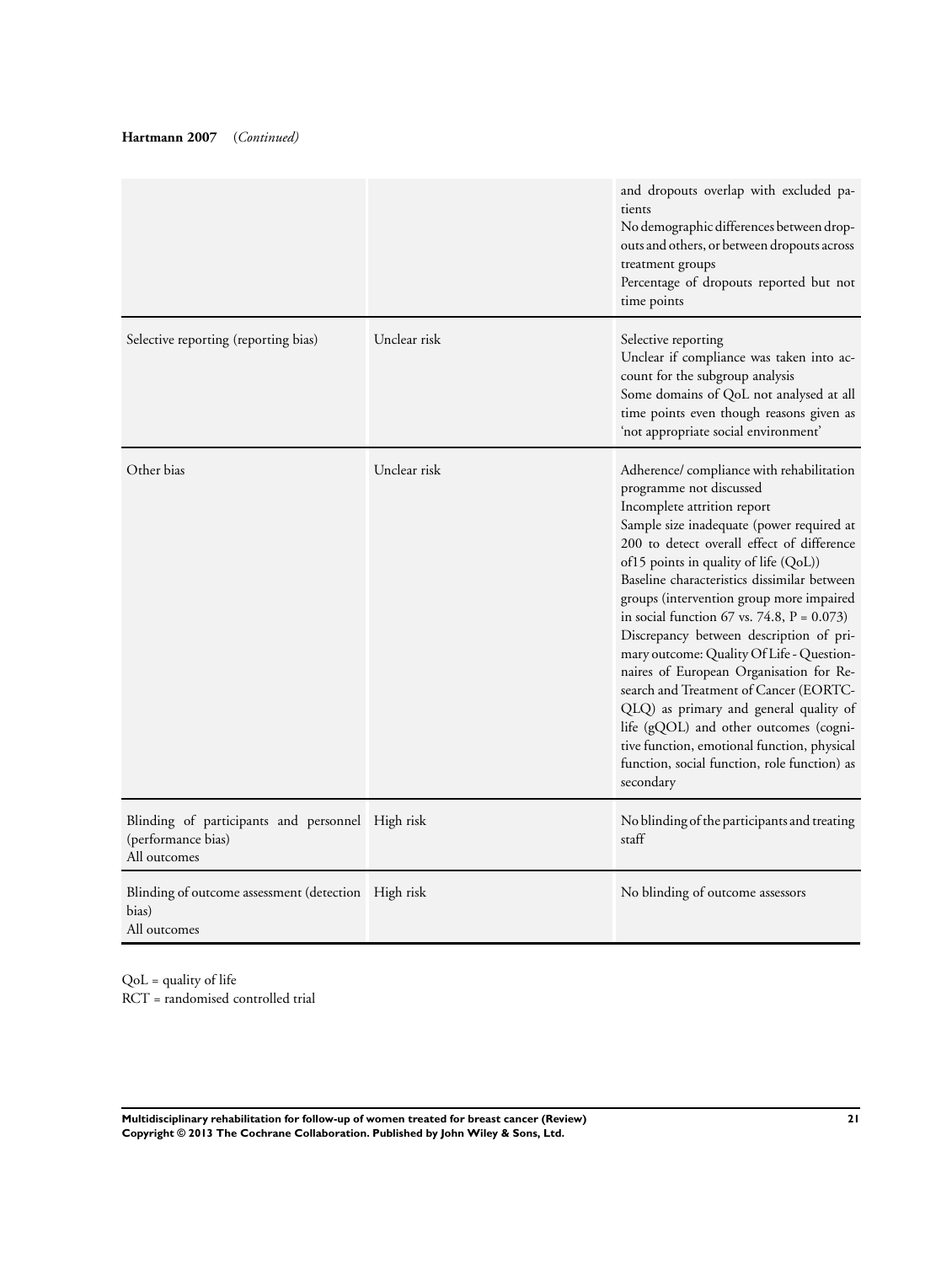# <span id="page-23-0"></span>**Characteristics of excluded studies** *[ordered by study ID]*

| Study                   | Reason for exclusion                                 |
|-------------------------|------------------------------------------------------|
| Bennett 2007            | Uni-disciplinary intervention                        |
| Braden 1998             | Uni-disciplinary intervention                        |
| Budin 2008              | Uni-disciplinary intervention                        |
| Campbell 2005           | Uni-disciplinary intervention                        |
| Demark-Wahenefried 2003 | Outcome measures not within the scope of this review |
| Demark-Wahnefried 2007  | Outcome measures not within the scope of this review |
| Demark-Wahnefried 2006  | Not an RCT or CCT                                    |
| Duijts 2009             | Outcome measures not within the scope of this review |
| Gordon 2005             | Not an RCT or CCT                                    |
| Heim2007                | Uni-disciplinary intervention                        |
| Kaltsatou 2011          | Uni-disciplinary intervention                        |
| Kilgour 2008            | Uni-disciplinary intervention                        |
| Koinberg 2006           | Not an RCT or CCT                                    |
| Lev 2001                | Outcome measures not within the scope of this review |
| McClure 2010            | Uni-disciplinary intervention                        |
| Milne 2008a             | Uni-disciplinary intervention                        |
| Milne 2008b             | Uni-disciplinary intervention                        |
| Mock 1994               | Uni-disciplinary intervention                        |
| Na 1999                 | Uni-disciplinary intervention                        |
| Pinoto e Silva 2008     | Not an RCT or CCT                                    |
| Sandel 2005             | Uni-disciplinary intervention                        |
| Schnur 2009             | Uni-disciplinary intervention                        |

**Multidisciplinary rehabilitation for follow-up of women treated for breast cancer (Review) 22 Copyright © 2013 The Cochrane Collaboration. Published by John Wiley & Sons, Ltd.**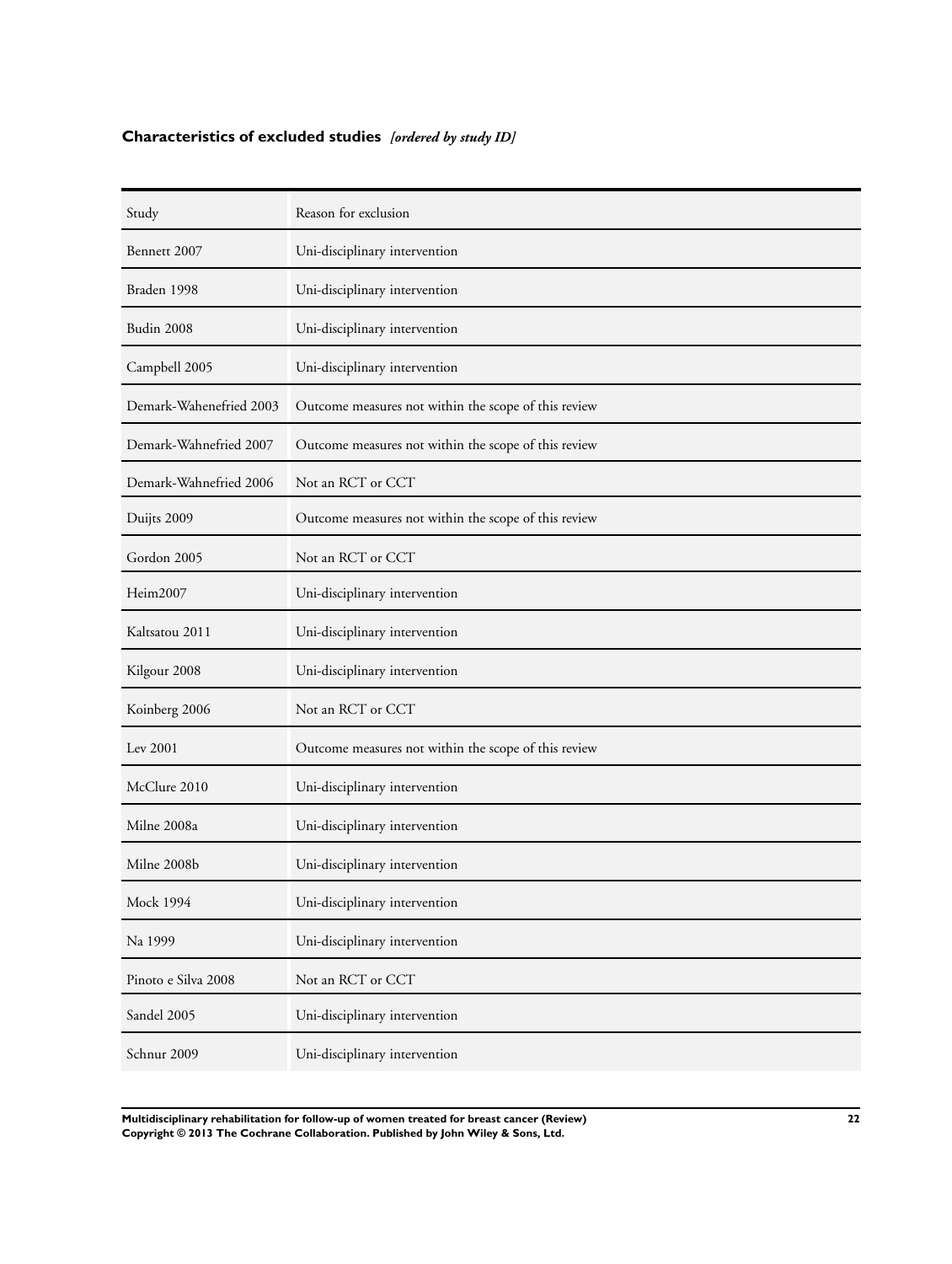(*Continued)*

| Strauss-Blasche 2005 | Not an RCT or CCT             |
|----------------------|-------------------------------|
| <b>Todd 2008</b>     | Uni-disciplinary intervention |
| Velthuis 2010        | Uni-disciplinary intervention |
| Wengstrom 1999       | Uni-disciplinary intervention |
| Wingate 1989         | Uni-disciplinary intervention |
| Wonghongkul 2008     | Uni-disciplinary intervention |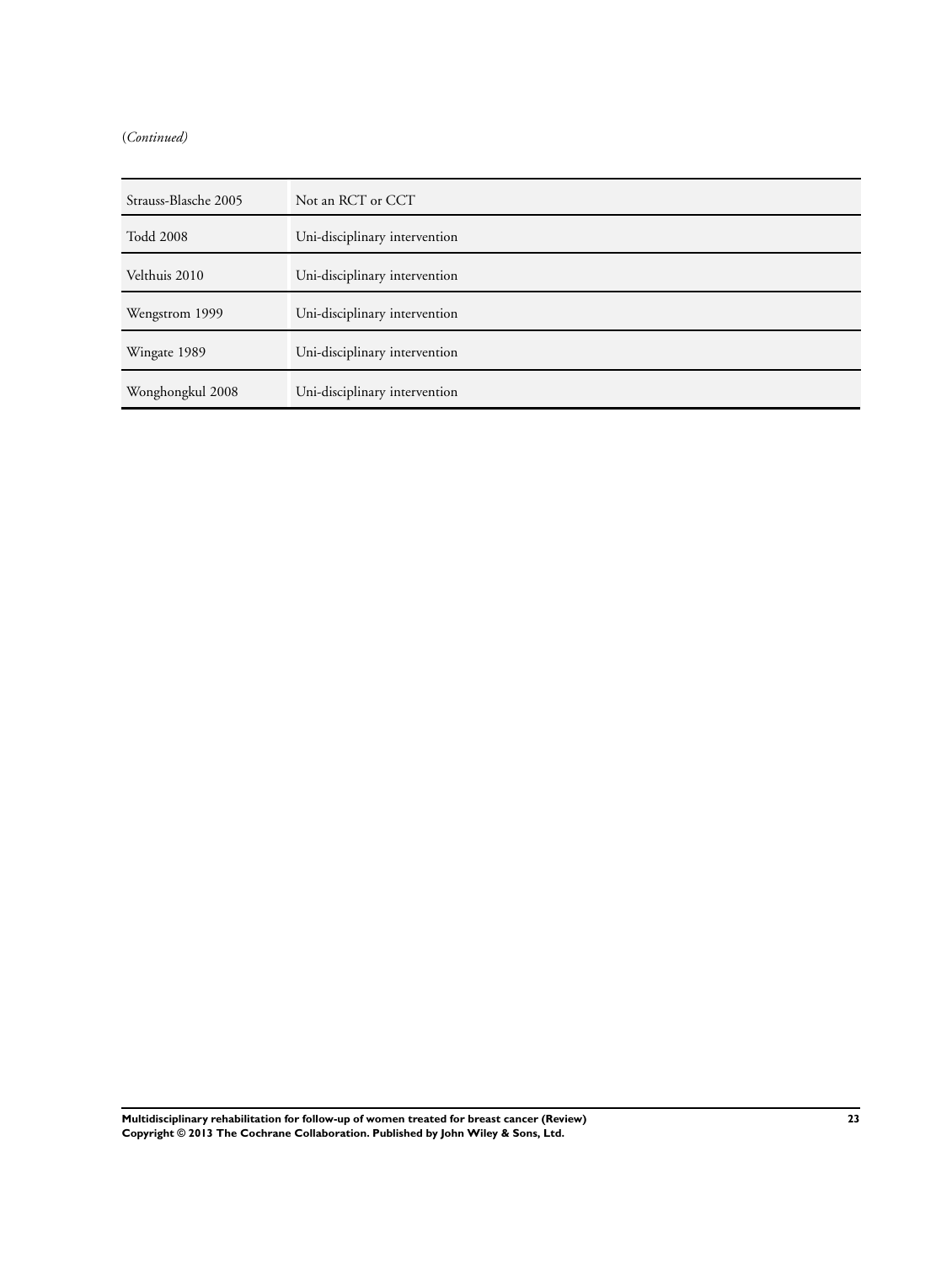# <span id="page-25-0"></span>**D A T A A N D A N A L Y S E S**

This review has no analyses.

# **A D D I T I O N A L T A B L E S**

# **Table 1. Levels of quality of individual studies**

| Judgement of risk of bias                                                                             | Quality rating of study                                    |
|-------------------------------------------------------------------------------------------------------|------------------------------------------------------------|
| Risk of bias of all domains low                                                                       | High methodological quality = 'high-quality study'         |
| Unclear or high risk of bias for one or more domains Low methodological quality = 'low-quality study' |                                                            |
| High risk of bias for most domains                                                                    | Very low methodological quality = 'very low-quality study' |

# **Table 2. Levels of evidence quality using the GRADE approach**

| Underlying methodology                                                                                              | <b>Quality rating</b> |
|---------------------------------------------------------------------------------------------------------------------|-----------------------|
| Randomised trials; or double-upgraded observational studies                                                         | High                  |
| Downgraded randomised trials; or upgraded observational studies  Moderate                                           |                       |
| Double-downgraded randomised trials; or observational studies Low                                                   |                       |
| Triple-downgraded randomised trials; or downgraded observa- Very low<br>tional studies; or case series/case reports |                       |

# **A P P E N D I C E S**

# **Appendix 1. MEDLINE search strategy (January 2008 to 2011)**

- 1. exp Breast Neoplasms/
- 2. (breast cancer\$ or breast tumor\$ or breast tumour\$ or breast neoplasm\$ or axillary dissection).tw.
- 3. (breast carcinoma\$ or breast adenocarcinoma\$ or breast sarcoma\$).mp
- 4. exp mastectomy/
- 5. \*Lymph node excision/
- 6. (axill\$ adj3 lymph node dissection).mp
- 7. (sentinel node dissection).mp
- 8. or/1-7
- 9. exp Ambulatory Care/
- 10. exp Rehabilitation/
- 11. exp Hospitalization/
- 12. exp Physical Therapy Modalities/

**Multidisciplinary rehabilitation for follow-up of women treated for breast cancer (Review) 24 Copyright © 2013 The Cochrane Collaboration. Published by John Wiley & Sons, Ltd.**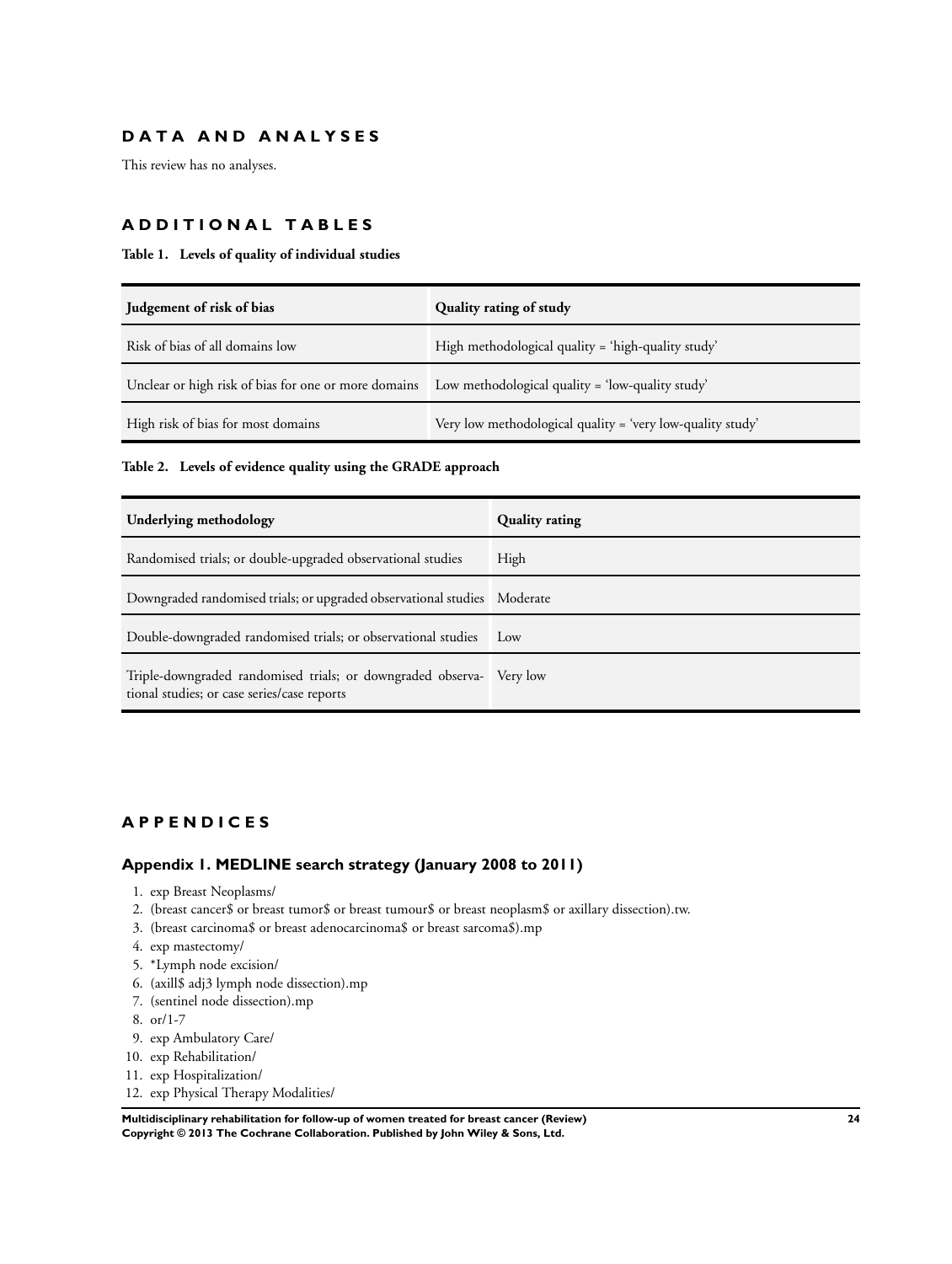- 13. exp Home Care Services, Hospital-Based/
- 14. Home Care Services/
- 15. exp Inpatients/
- 16. exp Outpatients/
- 17. exp Cognitive Therapy/
- 18. Behavior Therapy/
- 19. exp Social Work/
- 20. exp Dietetics/
- 21. exp Dietary Services/
- 22. exp Ocuupational therapy/
- 23. Counseling/
- 24. exp multidisciplinary/
- 25. exp interdisciplinary or integrated to multimodal

26. or/9-25

27. (rehabilitat\$ or home health care or physiotherap\$ or physical therap\$ or speech or occupation\$ or social work).mp. [mp=title, original title, abstract, name of substance word, subject heading word]

28. (cognitive therap\$ or behavio?r therap\$ or counsel?ing or nutrition or diet\$ or food).mp. [mp=title, original title, abstract, name of substance]

29. (outpatient\$ or inpatient\$ or hospital\$ or home).mp. [mp=title, original title, abstract, name of substance word, subject heading word]

- 30. or/27-29
- 31. 26 or 30
- 32. 8 and 31
- 33. randomized controlled trial.pt.
- 34. randomized controlled trials.sh.
- 35. controlled clinical trial.pt
- 36. random\$.tw.
- 37. random allocation.sh
- 38. double-blind method.sh.
- 39. single-blind method.sh.
- 40. or/33-39
- 41. exp clinical trials/
- 42. (clin\$ adj25 trial\$).ti,ab.
- 43. clinical trial.pt
- 44. clinical trial\$.tw.
- 45. ((singl\$ or doubl\$ or trebl\$ or tripl\$) adj25 (blind\$ or mask\$)).ti,ab.
- 46. placebos.sh.
- 47. placebo\$.ti,ab.
- 48. random\$.ti,ab.
- 49. research design.sh.
- 50. or/41-49
- 51. 40 or 50
- 52. 32 and 51
- 53. (animals not human).sh.
- 54. 52 not 53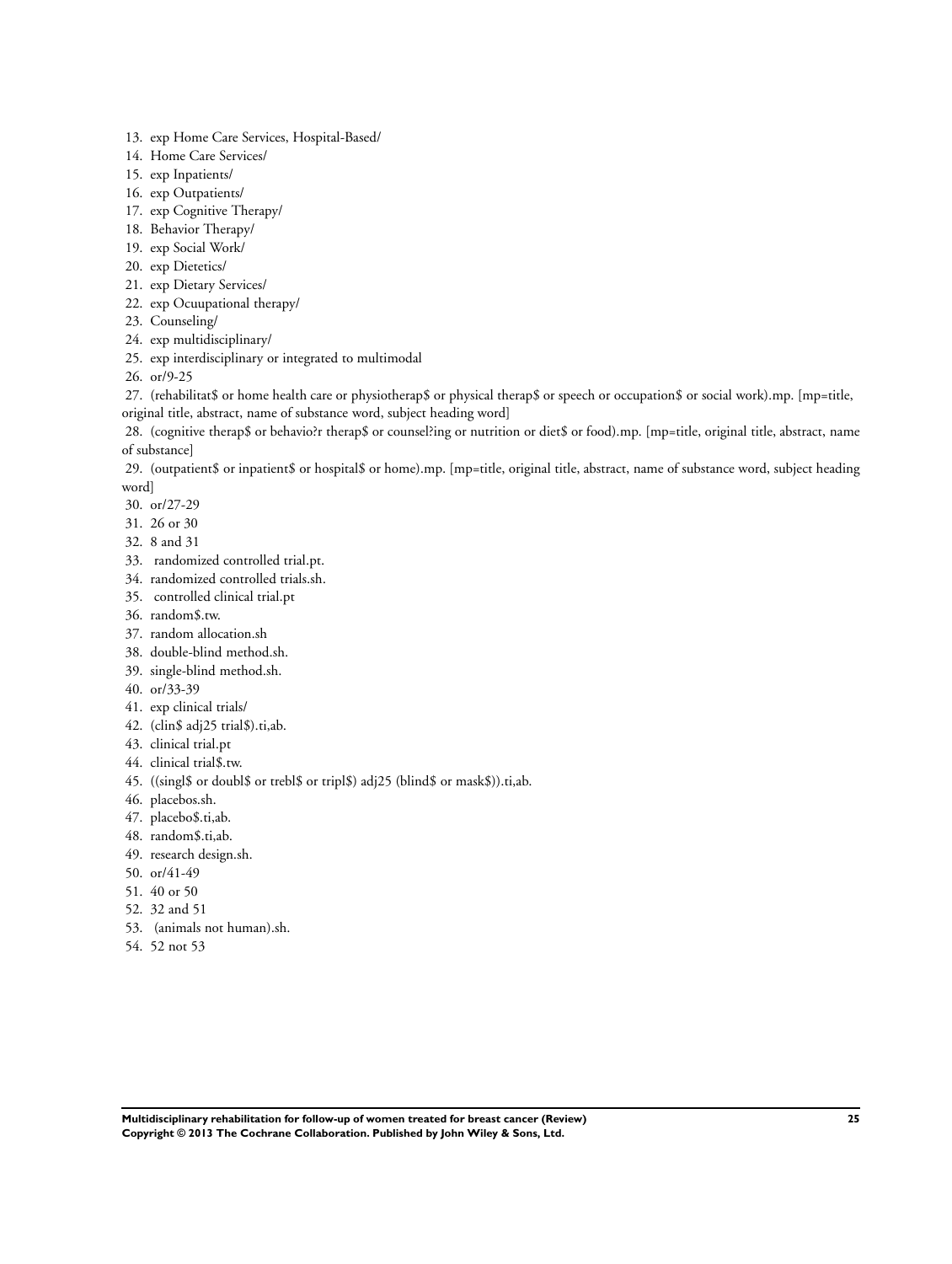# <span id="page-27-0"></span>**Appendix 2. EMBASE search strategy (January 2008 to 2011)**

- 1. exp Breast Tumor/
- 2. (breast cancer\$ or breast tumor\$ or breast tumour\$ or breast neoplasm\$).tw.
- 3. or/1-2
- 4. exp SHOULDER PAIN/ or exp SHOULDER/ or exp SHOULDER GIRDLE/
- 5. exp ARM/
- 6. (arm\$ or shoulder\$ or upper limb\$ or upper extremit\$).tw.
- 7. (chest pain\$).tw.
- 8. adhesive capsulitis.mp. or exp Humeroscapular Periarthritis/
- 9. cording.mp.
- 10. or/4-9
- 11. 3 and 10
- 12. exp Cancer rehabilitation/ or exp Rehabilitation/ or exp Rehabilitation medicine/
- 13. physical therapy.mp. or exp Physiotherapy/
- 14. exp EXERCISE/
- 15. (rehabilitat\$ or physiotherap\$ or manual therap\$ or exercise\$ or mobili\$).mp.
- 16. exp Daily Life Activity/
- 17. exp Occupational Therapy/
- 18. or/12-17
- 19. 11 and 18
- 20. Clinical Trial/
- 21. randomized controlled trial/
- 22. randomization/
- 23. single blind\$.tw
- 24. double blind\$.tw
- 25. Placebo\$.tw
- 26. random?ised controlled trial\$.tw
- 27. or/20-26
- 28. 19 and 27
- 29. Nonhuman/
- 30. 28 not 29

# **Appendix 3. EBSCOhost CINAHL search strategy (December 2011)**

- S31. S30, Limiters Human; Publication Type: Clinical Trial
- S30. S19 and S29
- S29. S20 or S21 or S22 or S23 or S24 or S25 or S26 or S27 or S28
- S28. sentinel node dissect\*
- S27. axillary dissect\*
- S26. Lymph node excision\*
- S25. "mastectomy"
- S24. (breast carcinoma<sup>\*</sup> or breast adenocarcinoma<sup>\*</sup> or breast sarcoma<sup>\*</sup>).
- S23. Breast tumor or breast tumour
- S22. (Metastatic breast cancer or advance\* breast cancer or recurrent\* breast cancer)
- S21. breast cancer
- S20. (MH "Breast Neoplasms") Search modes Boolean/Phrase
- S19. S1 or S2 or S3 or S4 or S5 or S6 or S7 or S8 or S9 or S10 or S11 or S12 or S13 or S14 or S15 or S16 or S17 or S18
- S18. (outpatient\* or inpatient\* or hospital\* or home)
- S17. (cognitive therap\* or behavio?r therap\* or counsel#ing or nutrition or diet\* or food)
- S16. (rehabilitat\* or home health care or physiotherap\* or physical therap\* or speech or occupation\*)
- S15. (multidisciplinary or intergrated)
- S14. ("Patient Care Team") or (MH "Multidisciplinary Care Team")

**Multidisciplinary rehabilitation for follow-up of women treated for breast cancer (Review) 26 Copyright © 2013 The Cochrane Collaboration. Published by John Wiley & Sons, Ltd.**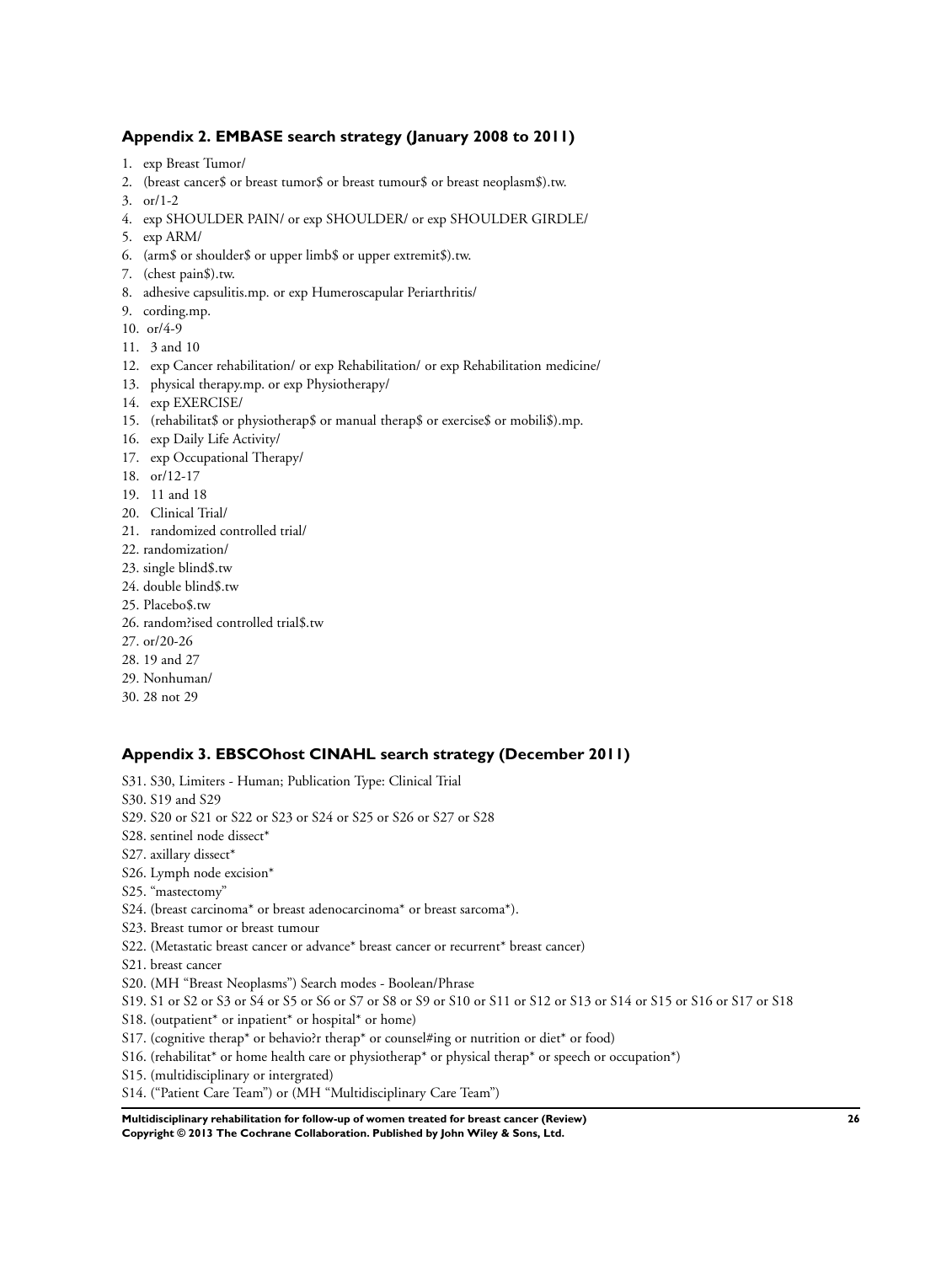- <span id="page-28-0"></span>S13. ("Counseling") or (MH "Counseling") S12. ("Dietary Services") or (MH "Nutrition Services+") S11. ("Dietetics") or (MH "Dietetics") S10. ("Social Work") or (MH "Social Work+") S9. ("Behaviour Therapy") or (MH "Behavior Therapy") S8. ("Cognitive Therapy") or (MH "Cognitive Therapy") S7. (MH "Outpatients") S6. (MH "Inpatients") S5. (MH "Home Health Care+") S4. (MH "Physical Therapy+")
- S3. (MH "Hospitalization+") S2. (MH "Rehabilitation")
- S1. (MH "Ambulatory Care")

# **Appendix 4. AMED search strategy (January 1985 to 2011)**

- 1. exp Breast Neoplasms/
- 2. (breast cancer\$ or breast tumor\$ or breast tumour\$ or breast neoplasm\$ or axillary dissection).tw.
- 3. (breast carcinoma\$ or breast adenocarcinoma\$ or breast sarcoma\$).mp
- 4. exp mastectomy/
- 5. \*Lymph node excision/
- 6. (axill\$ adj3 lymph node dissection).mp
- 7. (sentinel node dissection).mp
- 8. or/1-7
- 9. exp Ambulatory Care/
- 10. exp Rehabilitation/
- 11. exp Hospitalization/
- 12. exp Physical Therapy Modalities/
- 13. exp Home Care Services/
- 14. exp Inpatients/
- 15. exp Outpatients/
- 16. exp Cognitive Therapy/
- 17. Behavior Therapy/
- 18. exp Social Work/
- 19. exp diet therapy/
- 20. Counseling/
- 21. Patient Care Team/
- 22. (multidisciplinary or intergrated).tw.
- 23. (rehabilitat\$ or physiotherap\$ or physical therap\$ or speech or occupation\$ or social work).tw.
- 24. (cognitive therap\$ or behavio?r therap\$ or counsel?ing or nutrition or diet\$ or food).tw.
- 25. (outpatient\$ or inpatient\$ or hospital\$ or home).tw.
- 26. or/9-25
- 27. 8 and 26
- 28. limit 27 to (human and clinical trial)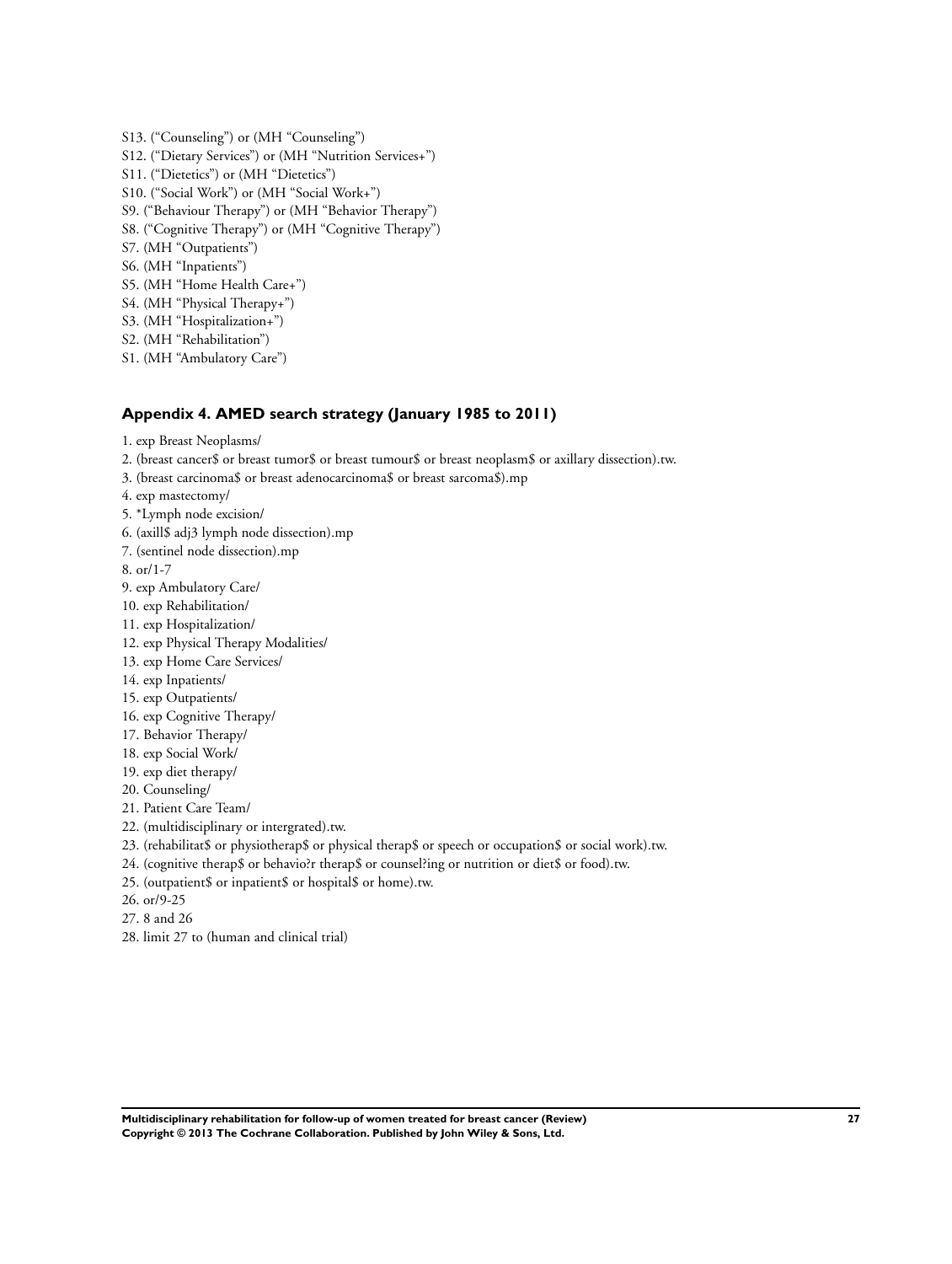# <span id="page-29-0"></span>**Appendix 5. PEDro search strategy (January 1985 to 2011)**

Abstract + Title = (breast cancer) OR (breast tumour) AND (rehabilitation) + Method = Clinical Trial

# **Appendix 6. Cochrane Central Register of Controlled Trials (CENTRAL) search strategy**

#1. MeSH descriptor Breast neoplasms explode all trees

- #2. breast cancer
- #3. breast tumo\*
- #4. (#1 OR #2 OR #3)
- #5. MeSH descriptor Ambulatory Care explode all trees
- #6. MeSH descriptor Rehabilitation explode all trees
- #7. MeSH descriptor Hospitalization explode all trees
- #8. MeSH descriptor Physical Therapy Modalities explode all trees
- #9. MeSH descriptor Home Care Services, Hospital-Based explode all trees
- #10. MeSH descriptor Home Care Services explode all trees
- #11. MeSH descriptor Inpatients explode all trees
- #12. MeSH descriptor Outpatients explode all trees
- #13. MeSH descriptor Cognitive Therapy explode all trees
- #14. MeSH descriptor Behavior Therapy explode all trees
- #15. MeSH descriptor Social Work explode all trees
- #16. MeSH descriptor Dietetics explode all trees
- #17. MeSH descriptor Dietary Services explode all trees
- #18. MeSH descriptor Counseling explode all trees
- #19. MeSH descriptor Patient Care Team explode all trees
- #20. multidisciplinary or intergrated
- #21. rehabilitat\* or physiotherap\* or physical therap\* or speech or occupation\* or social work
- #22. (cognitive therap\* or behavio?r therap\* or counsel?ing or nutrition or diet\* or food)
- #23. (outpatient\* or inpatient\* or hospital\* or home)
- #24. (#5 OR #6 OR #7 OR #8 OR #9 OR #10 OR #11 OR #12 OR #13 OR #14 OR #15 OR #16 OR #17 OR #18 OR #19 OR
- #20 OR #21 OR #22 OR #23)
- #25. (#4 AND #24)
- #26. (#25)

# **Appendix 7. LILACS search strategy (January 1982 to 2011)**

(Mh Breast Neoplasms) OR (breast cancer\$ or breast tumor\$ or breast tumour\$ or breast neoplasm\$ or axillary dissection) OR (breast carcinoma\$ or breast adenocarcinoma\$ or breast sarcoma\$) OR ( Mh mastectomy) OR (Lymph node excision OR (axill\$ adj3 lymph node dissection) OR (Mh sentinel node dissection)

AND (Mh Ambulatory Care) OR (Mh Rehabilitation) OR (Mh Hospitalization) OR (Mh Physical Therapy Modalities) OR (Mh Home Care Services, Hospital-Based) OR (Mh Home Care Services) OR (Mh Inpatients) OR (Mh Outpatients) OR (Mh Cognitive Therapy) OR (Mh Behavior Therapy) OR (Mh Social Work) OR (Mh Dietetics) OR (Mh Dietary Services) OR (Mh Counseling) OR (Mh Patient Care Team) OR (multidisciplinary) OR (intergrated) OR (rehabilitat\$) OR (home health care) OR (physiotherap\$) OR (physical therap\$) OR (speech) OR (occupation\$) OR (social work) OR (cognitive therap\$) OR (behavior therap\$) OR (counseling) OR (nutrition) OR (diet\$) OR (food) OR (outpatient\$) OR (inpatient\$) OR (hospital\$)

AND (((Pt randomized controlled trial OR Pt controlled clinical trial OR Mh randomized controlled trials OR Mh random allocation OR Mh double-blind method OR Mh single-blind method) AND NOT (Ct animal AND NOT (Ct human and Ct animal))

**Multidisciplinary rehabilitation for follow-up of women treated for breast cancer (Review) 28 Copyright © 2013 The Cochrane Collaboration. Published by John Wiley & Sons, Ltd.**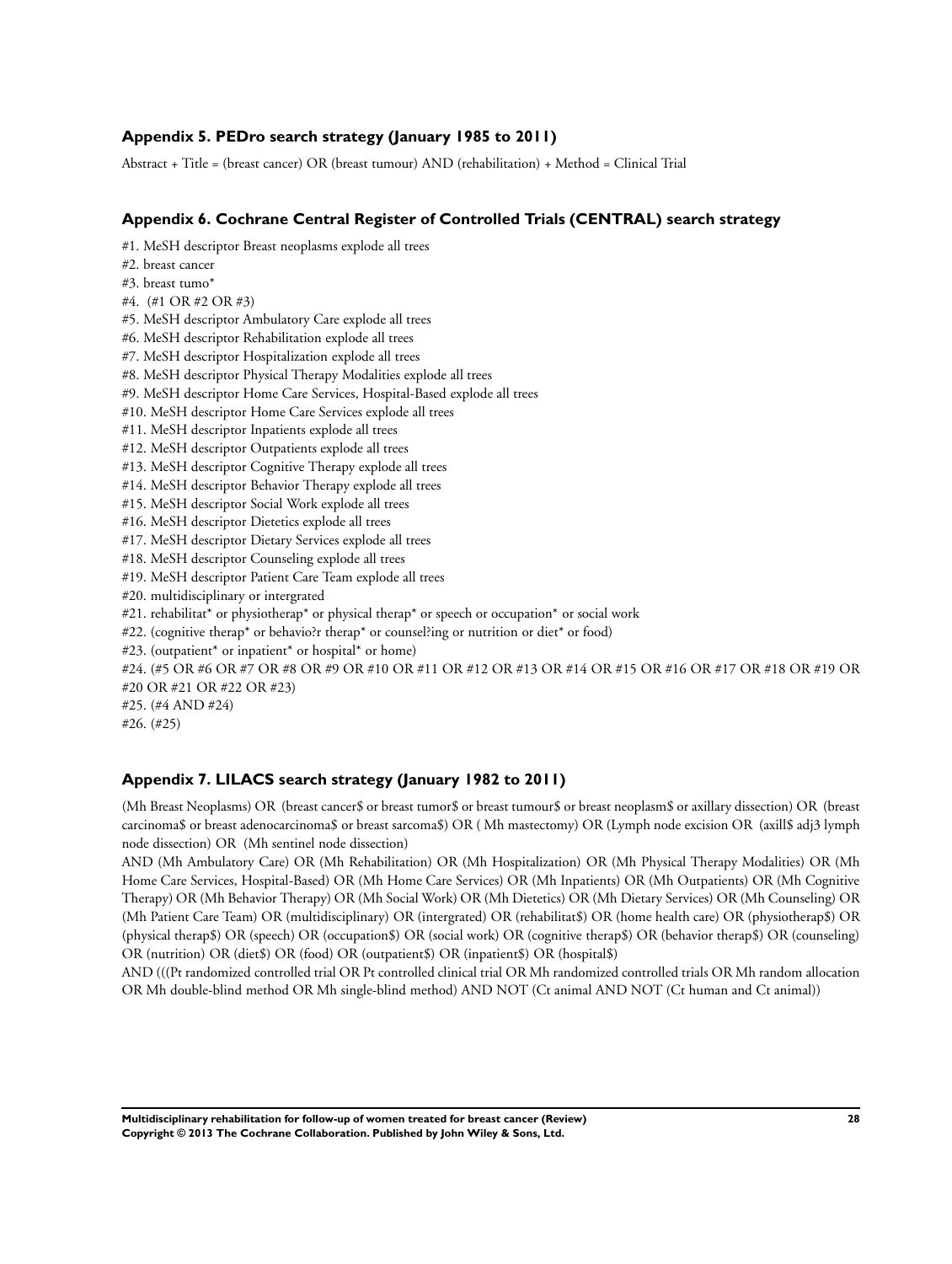# <span id="page-30-0"></span>**Appendix 8. WHO ICTRP search strategy**

### **Advanced search:**

1. Title: Multidisciplinary care for follow up of women treated for breast cancer Recruitment Status: ALL 2. Condition: breast cancer% Intervention: multidisciplinary care OR integrated care OR rehabilitative care OR multimodal care OR palliative care OR ambulatory care OR interdisciplinary care OR supportive care OR rehabilitation OR home care service% Recruitment Status: ALL 3. Condition: breast cancer% Intervention: (psychosocial OR physical OR cognitive OR behaviour OR behavior OR behavioural OR cognitive behavioural) AND (intervention% OR therap%) Recruitment Status: ALL

# **W H A T ' S N E W**

Last assessed as up-to-date: 7 December 2011.

| Date | Event | Description                                              |
|------|-------|----------------------------------------------------------|
|      |       | 23 November 2012 Amended Edited copy (minor adjustments) |

# **C O N T R I B U T I O N S O F A U T H O R S**

Fary Khan (FK) and Bhasker Amatya (BA) were involved in all aspects of the review. Louisa Ng (LN) assisted with the literature search, Marina Demetrios (MD) and Nina Zhang (NZ) conducted the study appraisals. Lynne Turner-Stokes (LTS) reviewed the manuscript. All authors contributed to the quality of the review.

# **D E C L A R A T I O N S O F I N T E R E S T**

The authors are clinicians in the field of Physical and Medical Rehabilitation who wish to provide the best possible service to their patients.

None have personal or financial conflicts of interest in the findings of this review.

# **S O U R C E S O F S U P P O R T**